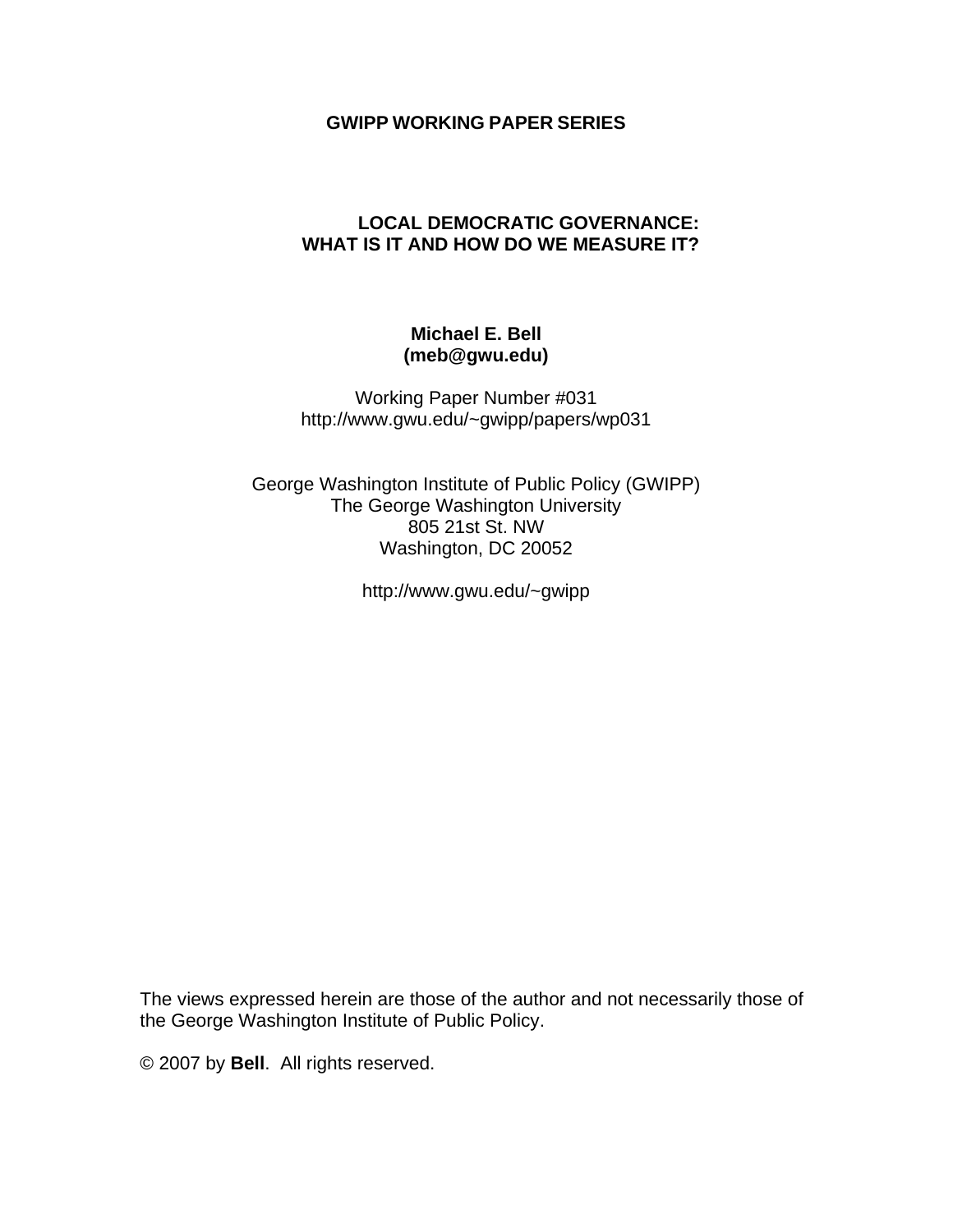# **LOCAL DEMOCRATIC GOVERNANCE: WHAT IS IT AND HOW DO WE MEASURE IT?**

# **DRAFT DISCUSSION PAPER**

## **PREPARED FOR**

# **THE SOCIAL DEVELOPMENT DEPARTMENT THE WORLD BANK**

## **FEBRUARY 26, 2007**

### **ABSTRACT**

 The purpose of this paper is twofold. The first task is to develop a conceptual framework for thinking about local democratic governance. Once that framework is developed, specific indicators will be proposed to monitor the quality of key features or characteristics of a process of local democratic governance. The indicators will be "actionable" and can be used to guide CDD operations and track progress in strengthening local democratic governance.

 In order to address these topics, the next section discusses the meaning of local democratic governance. That is followed by a discussion of why local democratic governance is important. The following section then turns to a discussion of the formal and informal arrangements which combine to produce a vibrant process of local democratic governance. The final section proposes actionable indicators for measuring different dimensions of the process of local democratic governance.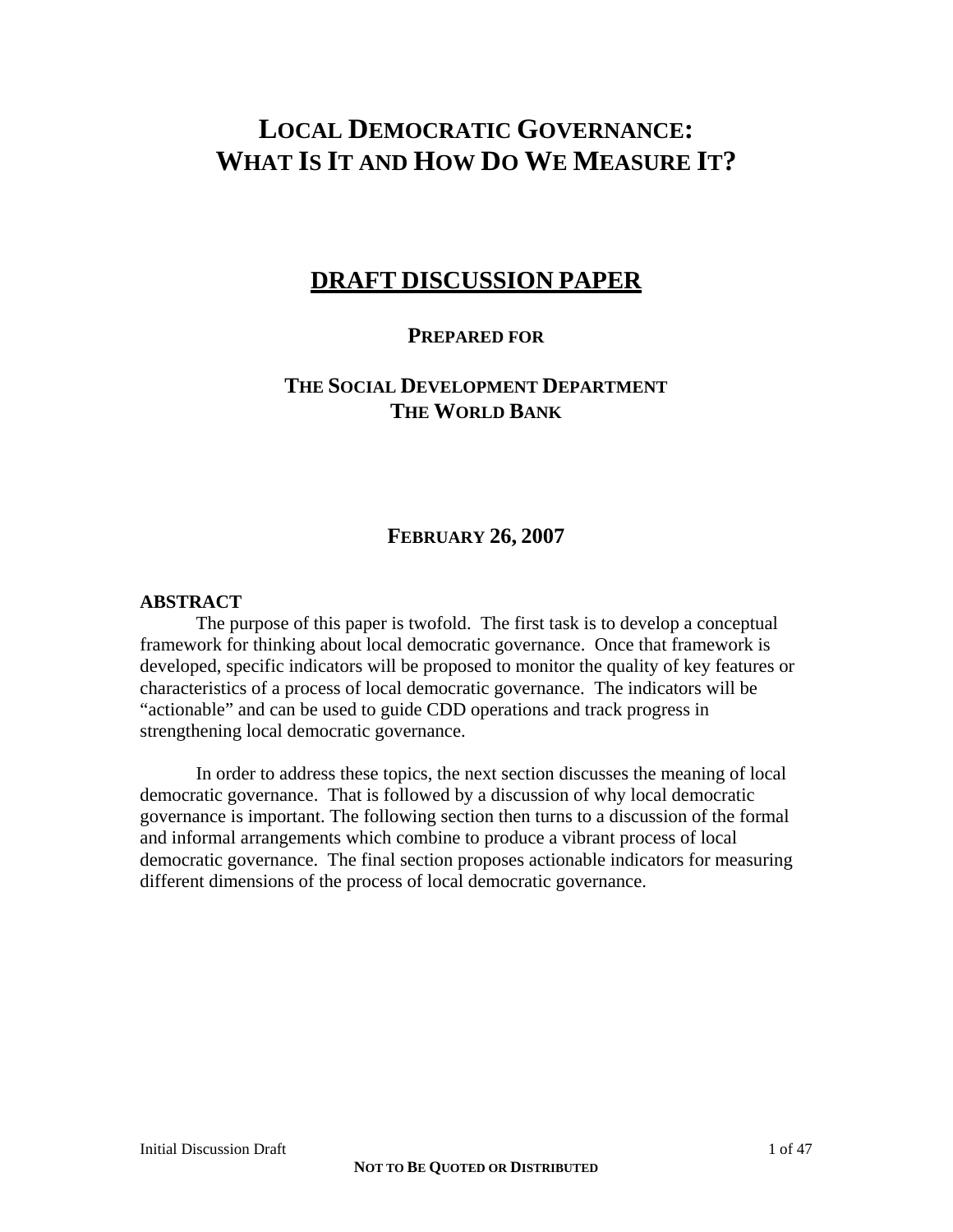#### **What do we mean by local democratic governance?**

Our first task is to define what we mean by local democratic governance.

#### *What do we mean by Local?*

By local, we mean subnational. The exact nature of *local* will depend in part on what issue is being discussed. For example, *local* might refer to a group of families in rural Africa working together through a traditional tribal structure to resolve common property resource management issues. Alternatively, *local* might be a group of municipal governments in Hungary collaborating on a waste water collection and treatment system that transcends individual municipal boundaries.

#### *What do we mean by Democratic?*

Democratic generally refers to decision making processes over which people exercise control. Democratic refers to a range of institutional arrangements extending from direct democracy, based on direct participation by citizens in decision making, to representative democracy where citizens elect representative bodies to make decisions on their behalf and are ultimately accountable to citizens.

Direct democracy has its roots in the Athenian legacy of popular control over government. In this system, citizens decided laws and made policies for the community. But this system of direct democracy was very exclusive because women, slaves and foreigners were excluded from citizenship and could not participate in the Assembly, the deliberative body of government. [Grugel, 2002]

Recently, particularly in transition and developing countries, there is an interest in participatory democracy where participation, not representation, is the core of democracy. Participatory theories of democracy envisage democracy through the development of reciprocal relations of trust between individuals. A problem with this notion of participatory democracy is the difficulty of applying it to larger communities like a nation. [Grugel, 2002, pp. 23-24]

For larger communities, like a nation, representative democracy is seen as a more realistic way for citizens to control government. Representation is when elected officials act in the best interest of the general public. Representation can be defined as leadership that is accountable to the people. [Ribot, 2004, p. 17]

Such democratic representation has two critical components – responsiveness and accountability. Responsiveness involves a number of factors that enable elected officials to recognize citizen needs and wishes and translate them into outcomes desired by the population generally. This requires elected officials have the authority or power to make decisions that generate desired outcomes, and that there are mechanism in place for citizens to make their needs and wishes know to elected officials. [Ribot, 2004, p. 18]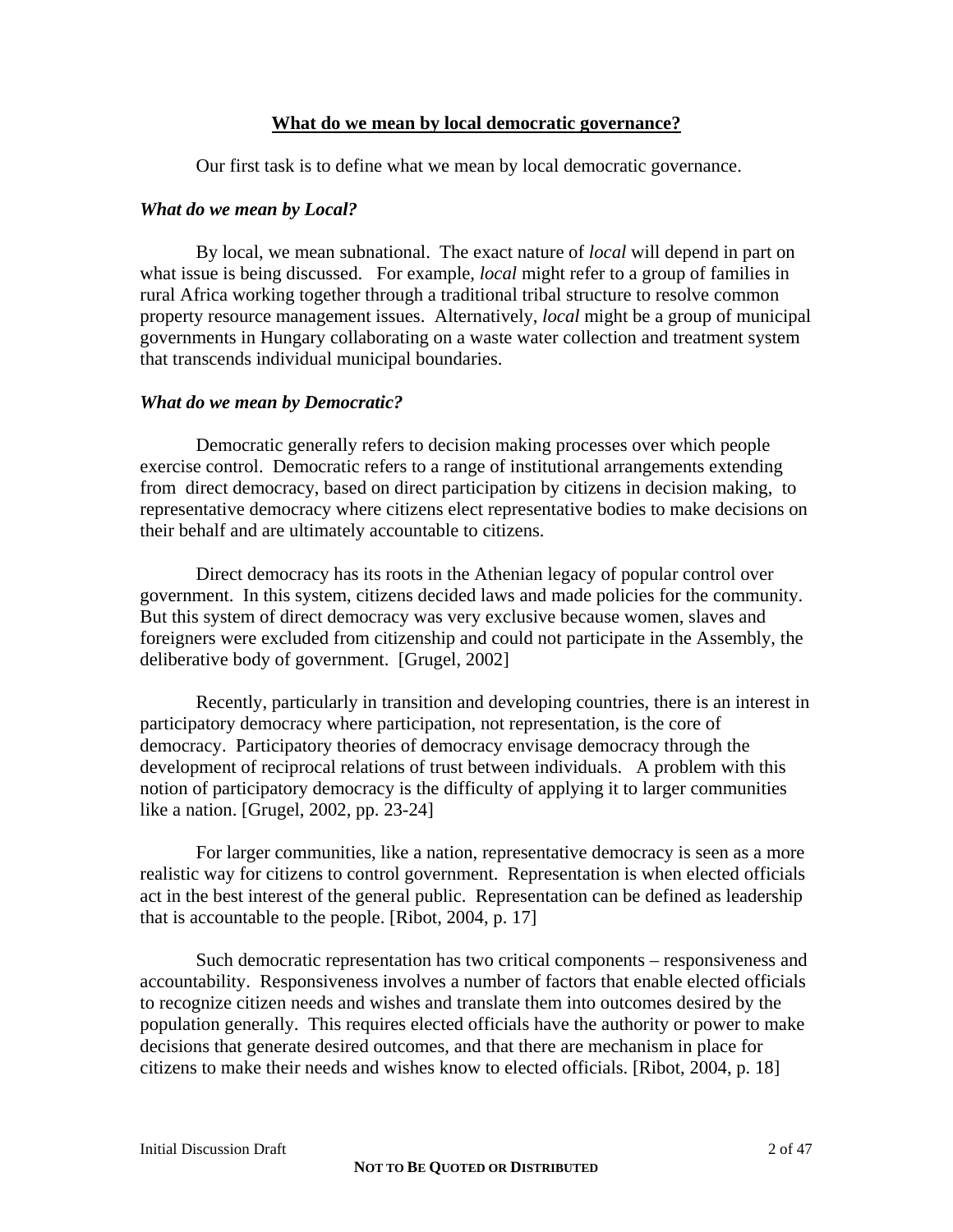Accountability is the relationship between outcomes and sanctions when outcomes are not consistent with local needs, aspirations and the general best interest of the public. Accountability, in essence, is a countervailing force to balance what might otherwise be arbitrary action.

Grugel argues that in a minimalist sense, representative democracy would be characterized by holding regular and fair elections which would be

- o free of intimidation,
- o contested elections by at least two political parties, and
- o inclusive of all segments of society.

This minimalist view of democracy depends on rules, procedures and institutions that require regular open elections not easily subject to capture by elites. [Grugel, 2002, p. 5]

Some argue that these defining characteristics of a democracy – holding elections, the existence of multi-party political system, etc. – should not be confused with the necessary conditions that need to be in place for such institutions to operate effectively. Such necessary conditions include tolerance, respect for civil liberties and equality under the law. [Grugel, 2002, p. 6]

Such a broader view of representative democracy also recognizes that while *democratic* is a political, not an economic, concept, there is an important link between economic entitlements and political entitlements. Poverty and social exclusion often serve as barriers to full citizenship and result in the exclusion of certain groups in society from full participation in political processes. Thus, to be fully democratic often requires socio-economic, and cultural, reforms. [Grugel, 2002, p. 5 and Sen, 2000, p. xii]

#### *What do we mean by Governance?*

 The term *governance,* like the term decentralization, is used frequently, but often with a variety of meanings and implications. Beall argues there are two over-arching contexts in which the term *good governance* is used:

- o First, it is often concerned with administration and management and is seen as a technical term for describing the administrative effectiveness and efficiency of governmental institutions;
- o Second, the term refers to the management of a nation's social and economic resources which requires a democratic and engaged civil society. (Beall, 2005, p. 27)

Thinking of good governance in an administrative and management context emerged from international development agencies in the 1990s. In this context it is a normative concept relating to how development should take place and provides a model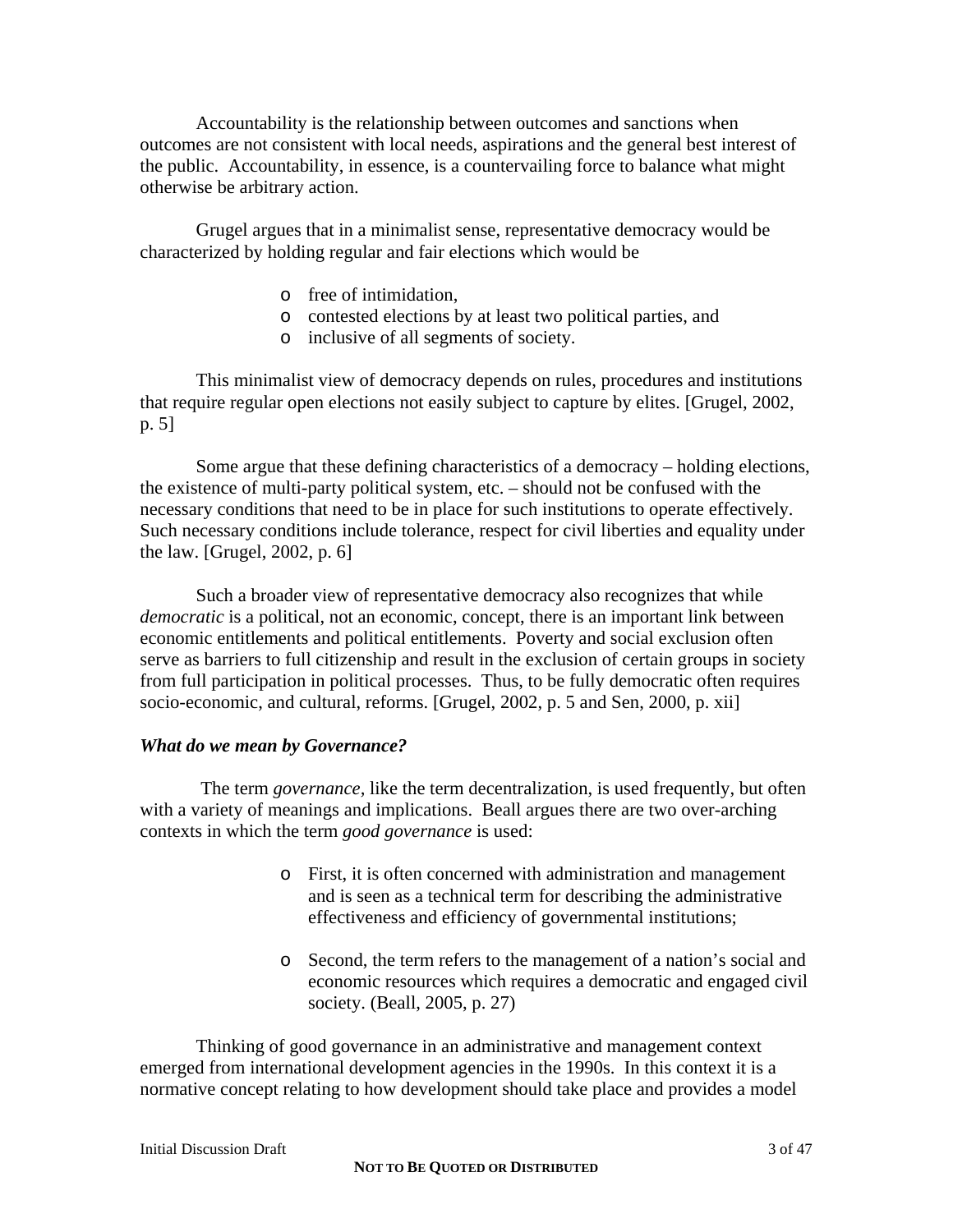for effective and beneficial economic and political management. Over the last decade or so, this view has attained a status as international orthodoxy and serves as a guiding principle for major donor agencies in the distribution of development and relief assistance. (Beall, 2005, p. 27)

Similarly, Helling, Serrano and Warren define local governance as the way decisions are made and implemented by or on behalf of people in a local area. In their view, this includes the allocation of authority to decision makers; the authorization to use collective financial and natural resources, provision of public goods and services, and holding accountable those to whom authority is entrusted. [Helling, Serrano and Warren, 2005, p. 6]

In a similar vein,

"Good governance, for the World Bank, is synonymous with sound development management . . . Good Governance is central to creating and sustaining an environment which fosters strong and equitable development, and it is an essential complement to sound economic policies. Governments play a key role in the provision of public goods, they establish the rules that make markets work efficiently and, more problematically, they correct for market failure. In order to play this role, they need revenues and agents to collect revenues and produce the public goods. This in turn requires systems of accountability, adequate and reliable information, and efficiency in resource management and the delivery of public services." (World Bank, 1992, p. 1)

Elsewhere, the World Bank argues that good governance is epitomized by predictable, open and enlightened policy making; a bureaucracy characterized by a professional ethos; an executive arm of government accountable for its actions; a strong civil society participating in public affairs; and all behaving under the rule of law. (World Bank, 1994)

Most recently, the World Bank argued that

"Good governance includes the creation, protection, and enforcement of property rights, without which the scope for market transactions is limited. It includes the provision of a regulatory regime that works with the market to promote competition. And it includes the provision of sound macroeconomic policies that create a stable environment for market activity. Good governance also means the absence of corruption, which can subvert the goals of policy and undermine the legitimacy of public institutions that support markets." (World Bank, 2002, p.99)

Also, in this context, Ackerman argues that there are three fundamental threats to good governance

o Corruption which enriches some individuals;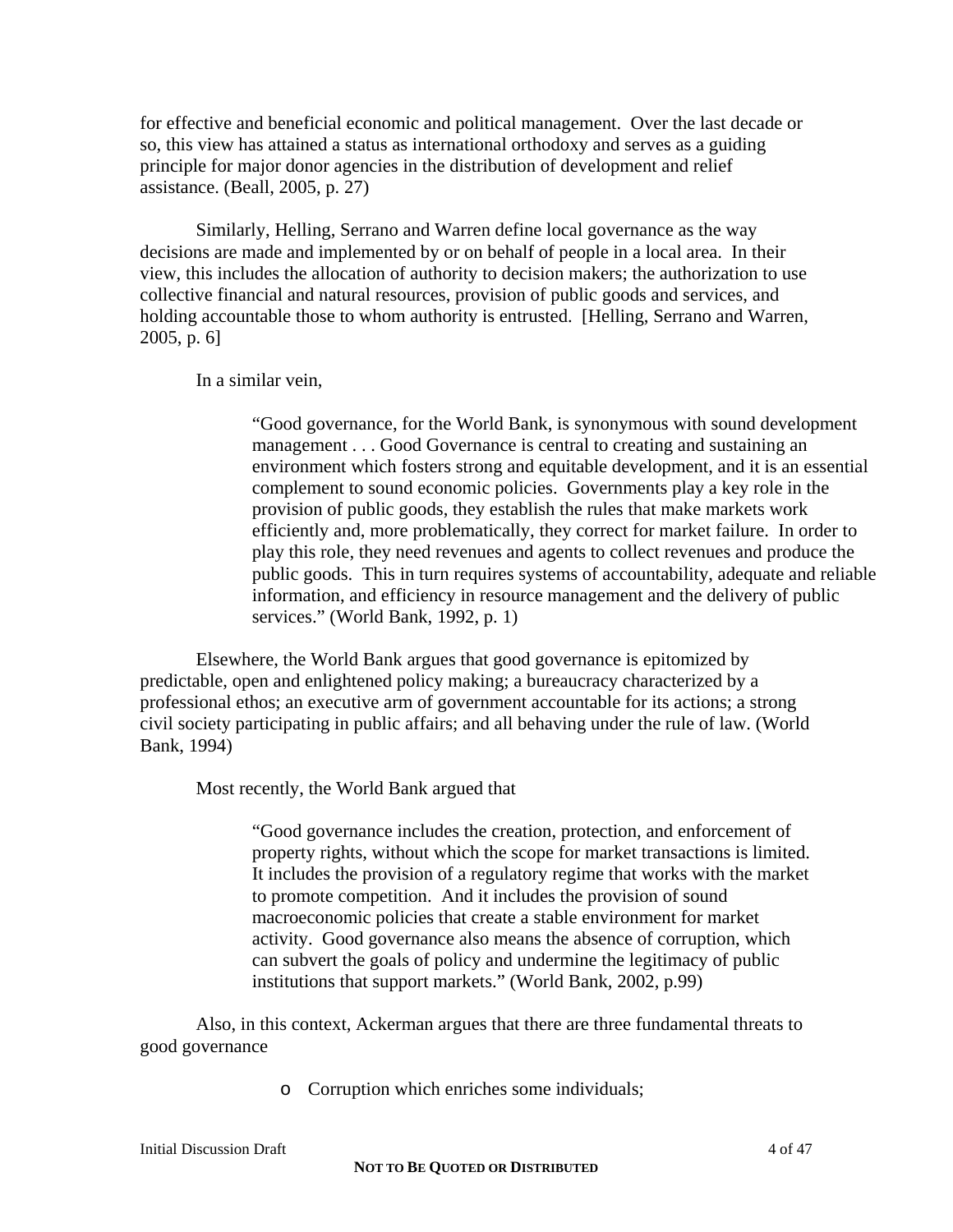- o Clientelism which channels public resources to specific client groups; and
- o Capture which provides economic rents to specific economic actors. [Ackerman, 2005, p. 3]

Ackerman argues that the best way to combat these fundamental threats to good governance is by "strengthening government "accountability."" [Ackerman, 2005, p. 3] In this view, consistent with the definitions above, *good governance* is essentially the same as *good government*.

This view of governance, however, is somewhat controversial. First, this view of governance emerged from donors and is often associated with the development of competitive markets. Second, pursuit of this notion of governance often requires the imposition from outside interests of principles, values, processes and institutions which may not be internal to all societies. Third, the focus of this good governance agenda is market-driven competition that some argue is antithetical to development. Finally, this notion of good governance seeks the greatest good for the greatest number, but it is often pursued in environments where the playing field is not level. As a result, this notion of good governance may actually favor the strong over the weak. (Beall, 2005, pp. 28-29)

An alternative, and broader, view of good governance is based on the belief that current trends in economic globalization, technological change, population growth and urban concentration, make the term *government* no longer adequate to describe the range of ways people and communities are organized and administered. Rather, according to the OECD, the term *governance* better defines the *process* through which citizens collectively solve their problems and meet society's needs, using *government* simply as one instrument. [OECD, 2001b, p. 11]

A similarly broad notion of governance is put forward by the UNDP. From the perspective of the UNDP governance refers to

> "…the exercise of economic, political and administrative authority to manage a country's affairs at all levels. It comprises mechanisms, processes and institutions, through which citizens and groups articulate their interests, exercise their legal rights, meet their obligations and mediate their differences." [UNDP]

Pierre and Peters argue that governance means something different in the United States than it does in Western Europe. They argue that in Europe the term encompasses this broader notion of the involvement of society in the process of governing, while in the U.S. the term still retains much of the original notion of a steering concept. They argue that the debate about governance has been much more dynamic in Europe than the U.S. [Pierre and Peters, p. 7]

According to this broader perspective on the notion of governance, the focus shifts from governance institutions to interactions between citizens which facilitate cooperation. Institutions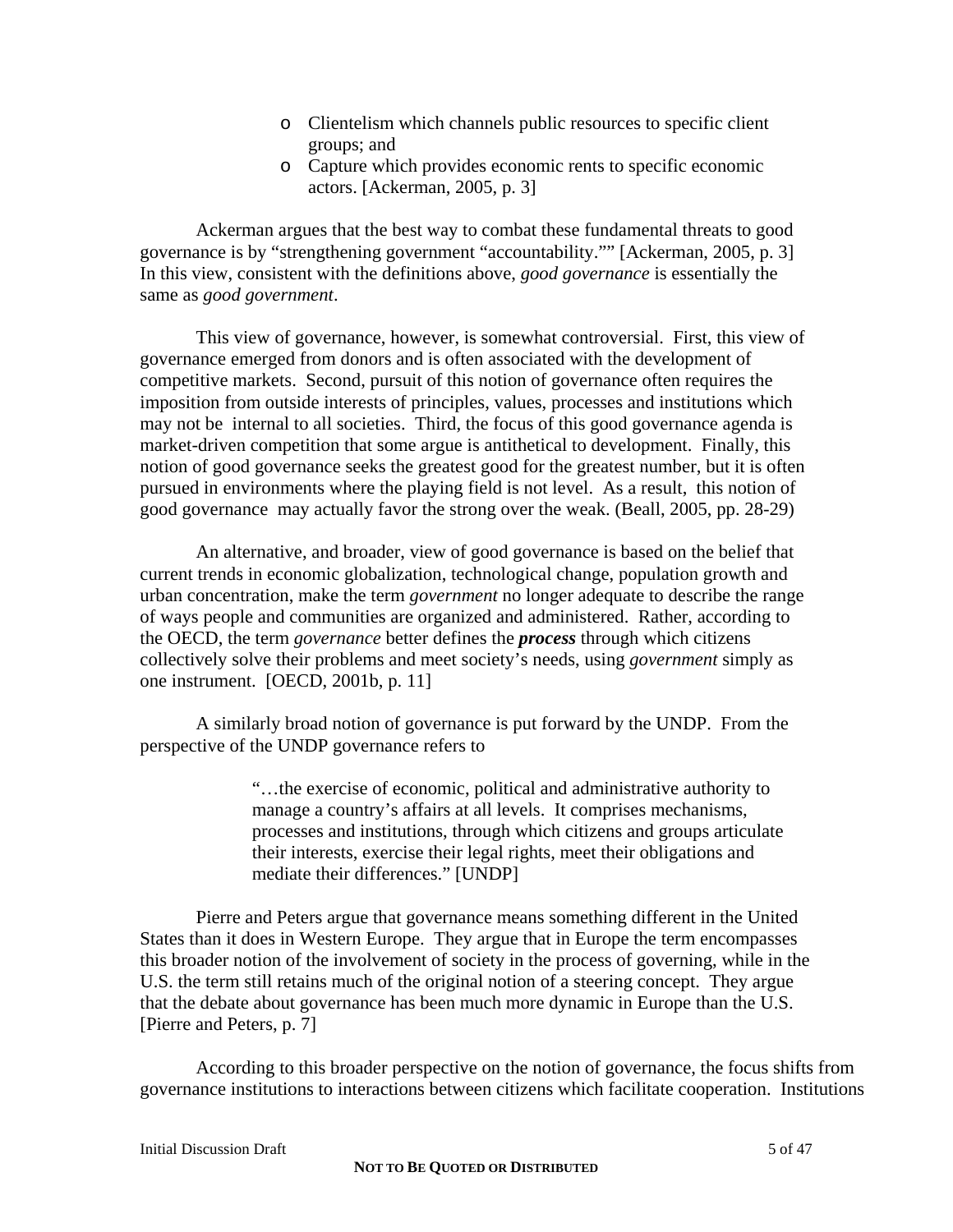are not ends in themselves; rather they are means to accomplish community objectives and the focus of local governance is on the factors that are important for determining or influencing the effectiveness of social institutions. [Putnam, 1993, p. 182; Shah, 2006, p. 14] These factors are often loosely grouped under what the sociologist James Coleman has called *social capital* – the ability of people to work together for common purposes in groups and organizations. [Coleman, 1988]

Thus, for our purposes, local democratic governance can more generally be defined as the formulation and execution of collective action at the local level. [Shah, 2006, p. 1] That is to say, unlike the narrower term *government*, the concept of *governance* covers the entire range of institutions and relationships involved in the process of governing. [Pierre and Peters, 2000, p. 1] Governance transcends local governmental institutions to include a process of social interaction based on informal norms, networks, community organizations and informal neighborhood organizations which facilitate and promote collective decision making in the context of citizen-tocitizen and citizen-to-state interactions. [Shah, 2006, p. 2]

> In this context, good governance is not just about providing a range of public goods and services through governmental institutions. Rather, the objectives of good governance include "preserving the life and liberty of residents, creating space for democratic participation and civic dialogue, supporting market led and environmentally sustainable local development, and facilitating outcomes that enrich the quality of life of residents." [Shah, 2006, p. 2]

#### **Why do we care about local democratic governance?**

 Local democratic governance has received increasing attention the last decade or so for a variety of reasons. Good governance is regarded as a key element toward achieving long-term poverty reduction and the Millennium Development Goals (MDGs). UNDP emphasizes the importance of good governance, both as a means toward achieving the MDGs through more effective service delivery, as well as an end it itself as stated in the Millennium Declaration from which the MDGs were derived.

Along these same lines, the World Bank argues that good governance is critical to the operation of a market economy because it provides for the creation, protection, and enforcement of property rights, without which the scope for market transactions is limited. In addition, good governance, according to this view, includes the provision of a regulatory regime and local government institutions that work with the market to promote competition. (World Bank, 2002, p.99) Thus, good governance, according to this perspective, provides an environment conducive to increased economic activity.

Others, however, take a somewhat broader perspective and argue that good governance is critical not only to a strong economy and effective local governmental institutions, but to a strong community generally. For example, the OECD Statement of Governance stresses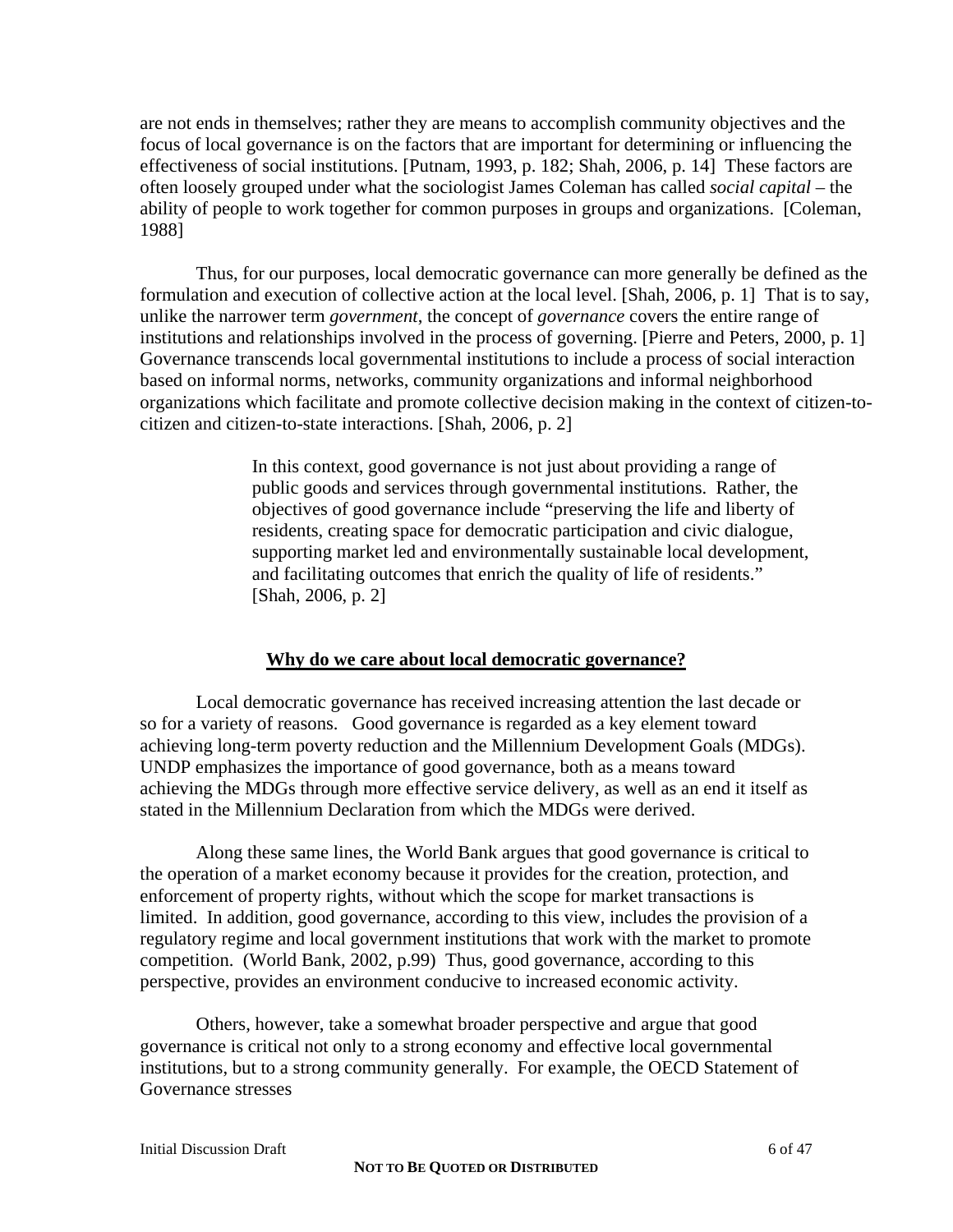"Effective systems of governance are essential for promoting economic prosperity, social cohesion and environmental sustainability. They are also essential for strengthening pluralist democracy, ensuring equal opportunity for the full participation of all individuals (including both men and women) in the economy and society, and for maintaining confidence and trust in public institutions. [OECD, 2001, p.3]

 In summary, an effective and vibrant system of local democratic governance is necessary for

- Effective long-run poverty reduction;
- \* The achievement of the Millennium Development Goals;
- A strong local economy;
- Effective and efficient local government and civil society based institutions; and
- A vibrant and health community.

## **A Framework for Local Democratic Governance**

 For the purposes of this paper, we are defining local democratic governance in broad terms as a process for formulating and executing collective action at the local level. A variety of institutional arrangements, both formal and informal, will be engaged in the process of local democratic governance. Such institutions will range from the formal institutions of local government to non-governmental organizations, to informal neighborhood groups or social clubs to spontaneous bottom-up responses to common property management issues.

 Whatever the institutional mechanism for formulating and executing collection action, the process of local democratic governance must be:

- $\hat{\mathbf{r}}$  Responsive by providing goods and services that are consistent with citizen preferences and are citizen focused;
- $\triangle$  Responsible by providing the right services in the right way; and
- $\triangleleft$  Accountable to citizens for the level and quality of goods and services provided. [Shah, 2006, p. 22]

 These overarching objectives of a process of local democratic governance suggest several important characteristics of such a system. First, it is results, or outcome, oriented. Local democratic governance is concerned about the results of community decision making and the relation between outcomes and the preferences of citizens. Second, effective local democratic governance requires meaningful interaction between decision-makers and citizens. There must be meaningful citizen participation in priority setting, solution development, and implementation. Finally, effective local democratic governance requires a decision making process that is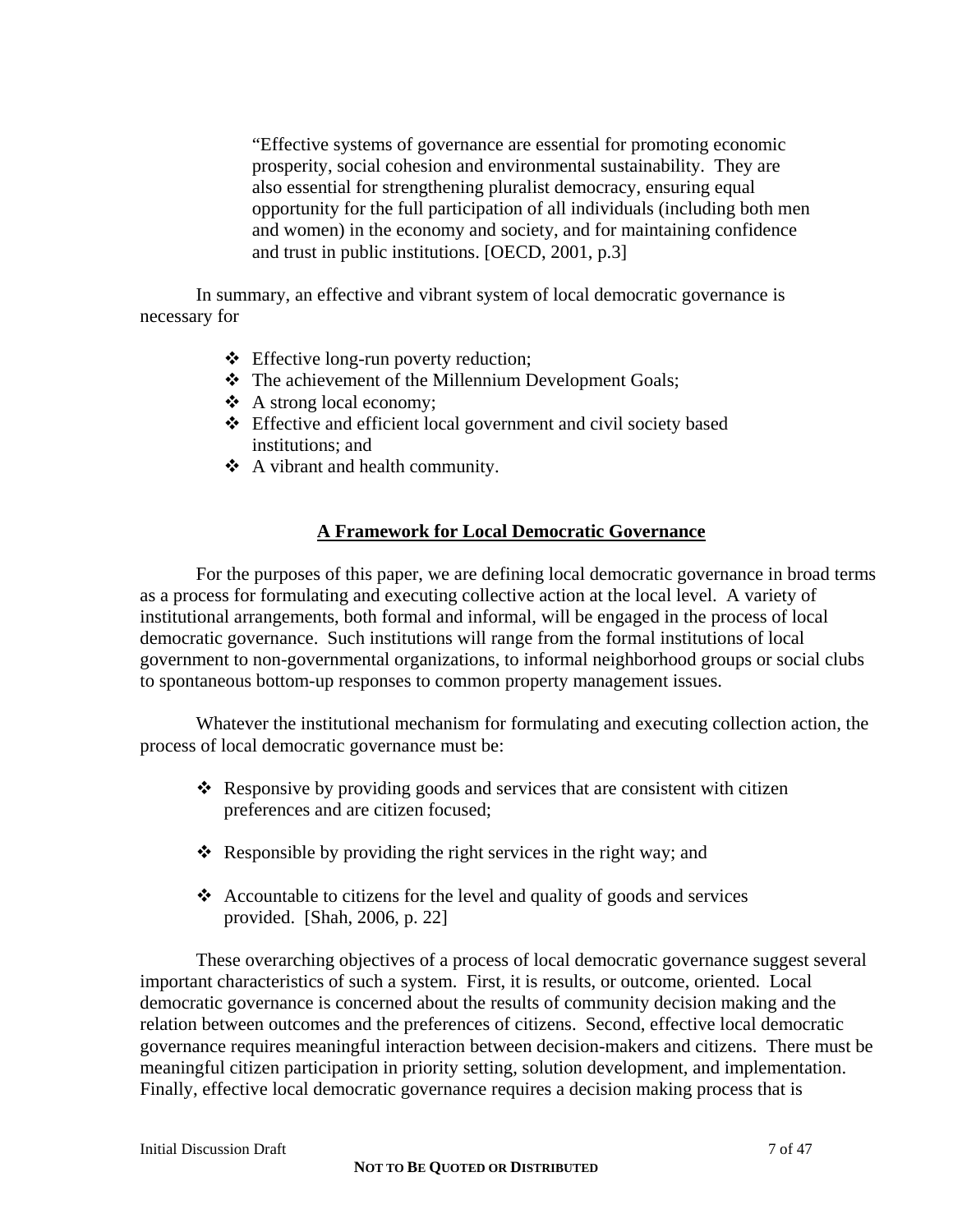democratic. This implies a decision process that is open, transparent, with honest politicians and officials, with effective channels of communication between the local government and civil society, and a process that enjoys the trust of citizens.

Institutionally, this notion of governance can be operationalized in a variety of ways. For example, Nobel laureate economist Ronald Coase (1960) theorizes that some public good/externality issues may not require formal collective action through government and that citizens acting in their own best interests may efficiently resolve externality issues through voluntary negotiation.

The Coase theorem effectively establishes a continuum of institutional arrangements in response to distinctions between private and public goods. Market failures associated with externalities need not presume a direct role for government as long as the affected parties are willing and able to voluntarily negotiate between themselves. In the simple two-person case that Coase posits (the rancher and the farmer), the issue (damage by the rancher's cattle to the farmer's crops) is well defined, as are the range of possible solutions (the rancher compensating the farmer for the crop damage or the farmer incurring the cost of building a protective fence). Hence, the externality issue is resolved without government prescribing a solution. Government plays a crucial role in establishing the legal structure for enforcing such voluntary agreements, but it has no direct part in arranging the solution per se.

Once the externality problem extends beyond a two-person negotiation, the potential for what Fukuyama (1999) calls "spontaneous order" is more problematic and more complex institutional arrangements may be in order. There are still opportunities for citizen initiated solutions to problems, but as the complexity of the issue and the number of citizens involved increases there is a need for a more formal mechanism for formulating and implementing solutions to community concerns.

While this definition embraces a wide range of mechanisms for formulating and executing collective action at the local level, most initiatives to strengthen local democratic governance focus on the important roles for local governments and civil society institutions. There has been a long tradition in the development assistance community of focusing on either local governments or nongovernmental organizations as means of identifying and addressing community concerns. [Shah, 2006, p. 2] Significant international and donor interventions are focused on creating such organizations and the enabling environment that will provide incentives for them to function effectively. An example is the resources devoted to creating effective local governments with strong public financial management systems and incentives in place and mechanisms to promote upward and downward accountability. The same energy and finances have been put into creating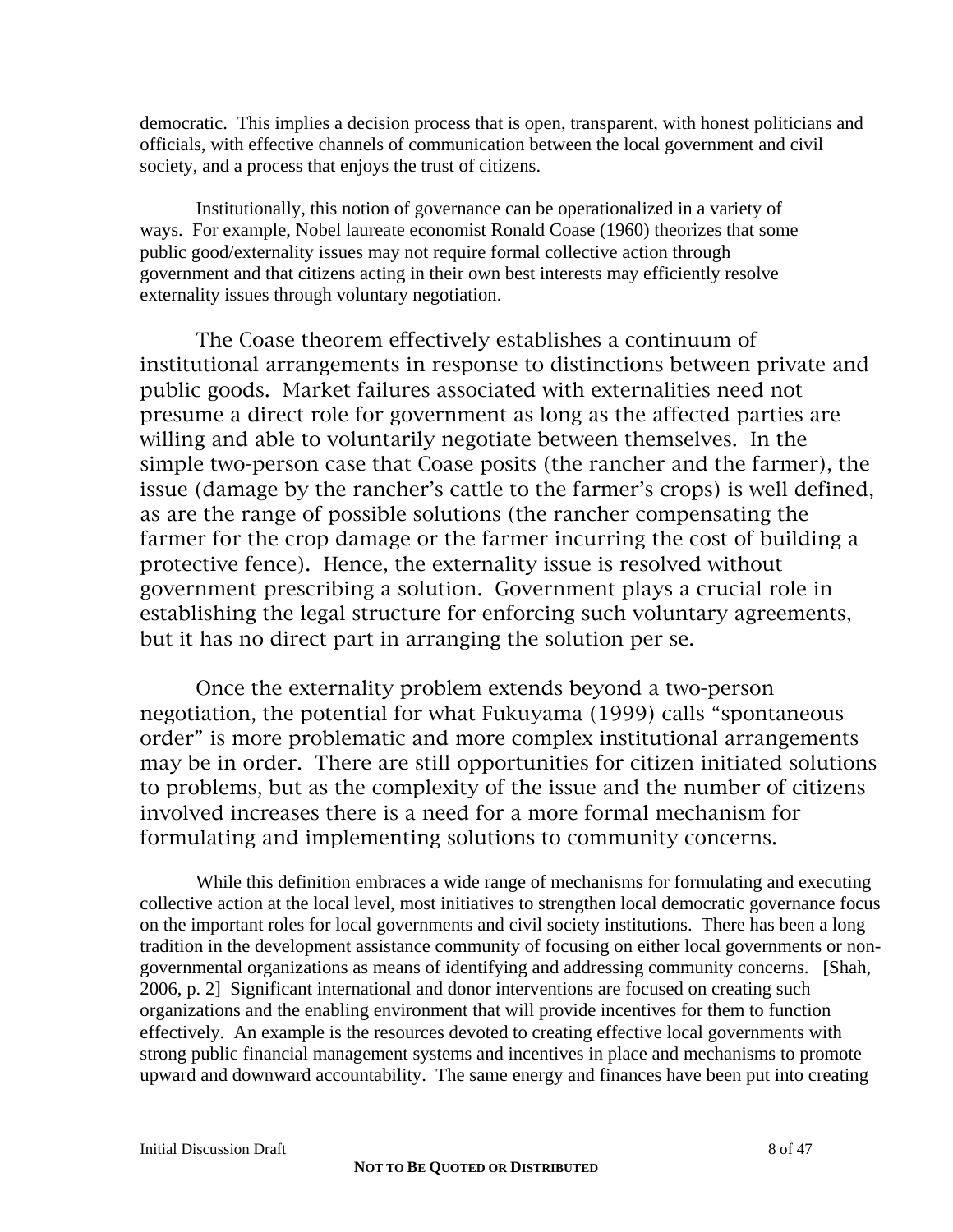non-governmental organizations as means for facilitating citizen input and creating the enabling environment for them to operate efficiently in a transparent and accountable manner.

In summary, key elements in a process of local democratic governance include

- o Formal institutions through which society identifies and addresses issues of mutual concern;
- o Informal mechanism for formulating and implementing initiatives to address community issues; and
- o An enabling environment on the ground that facilitates the efficient and effective operation of the formal and informal institutions of local democratic governance.

These key elements of a process of local democratic governance are explored more fully below.

#### *Formal Institutions of Local Democratic Governance*

 Formal institutions of local democratic governance include local government institutions and a variety of non-governmental institutions, with local government being the primary local governance institution. For example, in an effort to develop a *local governance* barometer, the Impact Alliance defines *local* governance "as the exercise of local authorities to use their power conferred by law to promote development in an efficient, participative and transparent manner." [Dufils, et al, p. 2] Also, in a recent presentation on monitoring the development and effectiveness of local governance institutions in Africa, Wunsch seems to equate local governance structures with local governments. [Wunsch, 2006b] This emphasis on local government institutions is consistent with many of the definitions of governance discussed above.

Helling et al also have local government as the centerpiece of their view of local governance. However, they broaden their notion to include a variety of civil society institutions, as well as some informal institutions such as voluntary associations and non-governmental organizations. Thus, the development and strengthening of autonomous local self-governments, as well as non-governmental organizations, is a key element of strengthening the process of local democratic governance. These key elements institutions are briefly summarized here.

#### *Local Government:*

 Since the fall of the Berlin wall, and the subsequent collapse of communism, an era of reforms was initiated in Central and Eastern Europe and Central Asia that involved a process of decentralizing governmental decision making from the central government to autonomous local self-governments. Citizens who had been effectively disenfranchised under the Soviet system wanted more control over the things that affected their daily lives. In response, the first action of many transition countries was to create new autonomous local self-governments. Too often a large number of such governments were created and the vast majority often had too few residents to be financially viable. For example, by 1993 Hungary had created 3,148 local governments and threequarters of them had populations of less than 2,000 residents. Most of these local governments are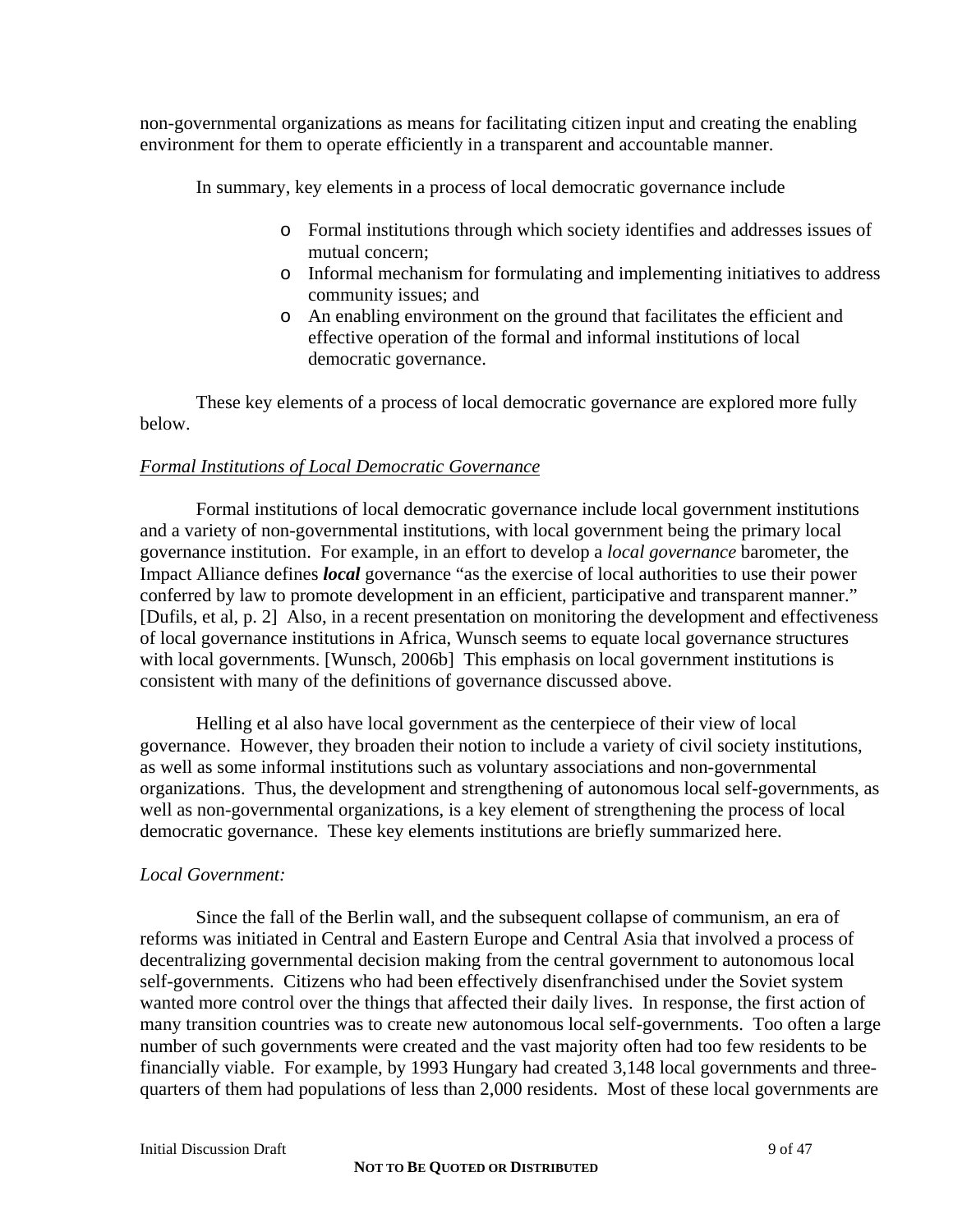simply too small to adequately provide all of the public services demanded from them. [Bird, Wallich, and Peteri, p. 70]

In this new environment, government is seen as having three important economic problems to resolve in a market economy -- to attain an equitable distribution of income, to promote and maintain a high level of employment with stable prices, and to facilitate the efficient allocation of resources in the face of market failure resulting from externalities. While the activities of local governments affect all of these objectives, local governments play a particularly important role in the allocation of resources in the face of market failure. In this context, public finance literature includes several economic arguments in favor of the devolution of spending and revenue raising responsibilities to autonomous local self-governments:

- $\triangleright$  decentralization of service delivery and financing responsibilities (fiscal decentralization) makes the level and quality of services provided by government more responsive to the differences that exist across communities;
- $\triangleright$  decentralization encourages experimentation and innovation in the provision of public goods and services which respond to the demands of their citizens -- and their unique economic, demographic, climatic, and topographic conditions; and
- $\triangleright$  decentralization of service delivery and finance decisions provides the opportunity to more closely link the level and quality of service provided with the "price" paid by the local resident for those services, thereby improving governmental accountability, responsiveness and, ultimately, its legitimacy. [See for example, Oates, 1972; Owens and Panella, 1991; Bell and Zsamboki, 1997; and Litvack, Ahmad and Bird, 1998]

 The most common argument advanced in favor of autonomous local self-governments is the attainment of allocative efficiency in the face of different local preferences for local public goods and services. [Litvack, Ahmad and Bird, 1998, p. 5] When public goods and services are provided by local government, tax and benefit packages should reflect the preferences of the community. This is achieved through a system of fiscal decentralization. If each local government can tailor its tax and service package to the preferences of its citizens, efficiency and social welfare are likely to be maximized. [Wolman, 1990, pp. 30-1] In other words, the institutions of local government must be responsive to the needs and concerns of local residents.

In order to accomplish this, the initial focus in transition countries was on creating autonomous local self-governments, which were perceived as a means of making government more responsive and accountable to citizens. Initiatives were undertaken in most transition countries to develop the legal framework for autonomous local self-governments. This typically involved some enabling legislation creating local government institutions, as well as legislation allocating revenue raising and spending responsibilities to newly created local governments. In order to be responsive to citizens' concerns, local officials must have some degree of discretion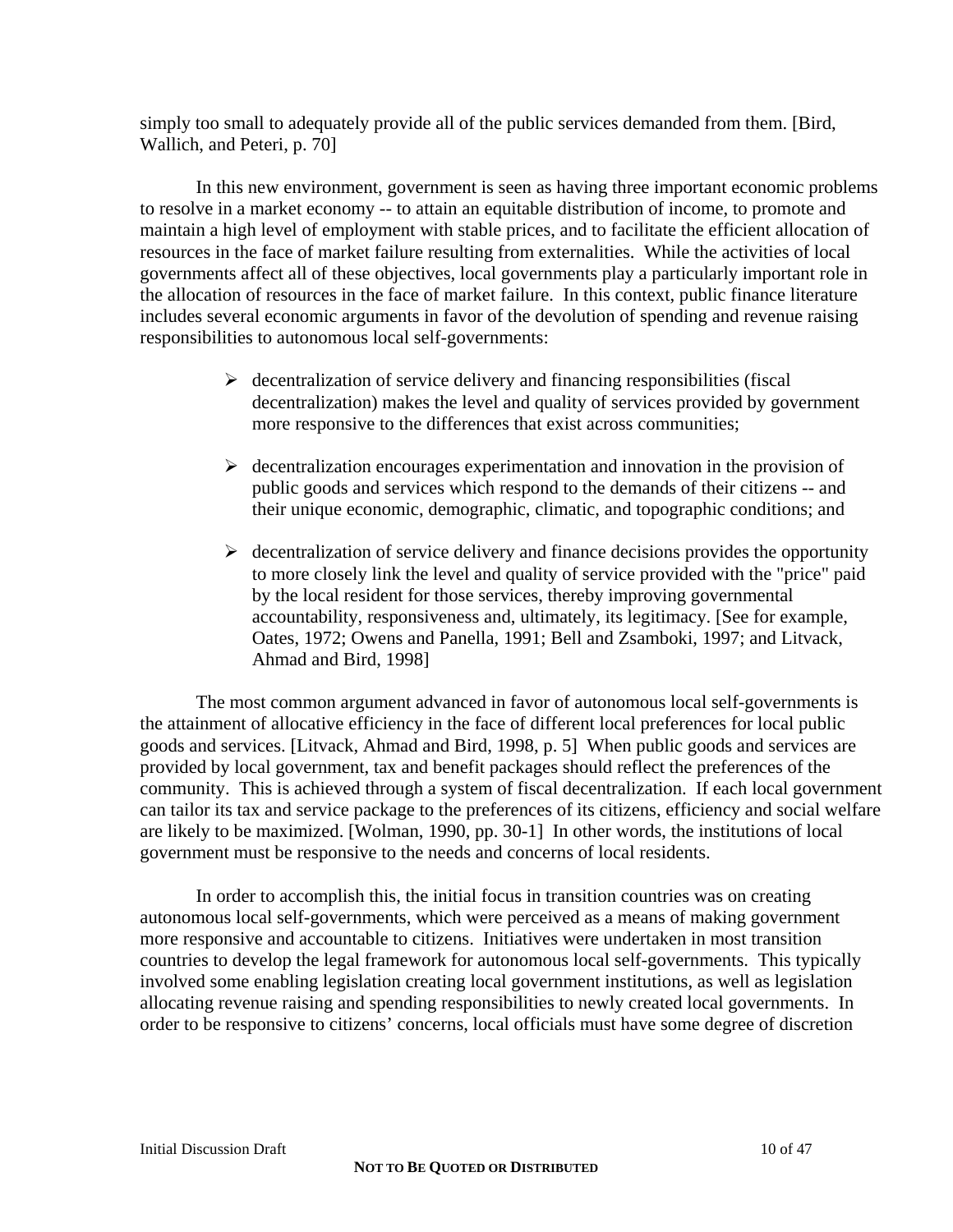over revenue raising and spending decisions. Such autonomy is a critical component of effective local government. $<sup>1</sup>$ </sup>

The assignment of revenue raising and spending responsibilities across tiers of government must be made clear, and unambiguous. Intergovernmental grant programs must be designed and implemented which respond to vertical and horizontal imbalances which emerge from the assignment of revenue raising and spending responsibilities. Such an intergovernmental grant system should provide incentives for local governments to mobilize their own revenues and improve revenue administration. Similarly, such intergovernmental grants systems needed to be transparent, and generally formula driven.

 Such initiatives to create autonomous local governments as part of a decentralization strategy must be designed and implemented in the context of the political, historical, economic and cultural environment of each individual country. Too often, decentralization, and democratization, suffer from a disconnect between the institutional framework and the environment on the ground where the new institutions must be implemented. [Carothers, p. 108]

In addition, virtually all decentralization strategies have been developed and implemented from the top down, often with the assistance of international organizations. As a result, such plans reflect the policy objectives and institutional biases of those designing and implementing the decentralization strategy. Such plans may not be conducive to fully realizing the potential benefits of fiscal decentralization and may not be embraced and accepted by stakeholders and citizens at subnational levels of government.

For a decentralization strategy to have credibility and legitimacy at the subnational level, it must be designed and implemented with input from all stakeholders, especially those at the local level. Such a bottom up approach to designing a system of fiscal decentralization is extremely rare. In fact, the only example that comes to mind is the first round of reinventing local governments in South Africa under the Local Government Transitional Act (LGTA) from 1993 to 1995. [Bell and Bowman, 1999/2000] Once the legal environment was created for autonomous local self-governments, other initiatives were needed to facilitate their effective operation. For example, Prud'homme [1994] expressed concerns about the ability of local officials to effectively meet their new responsibilities in a system of fiscal decentralization. Similarly, Smoke [2001] argues that decentralization is an integrated exercise, which requires, among other things, managerial reforms in order to be fully successful. His concern is that there is often a critical lack of managerial and technical capacity at the subnational level to address new responsibilities under a system of fiscal decentralization.

In response to these concerns, some have argued that a first step in moving from a centralized to decentralized system of governmental decision making would be the deconcentration of spending decisions so that decisions would still be managed by the central government, but administered at the local level in a manner that starts to develop

1

<sup>&</sup>lt;sup>1</sup> See Bird and Vaillancourt (2006) for a discussion of revenue raising and spending decisions over which local officials need to exercise some discretion and autonomy.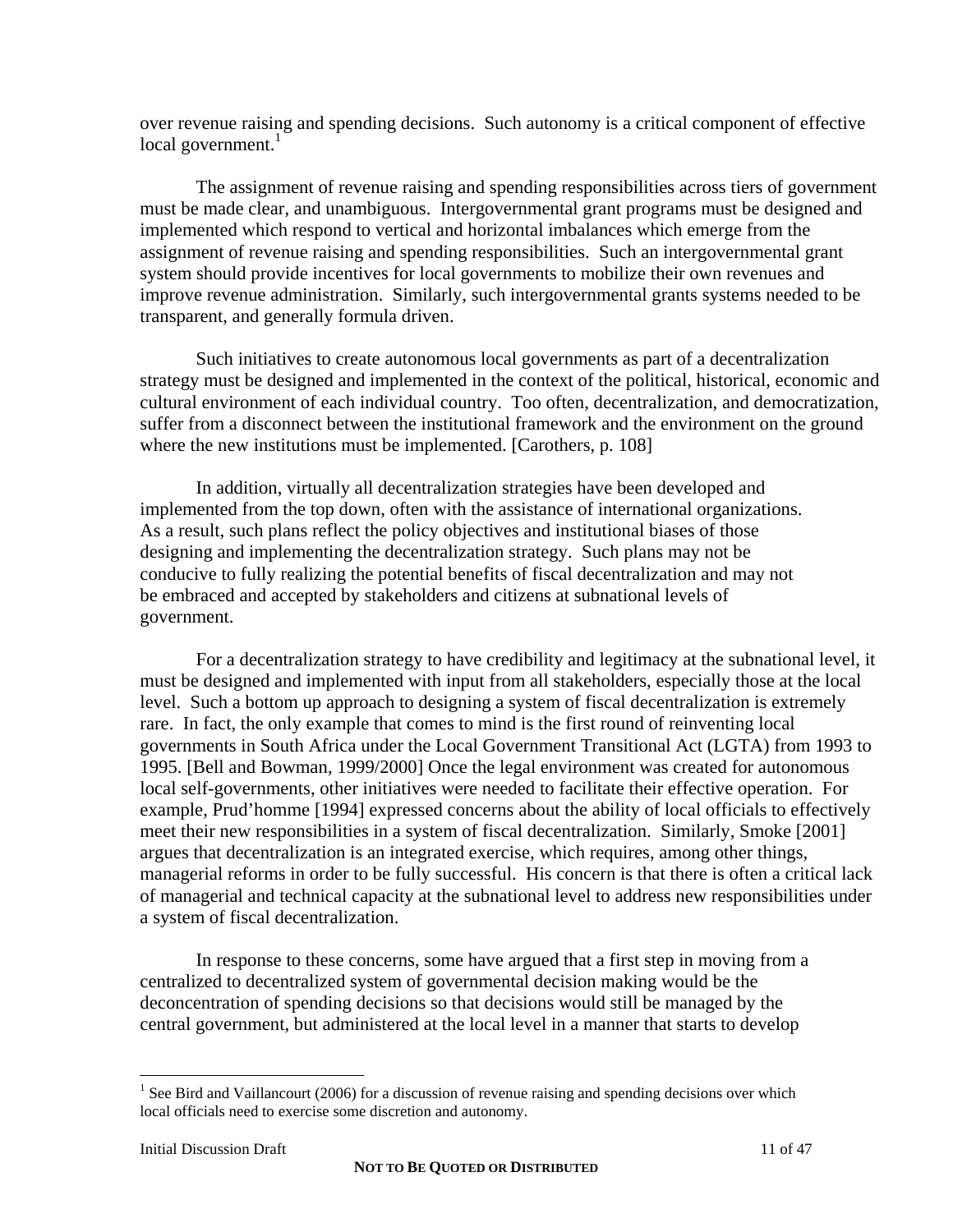managerial capacity at the local level. In addition, donors and others started to emphasize civil service reforms in transition countries. There was general recognition that

"Whether making policy, delivering services, or administering contracts, capable and motivated staff is the lifeblood of an effective state." [World Bank, 2003, p. 92]

 Civil service reform initiatives focus on such things as instituting meritocracy of the civil services to attract high-quality staff as well as providing adequate compensation. Controlling corruption is another dimension of improving the efficiency and effectiveness of newly created autonomous local self-governments. [World Bank, 1997, pp. 77-109]

The legal environment for autonomous local self governments will provide government institutions and policy makers with the authority and ability to make and implement policy. It then becomes important to ensure that those policy and program outcomes reflect the priorities and preferences of local citizens. Thus, the second critical element of any successful decentralization strategy which involves creating effective and efficient local self governments is the need to develop reliable mechanisms for accountability, and the transparency necessary to inform that accountability. Such accountability mechanisms should ensure that policy outcomes and programs are consistent with local needs, aspirations, and are in the public interest. [Ribot, 2004, p. 18]

Accountability typically operates in two fundamental directions – upward and  $downward$  accountability.<sup>2</sup> Upward accountability is accountability that government imposes on itself through a range of public institutions charged with restraining and monitoring government activity while downward accountability is accountability imposed on government by citizens.

In terms of upward accountability, local governments are generally accountable to the central government for their performance. This element of upward accountability has two features. First, as discussed above, the central government created the legal environment in which local governments are to operate. The central government then monitors the activities of local government to ensure they are consistent with these laws and regulations. In this sense, local governments are accountable to the central government for the manner in which they conduct business.

A second dimension of upward accountability is related to the system of intergovernmental grants. Specifically, to the extent that transfers are conditional

 $\frac{1}{2}$  Sometimes additional dimensions of accountability are suggested and developed. For example, UNCDF adds a third dimension of accountability which it refers to as horizontal managerial accountability whereby the local executive branch of government is held accountable by elected councilors. (UNCDF, pp. 67-68) The World Bank develops a detailed discussion of citizen voice and political accountability (World Bank, 2003).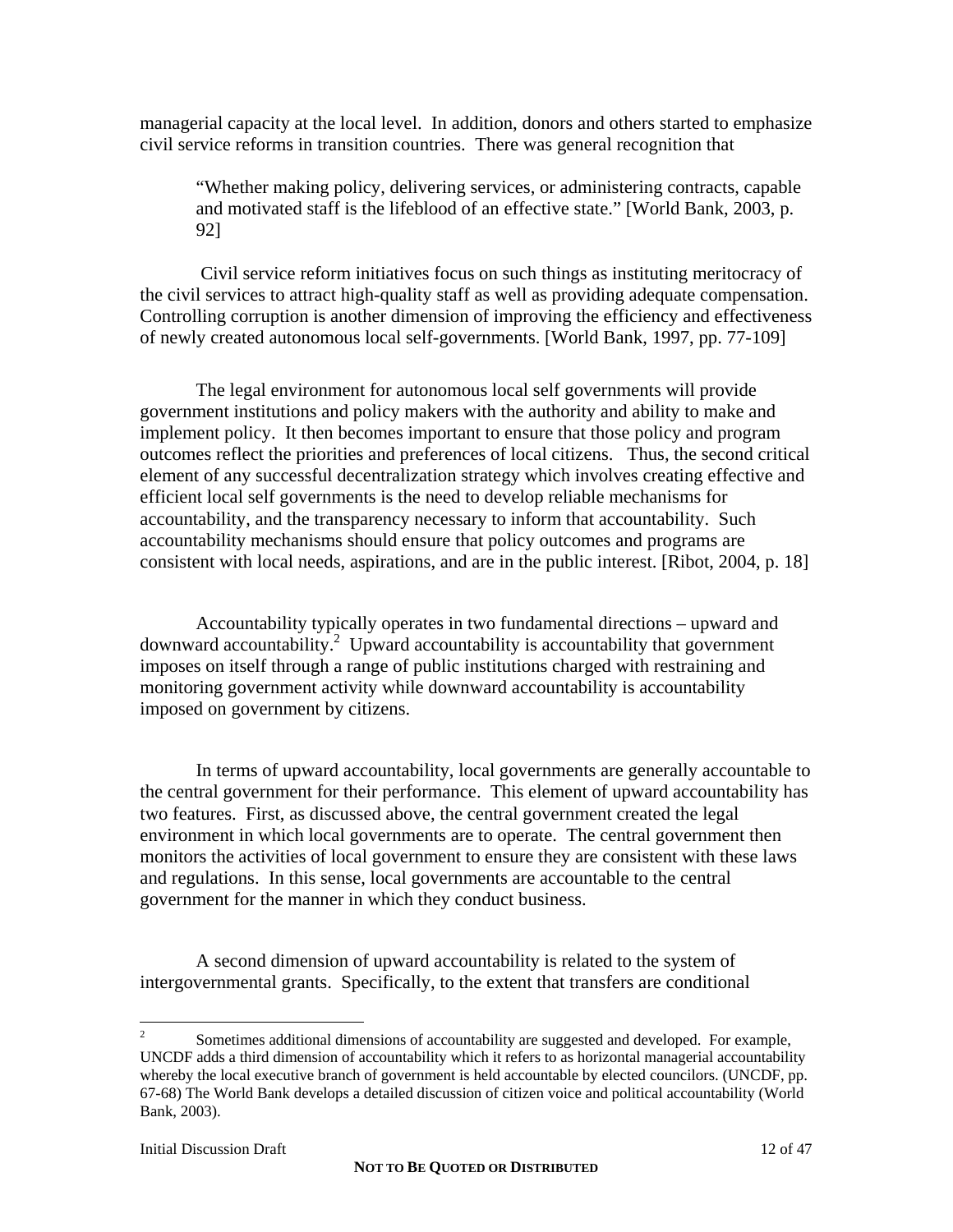transfers, the subnational government is accountable to the transferring, or granting, department to use the funds as intended and comply with all the conditions associated with individual grants.

Downward accountability is also needed in order for autonomous local self governments to generate desired outcomes. Initially it was thought that such accountability could be provided by fair and open elections. For this option to be effective, however, voters must have information about the level and quality of public goods being provided and at what cost. In addition, they must utilize that information when making their voting decisions. Uninformed voters make it easier for local officials to target benefits on their friends; also propaganda or a candidate's charisma rather than their record can more easily sway such voters. [World Bank, 2003, p. 81] Without adequate information elections may not always provide full accountability. [World Bank, 2003, p. 82]

Downward accountability has two important components – *answerability,* which involves the right of citizens to receive relevant information and explanation of public decisions, and *enforceability*, which involves the rights of citizens to impose sanctions on elected officials if their decisions are not consistent with local preferences and priorities. [World Bank, 2003, p. 79]

To strengthen the answerability component of downward accountability, citizens need a variety of information. They certainly need information on the level and quality of services being provided – but generally they will already know the services are not adequate. Rather, they need information on how bad their neighborhood's services are compared to other neighborhoods, and who is responsible for those differences.<sup>3</sup> This type of information can come from civil society organizations and the mass media. [World Bank, 2003, pp. 86-89] The information, however, can also come from the government. One way to improve local participation and local accountability is through the implementation of a transparent performance-based, budgeting process and public procurement procedures. [Litvack, Ahmad and Bird, p. 26] An example that has been getting much attention, is the participatory budget formulation process developed and implemented in Porto Alegre, Brazil. [World Bank, 2003, p. 42]

Finally, to strengthen the enforceability component of downward accountability, local politicians must be accountable to the local citizenry, not elites that put them in power. This relationship between citizens and politicians is sometimes referred to as *voice*. In this context, voice includes formal political mechanisms for holding politicians accountable (e.g., elections), as well as informal mechanisms like advocacy groups. [World Bank, 2003, p. 50]

<sup>&</sup>lt;sup>3</sup> Adams and Bell (1999) develop a framework for gauging and comparing satisfaction and trust across individual governments.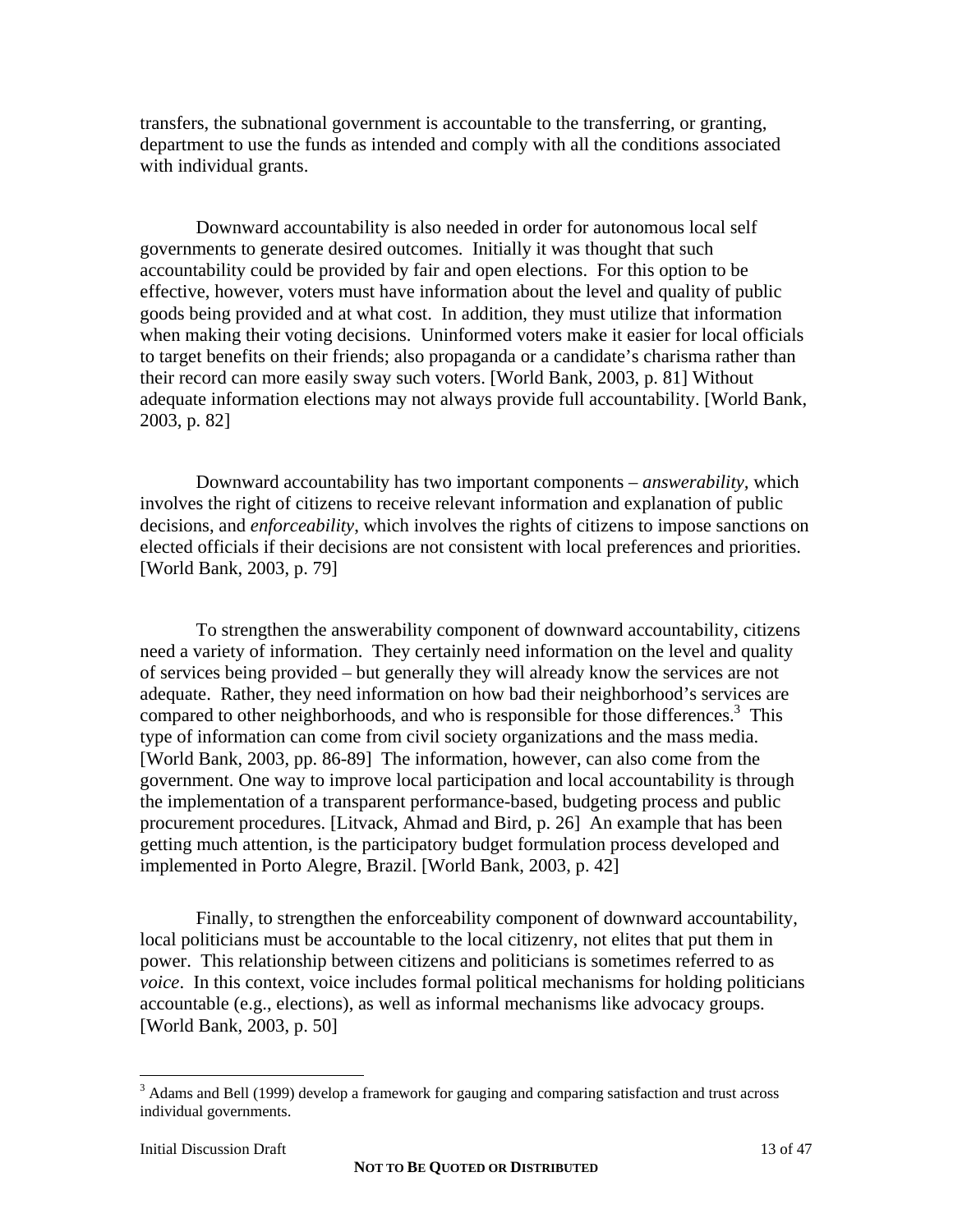In principle, elections provide voice to citizens for addressing the enforceability component of downward accountability. However, not all elections are equal. For example, a recent report by the United Nations Capital Development Fund (UNCDF) concluded that

> "Another sort of problem may arise where elections are based on party list/proportional representation arrangements rather than territorial wards. In the former, the ties between constituent and representative are weakened, and elected councilors may be more attentive to party bureaucracy than to their constituents." (UNCDF, 2006)

South Africa represents an example of such a situation. In municipalities in South Africa half of the elected local councilors come from a party list which is, in part, influenced by the national party. The other half are elected from wards, but even here the national party influences who stands for election. In the final analysis, both party list and ward candidates are accountable, to a large extent, to the national party that put them on the party list for their election, not to local citizens who voted for the party. Such proportional representation gives tremendous power to the people who control the creation of the party list, and determine who stands for ward elections. In particular, it allows the party boss to reprimand, and ultimately "fire," council members who do not follow the national party line. (Wittenberg 2003) Thus, when elections are based on proportional representation which is significantly influenced by the national party such elections may not fully provide the desired accountability to hold local policy makers accountable for their actions.<sup>4</sup>

In summary, based on this overview of local governments as key institutions of local democratic governance, a number of critical elements emerge that need to be in place to create effective local self-governments which are responsive and accountable. There is general agreement that such a strategy needs to be comprehensive and needs to include the following:

- $\circ$  An electoral system which promotes accountability to citizens;  $\frac{5}{2}$
- o Expenditure autonomy so local governments have significant control over their spending decisions;

1

<sup>&</sup>lt;sup>4</sup> Conventional political theory, however, advocates some form of proportional representation for new democracies as a means to ensure a voice for smaller groups thereby giving them a stake and presence in the new democracy rather than shutting them out. (World Bank, 2000, p. 114) While such an approach may certainly be necessary to allow disparate regional and ethnic interests to have a distinct voice in a new democracy, such proportional elections in a country with a strong national party, which greatly influences who gets on the local party list, may undermine the accountability of subnational elected officials to local citizens.

<sup>&</sup>lt;sup>5</sup> See Ribot (2004) and Ackerman (2005) for a discussion of social accountability and various methods of holding local officials accountable for the outcomes of their decision making.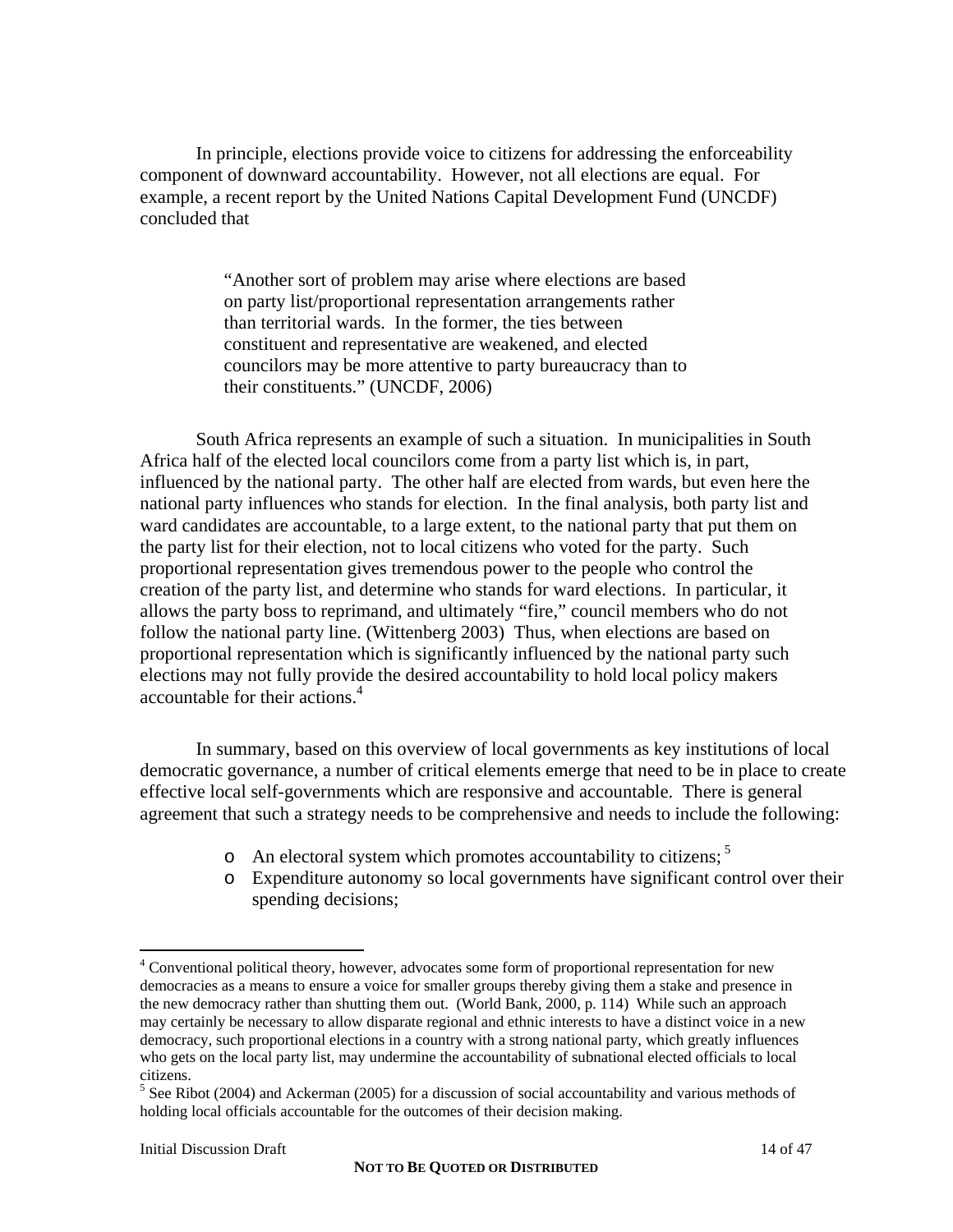- o Revenue autonomy so local governments have some discretion in deciding on the level of their budget and how it will be financed;
- o A hard budget constraint so that local governments learn to live within their means and local officials will be accountable for the choices that they make;
- o A local civil service system where local governments have control over their employees (e.g., number of employees, compensation paid, work rules, etc.); and
- o Mechanisms of accountability both downward to citizens as well as upward to central government. [Bahl and Martinez-Vazquez 2006; see also, for example, World Bank, 1997, Chapter 6]

Given these characteristics of a system of autonomous local self-government, it should be clear that effective local self-government requires that local authorities are empowered and able to conduct public affairs as they see fit, and that they are accountable to the local population for the outcome of their decisions. Thus, empowering local governments that are not accountable to the local population will not produce the desired outcomes associated with decentralization. Similarly, creating accountable local government institutions without the appropriate powers and control over revenue raising and spending decisions will also not realize the benefits associated with decentralization. [Ribot, 2004, p. 18]

## *Non-governmental Organizations:*

 There is a growing recognition that creating and strengthening the institutions of local government are not sufficient to attain an effective process of local democratic governance or to achieve fully the benefits of fiscal decentralization. A number of actors outside of the public sphere influence public performance. Such groups, collectively referred to as *civil society,* are important actors in promoting more responsive and effective governance. [World Bank, 2000, pp. 121-2]

In an effort to strengthen civil society, and increase the opportunity for citizens, especially the poor and disenfranchised, to participate, donor organizations have devoted substantial resources to creating non-governmental organizations. Initially, there were two different types of non-governmental organizations (NGOs) – development NGOs and democracy NGOs.

Development (and service) NGOs date back to the 1970s and 1980s. Such international NGOs, working with local NGOs, worked on development projects at the local level. They often did not engage government, and were perceived as circumventing dysfunctional, authoritarian governments.<sup>6</sup> In the 1990s, when donors began to focus on promoting democracy and strengthening civil society, politically oriented, or advocacy, NGOs became a tool of choice. Such democracy NGOs include those engaged in civic education and advocacy of various sorts. The current trend of promoting civil society at the local level is causing these different types of NGOs – development NGOs and democracy NGOs – to begin to intersect. [Carothers, 1999, p. 214-215]

 $\overline{a}$ 

<sup>&</sup>lt;sup>6</sup> More recently, especially in Asia, it is perceived that NGOs explicitly try to undermine local governments in an effort to maintain their positions of power. As a result, the development and legitimacy of local governments is undermined. Similarly, NGOs can also undermine grassroots organizations by dominating the local agenda. [Ribot, 2004, p. 34]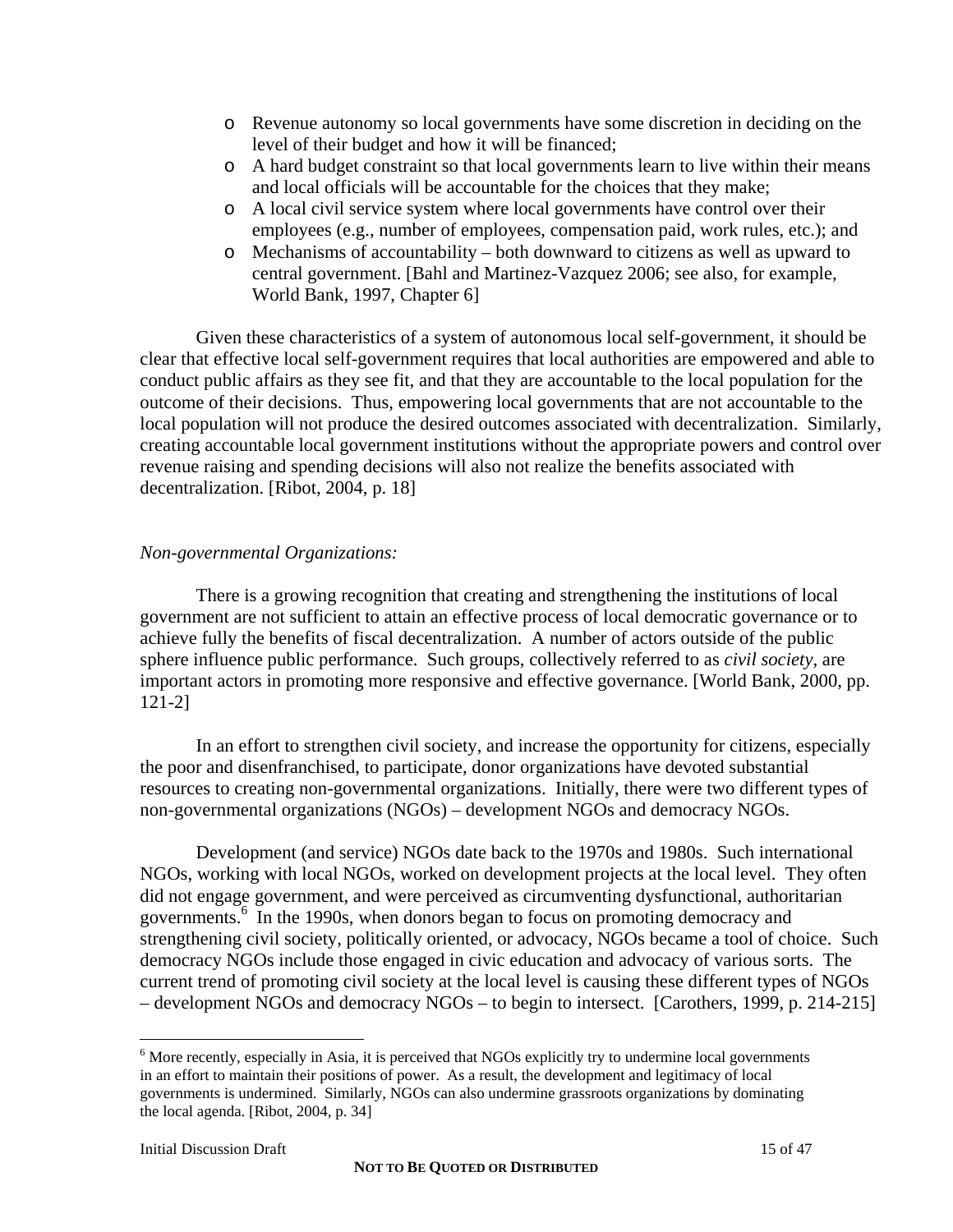Grassroots organizations, community-based groups and various citizen organizations tend to be service delivery NGOs that engage citizens directly. Such associations include farmers' associations, worker cooperatives, parent-teacher associations and even religious groups. These associations not only help meet basic needs, they also play a critical role in building trust and a sense of public connectedness among those excluded or alienated from traditional political processes. They tend to have elected boards that are accountable to the members of the organization. [World Bank, 1997, p. 114]

NGOs which focus on civic education or advocacy represent particular interests which they want to represent in society generally. The growth of these *intermediate* organizations is a manifestation of recent efforts to promote democracy in transition and developing countries. Not all of these types of NGOs are equally representative of their client's interests or of the public interest more broadly defined. In fact, "most of these types of NGOs tend to be one step removed from ordinary citizens." [World Bank, 1997, p. 114]

With the assistance of donor countries and organizations, NGOs have experienced rapid growth recently. For example, in Central and Eastern Europe the number of NGOs may have increased three- to fourfold since 1989. [World Bank, 1997, p. 113]

But, like newly emerging local government institutions in transition and developing countries, NGOs may not always operate in a manner that facilitates the development of a vibrant system of local democratic governance. For example,

- o Corruption within some NGOs may occur where they pad expenses report, carry fictitious employees on the books, draw multiple salaries from multiple funders, and otherwise take advantage of generous donor support for advocacy NGOs;
- o Many early advocacy NGOs based in the capitals of transition or developing countries often have weak popular support since they are too often created by a small group of elites who speak English well and have connections to various donor agencies
- o There are problems of sustainability of many advocacy NGOs because they are often almost entirely funded by foreign donors and generally pursue agendas imposed by those donors so when outside funds are reduced such NGOs are not viable over the long run. [Carothers, 1999, pp. 213-221]

The bottom line is that in a number of cases, the NGO model pushed by the U.S. and other donors may not be appropriate for strengthening civil society in many transition and developing countries. The professionalized NGO model that provides a foundation for such interventions comes out of a social setting characterized by wealth, private grant making foundations, a large middle class with discretionary income, and a corporate world with a tradition of philanthropy. Since the ultimate success of various institutions depends on the social and cultural context in which the institution operates, the focus on building NGOs in societies that do not have these characteristics will be less successful. [Carothers, 1999, pp. 221]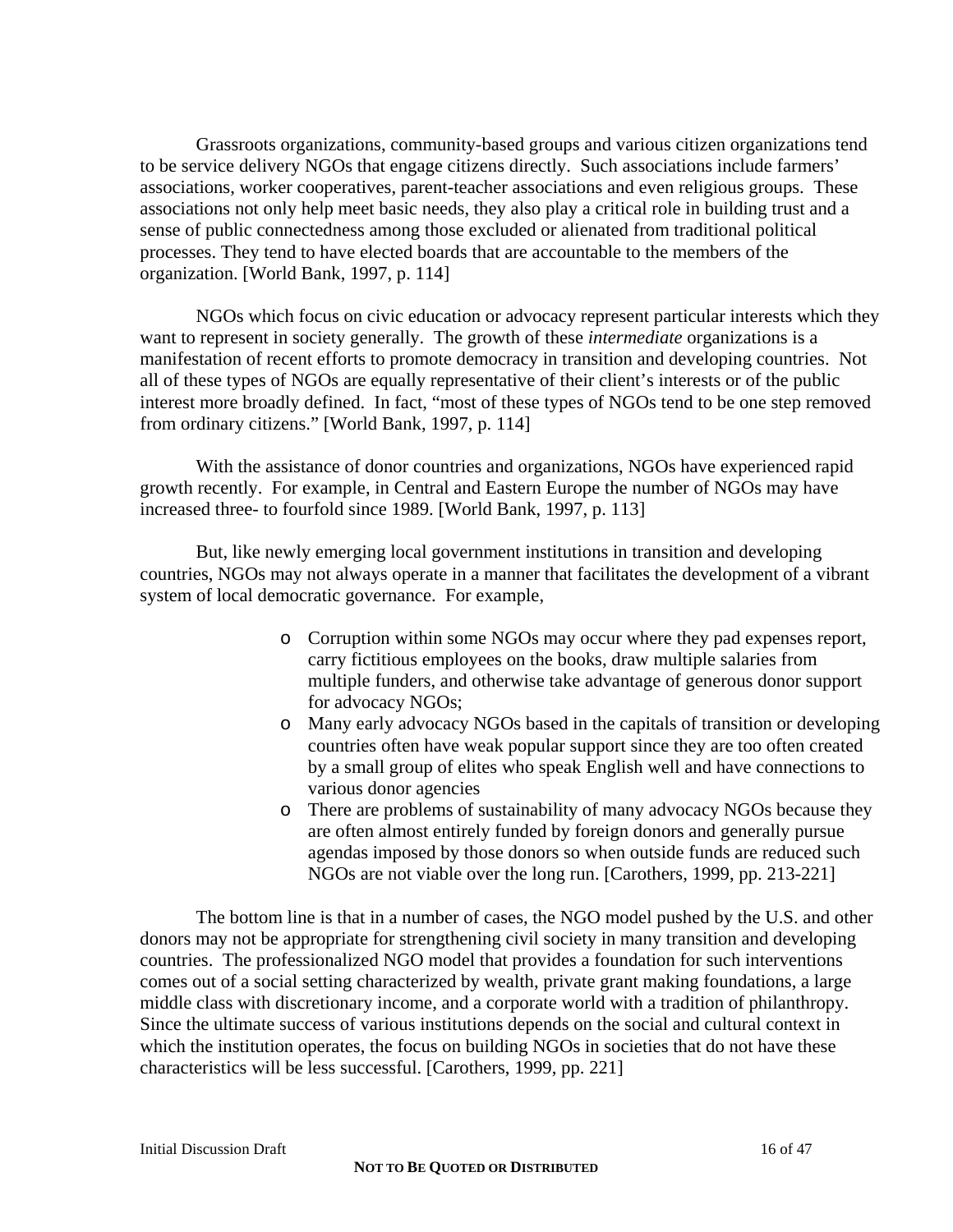In fact, reviewing USAID's programs of democratization, Carothers stresses that

"Putnam does not emphasize advocacy groups in his examination of the kinds of associations in civil society that generate social capital, but rather civic associations that entail 'intense horizontal interaction' such as 'neighborhood associations, choral societies, cooperatives, sports clubs, mass-based parties, and the like'" [p. 212-13]

## *Informal Institutions for Local Democratic Governance*

In addition to the formal institutions of local governance described above, there are many informal institutions for formulating and implementing collective action at the local level. These informal mechanisms may lack legal foundation, but they provide opportunities for citizens to make and implement decisions about community issues. Such institutions include, but are not limited to, the following: traditional/indigenous institutions and authorities, village committees, community organizations, water user groups and other non-governmental natural resource management bodies, parent organizations, farmers and other producers associations and neighborhood groups. Such informal institutions provide opportunities for citizens to come together and identify and solve community issues without the intervention of governmental institutions.

One example of where such informal, citizen driven, mediating structures play an important role in promoting effective local democratic governance is in the case of the tragedy of the commons. [Hardin, 1968; Ostrom,1990] In this case, no individual herder can limit grazing by anyone else's herd; however, if he limits his own use of the common meadow, he alone loses. Yet unlimited grazing by all destroys the common resource on which the health of all herds, and the entire community, depends.

In this context, spontaneous solutions to the management of common properties often emerge from the bottom-up, generally without any governmental role or input. Such communitarian solutions can be found in the wildlife hunting territories in James Bay, Quebec, lobster fishing in New England, forests in Thailand and many other countries, irrigation users in rural southern India, small grazing areas, groundwater basins, irrigation systems, forests, and inshore fisheries. [See for example, Berkes, Feeny, McCay and Acheson, 1989; Gibson, McKean and Ostrom, 2000; Bromley, 1992; and Wade, 1987] Such common property solutions are easiest to fashion when the number of actors is small, albeit Ostrom has described cases where thousands of actors are involved. [Ostrom, 1990]. Such self management is also facilitated when there are shared norms of behavior and values with the cultural and social fabric often found in small, relatively homogeneous, communities. [Brown, 2000, p. 901]

Of course, the greater the scope of the externality associated with a public good issue, the greater the difficulty of negotiating a voluntary solution along the lines argued above. Larger scale, more geographically dispersed projects tend to be more impersonal which may weaken any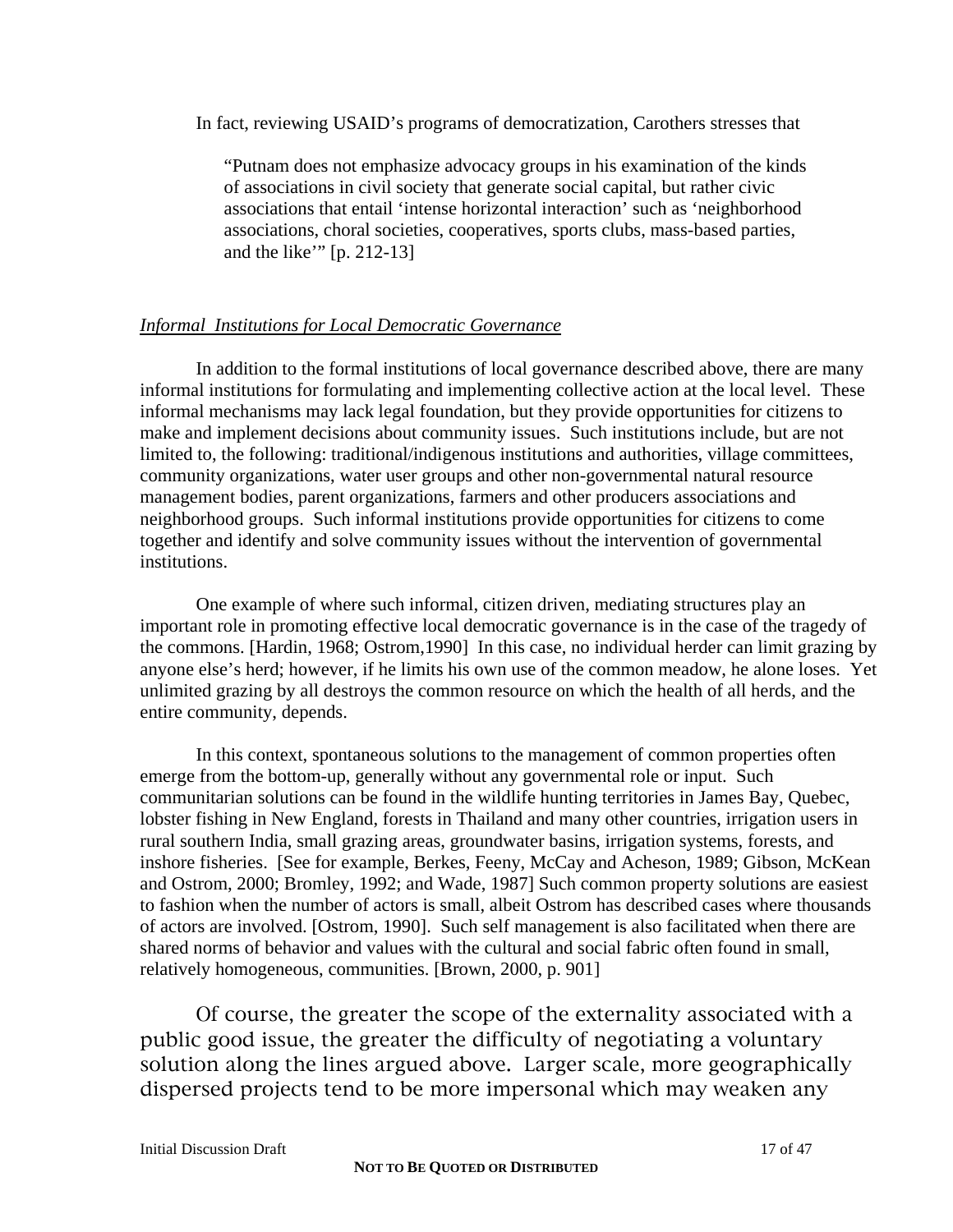intrinsic rewards to participation. And the larger the scale, the less influence any individual participant has on its design and implementation. Anonymity is also easier to maintain which can have a mitigating effect on the costs of free riding. But for geographically-bounded, smaller scale externalities, shirking is likely to entail greater costs and the direct benefits from active participation are likely to loom larger.

For example, communities with strong civic infrastructures have developed means of solving longstanding problems requiring collective action, without imposing top-down governmental coercion or mandates. When the benefits of cooperation are significant, there is a way to develop and implement rules of behavior, and where there are no private alternatives, organizations often emerge on their own. Through such bottom up initiatives communities have solved irrigation, forestry management, nutrition and other problems. [World Bank, 2003, p. 72]

Such informal, citizen driven, mechanisms for promoting effective local democratic governance go beyond a focus on institutions and allow for a community perspective on outcomes and other values in addition to economic efficiency. In this view, a democratic community is one in which the common will is being gradually defined and redefined through the civic activity of the citizens. That is, citizens come together to identify and address community issues. One mechanism for addressing community issues may be through governmental institutions. But the essence of this view is that citizenship entails a range of social duties that are conducted through a variety of mechanisms. Peter Berger and Richard John Neuhaus introduced the term *mediating structures* to capture this concept. Mediating structures include institutions such as families, churches and synagogues, voluntary associations, and neighborhoods that come between the individual and the state. They argue that such mediating structures are "essential for a vital democratic society." [Berger and Neuhaus, 1977]

Krishna argues that possessing a high level of social capital enables a community to act collectively to achieve common goals. However, he argues, mediating agency is necessary to help select goals and develop responses. Thus, Krishna provides additional evidence in support of Berger and Neuhaus that illustrates collective action can occur when social capital is high, but effective collection action requires agents (or mediating structures) to help others take advantage of the opportunities that exist in their local environment. [Krishna, 2002, pp.9-13]

Such outcomes should be citizen driven, and, often citizen initiated and implemented. For example, Hawkins argues that

"Many difficult problems can be ameliorated or solved by empowering those most directly involved with sufficient authority to devise and enforce small-scale, community solutions." [Hawkins, 1992]

 However, the value and uses of social capital depend on the institutional environment in which they are being applied. For example, small communities develop different ways of solving collective problems. Such solutions require sensitivity to local conditions. Arrangements that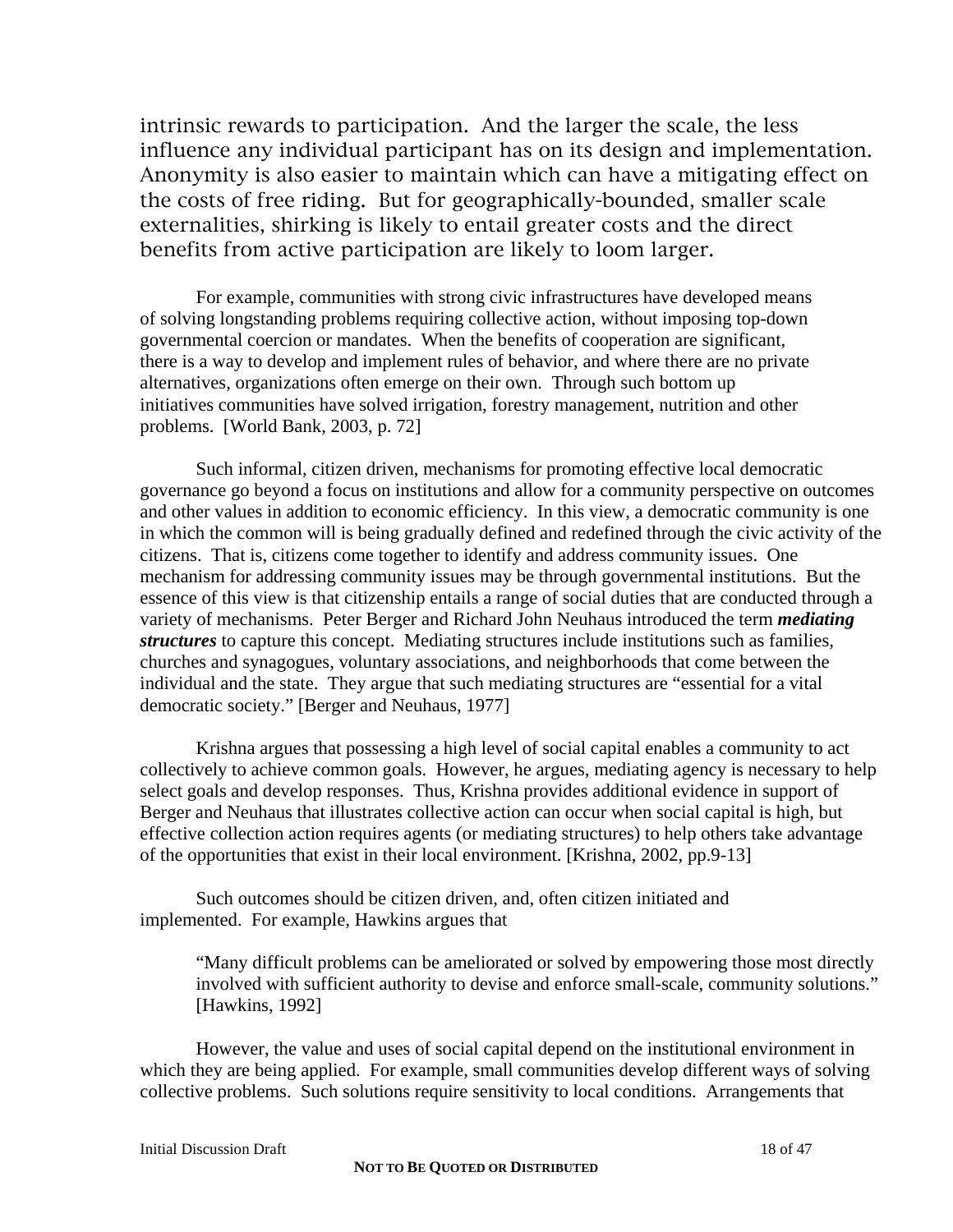enable people to utilize social connections to identify and solve collective issues are local in nature. [Sobel, 2002, pp. 146-49]

Recent experiences with citizen initiatives such as a neighborhood block watch program, for example, highlight some classic impediments to voluntary participation among households—the benefits of a safer neighborhood spillover to all residents irrespective of their individual contributions. [Adams, Bell, Brown] Some will fully participate and do their part, while others shirk their duty and "free ride." The standard economic argument stresses the limiting effects of shirking on voluntary negotiations. Why pay when you can get it free?

Others counter this pessimistic view by arguing the intrinsic rewards to those who participate in such community projects and in the responsibilities of citizenship generally. Eberly (1994), for example, describes a citizen as one who rises above the purely private calculation that comes with competitive individualism and dwells cooperatively in community. Similarly, Joyce (1994) argues for a view of citizenship based on "an individual's active participation in that vast realm of human affairs known as civil society." (p. 4) This notion of being part of a community, with responsibilities to that community, underlies what Fukuyama calls "reciprocal altruism" and is the basis for building trust and cooperation in a community in a manner consistent with the interests of the individual.

Axelrod develops a game theoretic view of cooperation that is based on self-interest. He acknowledges that even in an individualistic culture like the U.S., cooperation occurs and our civilization is based upon it. [Axelrod, 1984, p.3] Ledeen sees this as something of an oxymoron which he terms *collective individualism*. There are some tasks, for example, that can only be accomplished if individuals transcend their narrowly defined personal interests and sacrifice for the group or community good. According to this view,

> "frenetic individualism not only weakens our ability to advance the common good, but stunts our own growth, because our ability to fulfill our human potential depends upon working together." [Ledeen, 2000, p. 105]

Axelrod argues that such cooperation can develop if we assume people operate in their own self-interest and need not base their actions on some altruistic concern for others or the welfare of the group as a whole. [Axelrod, 1984, p. 6] He argues that what makes it possible for cooperation to emerge in such a situation is the possibility that players might meet again. The evolution of cooperation requires that individuals have a sufficiently large chance to meet again so that they have a stake in their future interaction. Cooperation emerges within a small group of individuals who base their cooperation on reciprocity. [Axelrod, 1984, pp. 20-21]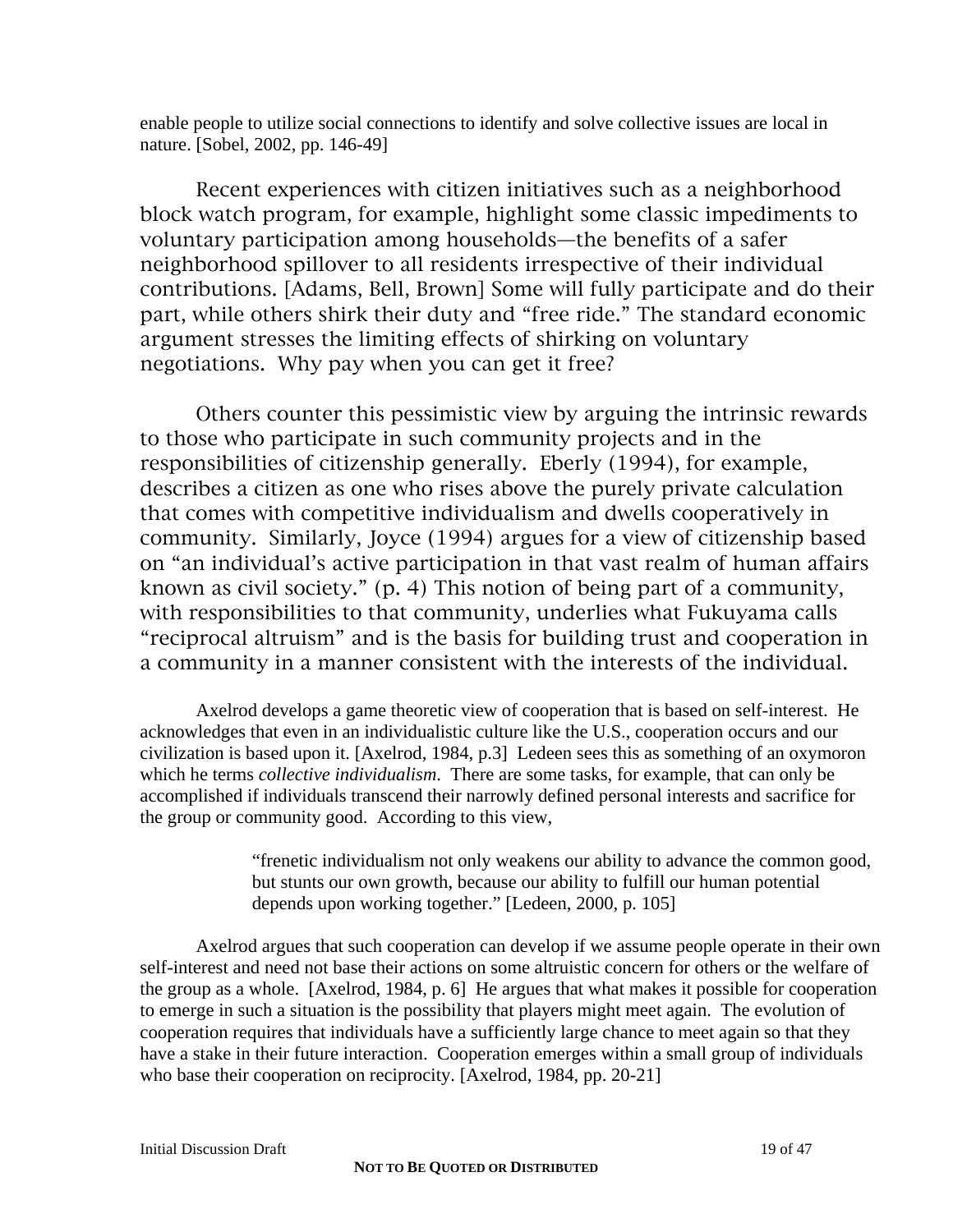## *Enabling Environment for Local Democratic Governance*

The formal and informal institutions for local democratic governance briefly discussed above are necessary, but not sufficient to guarantee a well functioning system of local democratic governance. Even if such institutions like local governments and non-governmental organizations are in place in developing and transition countries, with appropriate accountability mechanisms in place, there is no guarantee that they will achieve the objectives intended because the ultimate success of such institutions depends on the social and cultural context in which they operate. Or, to paraphrase Putnam, the practical performance of institutions is shaped by the social context within which they operate. [Putnam, 1993, p. 8]

Fukuyama argues that communities depend on mutual trust and will not arise spontaneously without it. Since trust is culturally determined, he continues, spontaneous community will emerge in differing degrees in different cultures. In this context,

 "Trust is the expectation that arises within a community of regular, honest, and cooperative behavior, based on commonly shared norms, on the part of other members of that community." [Fukuyama, 1995, p. 26]

Social capital, then, is a capability that arises from the prevalence of trust in a community. [Fukuyama, 1995, pp. 25-6]

 In this view, in order for people to cooperate to achieve shared goals, they need to trust one another. A high-trust community will function more smoothly and easily than a low-trust one. In essence, trust, and trustworthiness, can be compared to a lubricant, oiling the wheels of a variety of social and economic transactions with would otherwise prove more costly, bureaucratic and timeconsuming. [Field, 2003, pp. 62-3]

The key element here is that individual citizens voluntarily cooperate in a collective action that improves the welfare of all citizens. But such cooperation is not always automatic. For example, Fukuyama observes that societies dedicated to the constant upending of norms and rules in the name of increasing individual freedom of choice are prone to increasing disorganization, atomization, and isolation and are incapable of carrying out common goals and tasks. What is needed is social capital, which he defines as a set of informal values or norms shared among members of a group that permits cooperation among them. If individuals come to expect others to behave reliably and honestly they learn to trust each other. [Fukuyama, 1995, p. 15-16]

Such cooperation is not measured by membership in various organizations or associations. Rather, what matters more for social capital are attitudes and behaviors of different kinds that might be exhibited even without the support of any formal organization. For example, a person might trust his neighbor and, as a result of such trust, engage with them in collective efforts to improve their neighborhood – without any formally registered association. [Krishna, 2002, p. 4-5]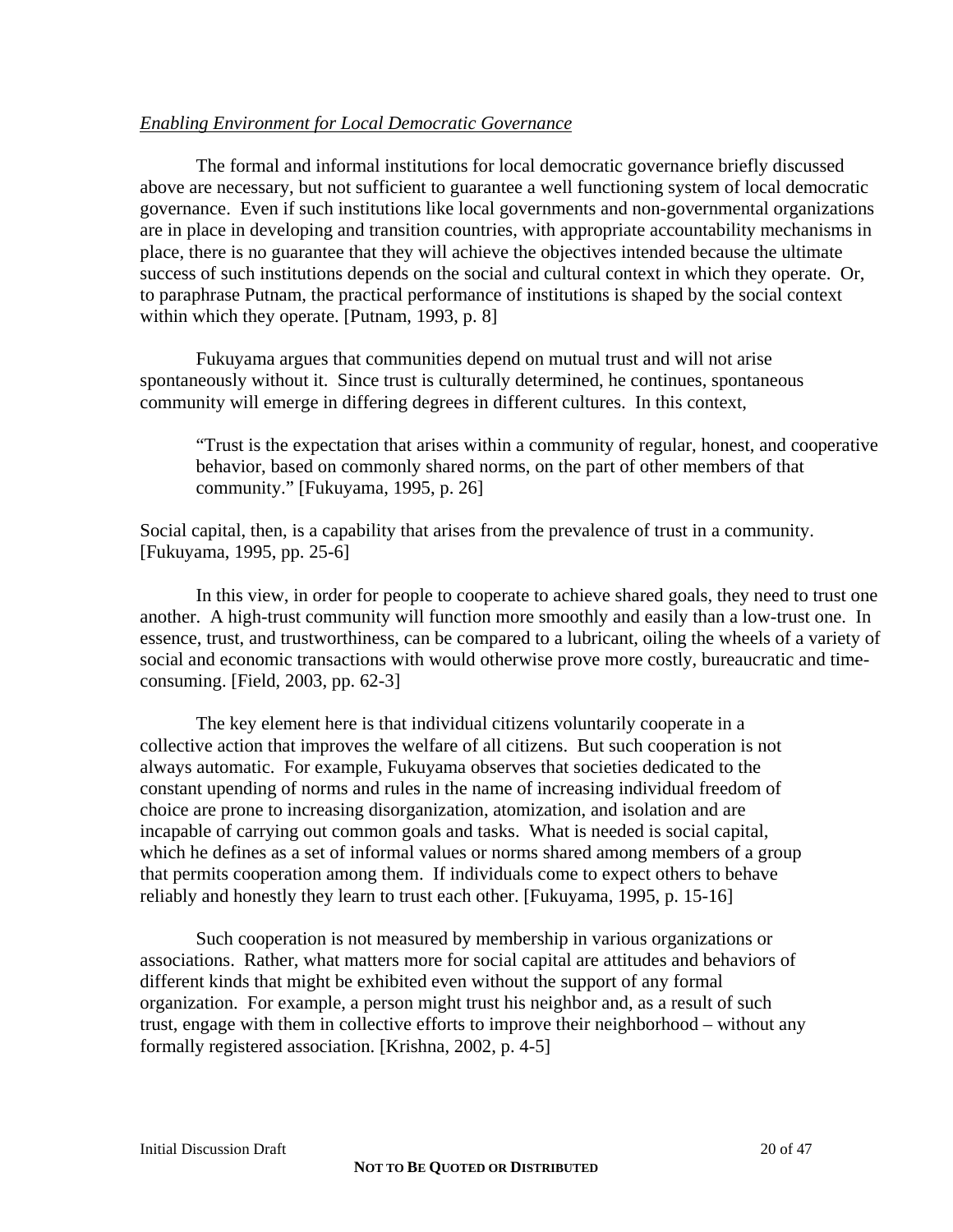The key element of the concept of social capital is that social networks are a valuable asset which provides a basis for social cohesion because they enable people to cooperate with one another for mutual advantage. That is, relationships matter. By making relationships with others, people are able to work together to achieve things that they either could not achieve alone, or could only achieve with great difficulty. [Field. 203, p. 1]

Social capital refers

"to connections among individuals – social networks and the norms of reciprocity and trustworthiness that arise from them." [Putnam, Bowling Alone, 2000, p. 19]

Where such social capital exists, trust and social networks flourish, individuals, governments, businesses and neighborhoods prosper. [Putnam, 2000] In other words,

 "social capital . . . bolsters the performance of the polity and the economy . . . Strong society, strong economy; strong society, strong state." [Putnam, 1993, p. 176]

Therefore, to fully realize the benefits of a vibrant system of local democratic governance there needs to be social capital, and mediating institutions at the grass roots level which unleash that social capital, for the institutions of governance, as well as mechanisms of accountability, to work properly. The challenge then becomes how to create, strengthen and unleash social capital at the community level.

Recently, governments have started to recognize the potential benefits of encouraging and supporting citizen-initiated projects as a means of strengthening social capital. In fact, they increasingly are funding projects and programs that rely on, and require, the formation of local user groups and committees to choose and implement development projects. Rather than give transfers of income to individuals, which can be both politically and administratively difficult, governments have channeled money through community groups. This improves accountability and strengthens voice on the part of citizens. [World Bank, 2003, p. 72-3]

Adams, Bell and Brown [2002] recognize that nurturing social connections among citizens and linkages between citizens, governments, and non-governmental organizations is a critical step in building the social fabric that under girds public and private institutions in robust democracies and strong economies. They argue that social democratic transformation is predicated on both top-down and bottom-up processes. At the top, strong government institutions must be established to guarantee the rule-of-law, give formal voice to citizens, and act collectively on behalf of the society to develop and implement policies. From the bottom up, citizens must engage in community activities that fulfill their civic responsibilities as well as build connections with and trust in government institutions.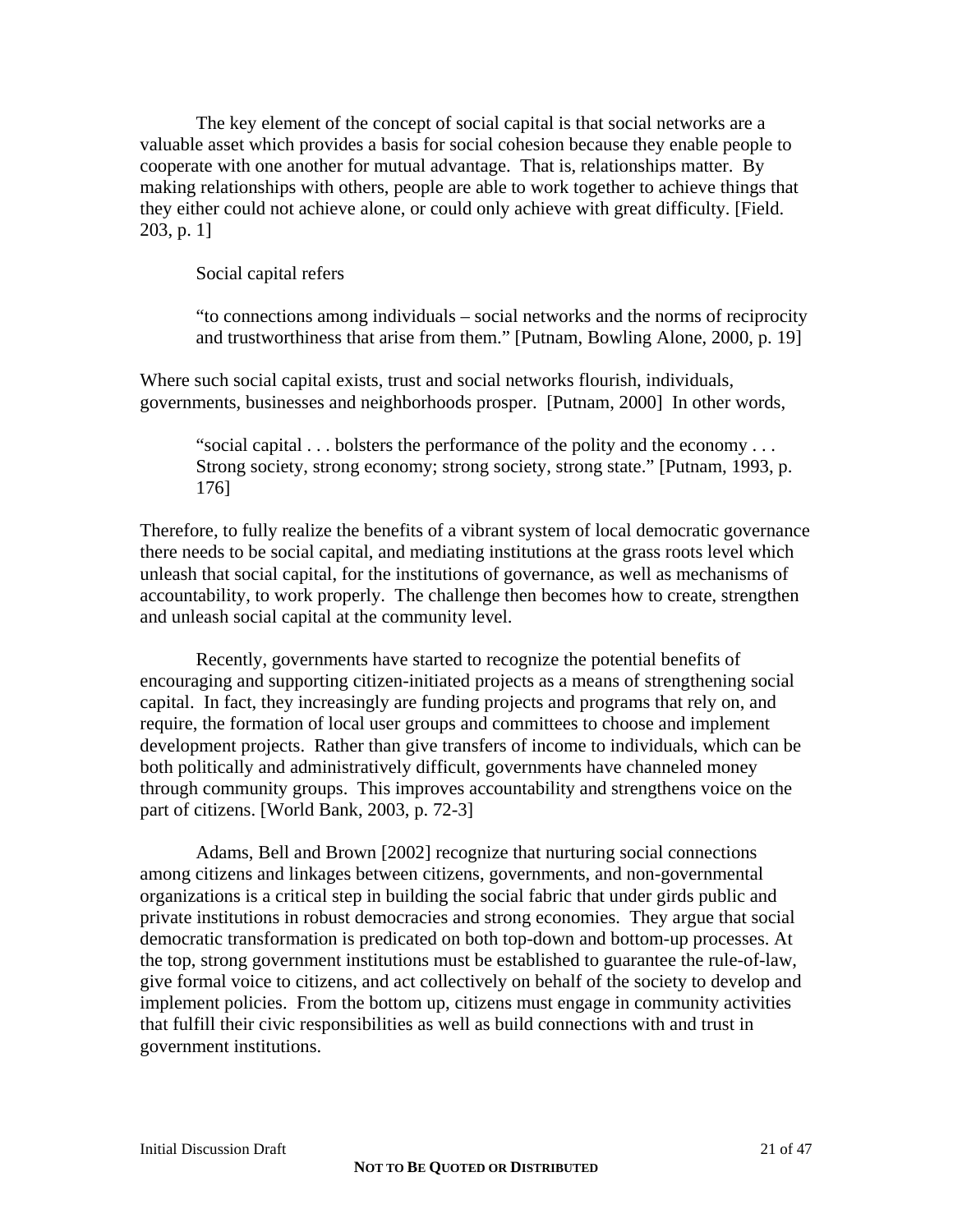Similarly, studying villages in rural India, Krishna explores how villagers' can make their stock of social capital more productive. He concludes that "Top-down influences and bottom-up capabilities complement each other in providing a more complete explanation." [Krishna, 2002, p. 12]

Thus, there is an important synergistic relationship between governance institutions, like local government, and social capital. In order for governance institutions to work properly, there needs to be a reservoir of social capital in the community. At the same time, local governmental institutions provide the legal framework that encourages and promotes citizen involvement. In this role, local governments are agents that can facilitate the utilization of a community's social capital to identify and address community concerns.

In the world of practice, Adams, Bell and Brown [2002] look to the growth in recent years of citizen led efforts to improve conditions at the neighborhood and community levels which demonstrate the central role of citizen participation in governance. Drawing on experience from the U.S., they investigate one mechanism for fostering these citizen-drive efforts – the creation and diffusion of Community Partnership Grant (CPG) programs. [Adams, Bell and Brown, 2002 and 2003]

Through such programs, citizens begin to make working connections among each other and become directly engaged in community governance. These linkages form the building blocks of a strong civil society. In order to successfully implement grants, citizens often need to acquire permits from municipal authorities. Consequently, through the process of working collaboratively with municipal authorities, the possibility for increasing citizen trust in government improves. Finally, by identifying a community problem, making partnerships, and developing and implementing a plan to address the problem, citizens become empowered as they gain valuable life skills that translate into success in both educational and work settings.

The rationale for grants to support citizen-based initiatives is well established in the public administration literature. For example, Charles Levine [1984] offers a typology of alternative service delivery systems open to governments coping with fiscal stress and critiques the potential contribution each makes to improving citizenship as reflected in citizen trust of government, citizen efficacy (i.e., capacity building), and a shared conception of the 'common good.' [p. 180]. Among the alternatives that score well on the citizenship dimension according to Levine are those related to the devolution of responsibility to neighborhood associations, self-help, public/private partnerships, and co-production (the joint provision of public services by public agencies and service consumers) [p. 181].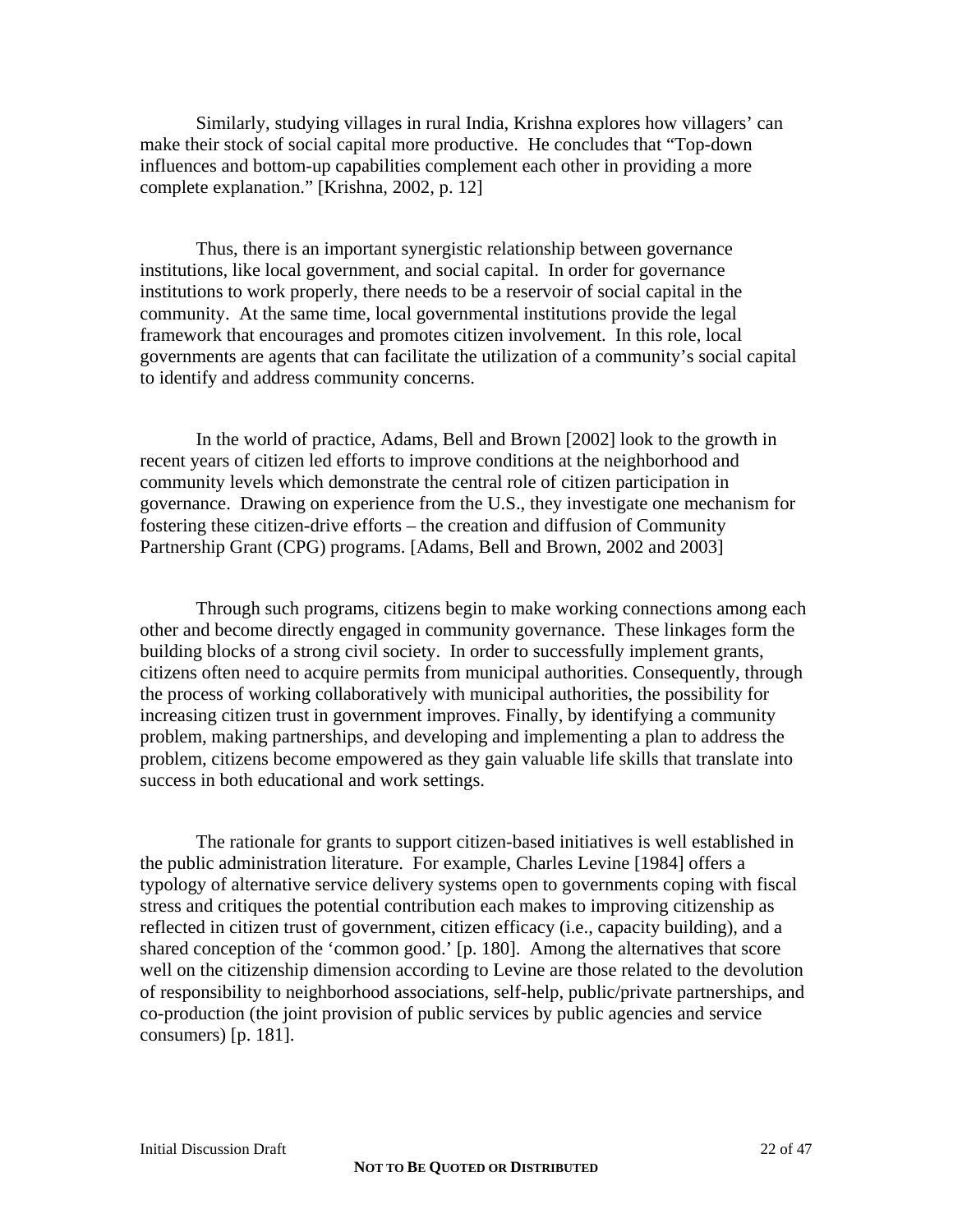Expanding further on the co-production theme and its application to development, Ostrom [1996] also addresses the issue of citizenship and capacity building, noting coproduction's potential for the creation of "social capital in the form of urban residents learning how to work with each other and with public agencies." [p. 1082]. And more recently, the public administration literature has focused on the *New Public Service* (see e.g., Denhardt and Denhardt, [2002] and government policies that "Encourage citizens to demonstrate their concern for the larger community…and their willingness to assume personal responsibility for what happens in their neighborhoods and communities." [Glaser, *et al*., 2002, p. 108].

To achieve these objectives requires that citizens be active citizens, not passive citizens. Passive citizens might sit back and ask "What are my entitlements?" or "What should I get?" While active citizens might ask "What should I do?" Citizens in a democracy have rights, but they also have duties. Active citizens who meet their duties and obligations help secure everyone's rights. Active citizens improve institutions as they improve the conditions of trust. [O'Neill, 2002, pp. 23-39]

This view of the citizen is important for how government relates to citizens and the role of citizens in local democratic governance. Much has been written in the U.S. and internationally about the importance of engaging the citizen as customer to grade the performance of the local government in terms of service delivery. But this view of the citizen merely as customer undermines to some extent the proactive role that citizens need to play for a vibrant system of local democratic governance. Crenson and Ginsberg make the distinction between citizens, who are thought to own the government, and customers, who, by contrast, are merely expected to receive pleasant services from it. Citizens are members of a political community with a collective existence created for public purposes, while customers are individual purchasers seeking to meet their private needs in a market. Thinking of citizens merely as customers neglects the obligation of citizens to engage in collective mobilization to achieve collective interests. [Crenson and Ginsberg, 2002, p. 8]

#### **Actionable Indicators of Local Democratic Governance**

The previous section outlined a framework for identifying the key elements of a process of local democratic governance. The key elements identified include

- o Formal governance institutions which include local governments and a variety of non-governmental organizations;
- o Informal governance institutions which provide opportunities for citizens to identify and address community concerns; and
- o An enabling environment where there is well developed social capital.

The purpose of this section is to identify "actionable" indicators of each of these elements of local democratic governance in order to describe and monitor the process of local democratic governance in transition and developing countries as they emerge over time, and to identify impacts of Citizen Driven Development initiatives on local democratic governance.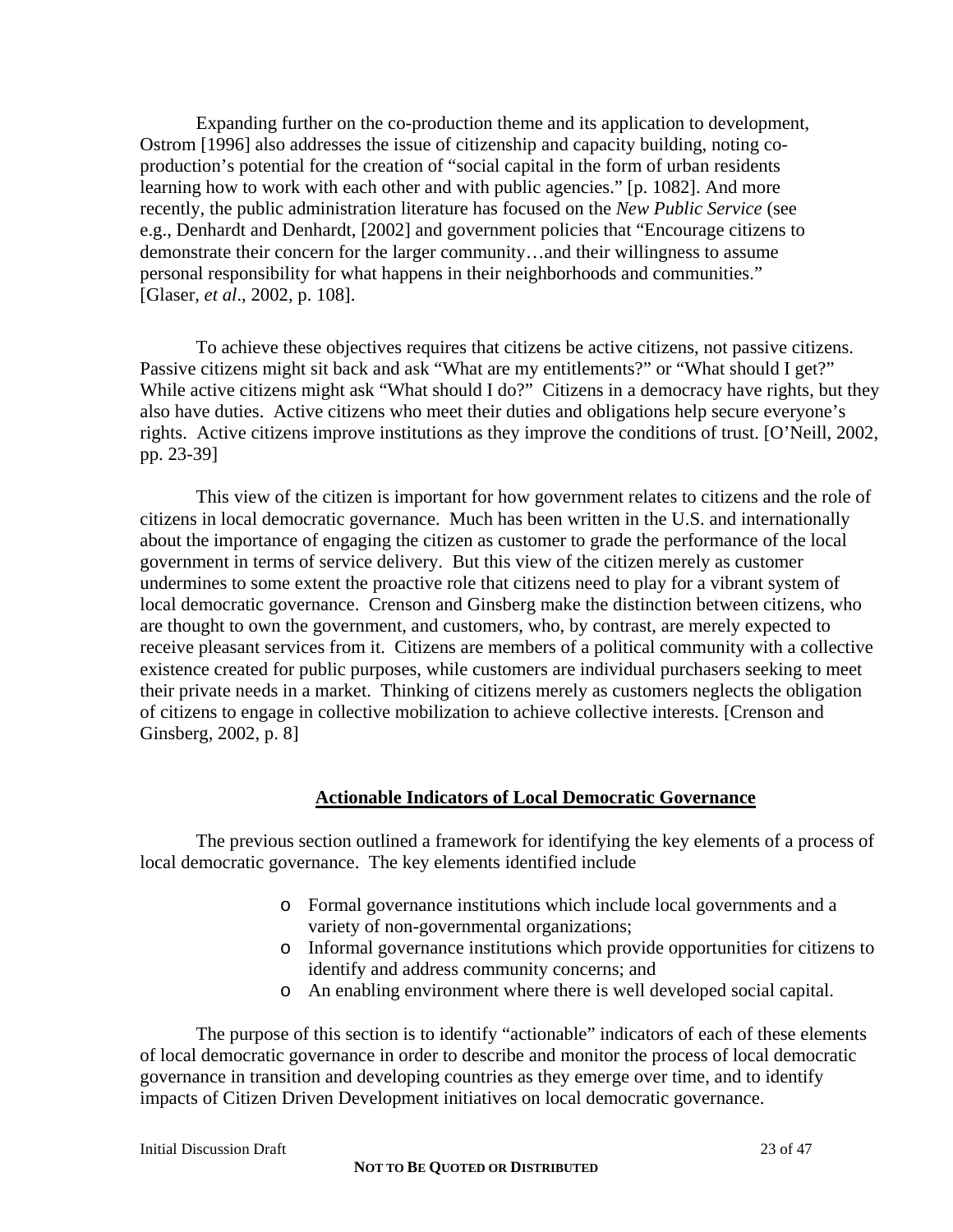Over the last decade or so, much effort has gone into the development of a wide array of possible indicators of local democratic governance. The World Bank Institute (WBI), in their Governance and Anti-Corruption division, has inventoried various databases containing a wide range of governance indicators. This inventory contains 160 different governance data sets which are organized into three different matrices, which the user can quickly review or scroll:

- 1. External governance datasets and instruments (from outside of the World Bank, and/or indicators by Bank researchers based on outside data)
- 2. Internal World Bank governance datasets and empirical tools (the latter restricted to those that contain accessible data).
- 3. Consolidated matrix of both external and internal governance datasets and instruments. The data sets have been arranged in descending order according to the extent (number) of country coverage.

Because the notion of local democratic governance is a complex and multidimensional concept, many of governance data sets have a large number of indicators. For example, in his draft report *Indicators and African Local Governance*, Wunsch proposes over 220 indicators of various dimensions of local democratic governance. [Wunsch, 2006a]

The World Bank has a long history developing indicators of local democratic governance. For example, Huther and Shah propose a set of governance indicators to empirically test the link between good governance and decentralization. The components of their governance index were rather narrowly defined, in part because of their definition of governance and in part they were developed for specific purpose. [Huther and Shah, 1998]

More generally, the World Bank Institute and the Research Department of the World Bank have undertaken a more comprehensive and systematic effort to produce on a regular basis governance indicators for over 200 countries.<sup>7</sup> These indicators are derived from hundreds of questions based on 31 different data sources produced by 25 different organizations worldwide. These data are grouped into six major categories to capture six key dimensions of governance:

1. *voice and accountability* which measures the extent to which a country's citizens are able to participate in selecting their government, as well as freedom of expression, freedom of association, and a free media; 2. *political stability and absence of violence* which reflects perceptions of the likelihood that the government will be destabilized or overthrown by unconstitutional or violent means, including domestic violence and terrorism; 3. *government effectiveness* which gauges the quality of public services, the quality of the civil service and the degree of its independence from political pressures, the quality of policy formulation and implementation, and the credibility of the government's commitment to such policies;

 $\overline{a}$ 

<sup>&</sup>lt;sup>7</sup> See World Bank, 2006, page 20 for a list of publications reporting on the development of these indicators since the first report in 1999.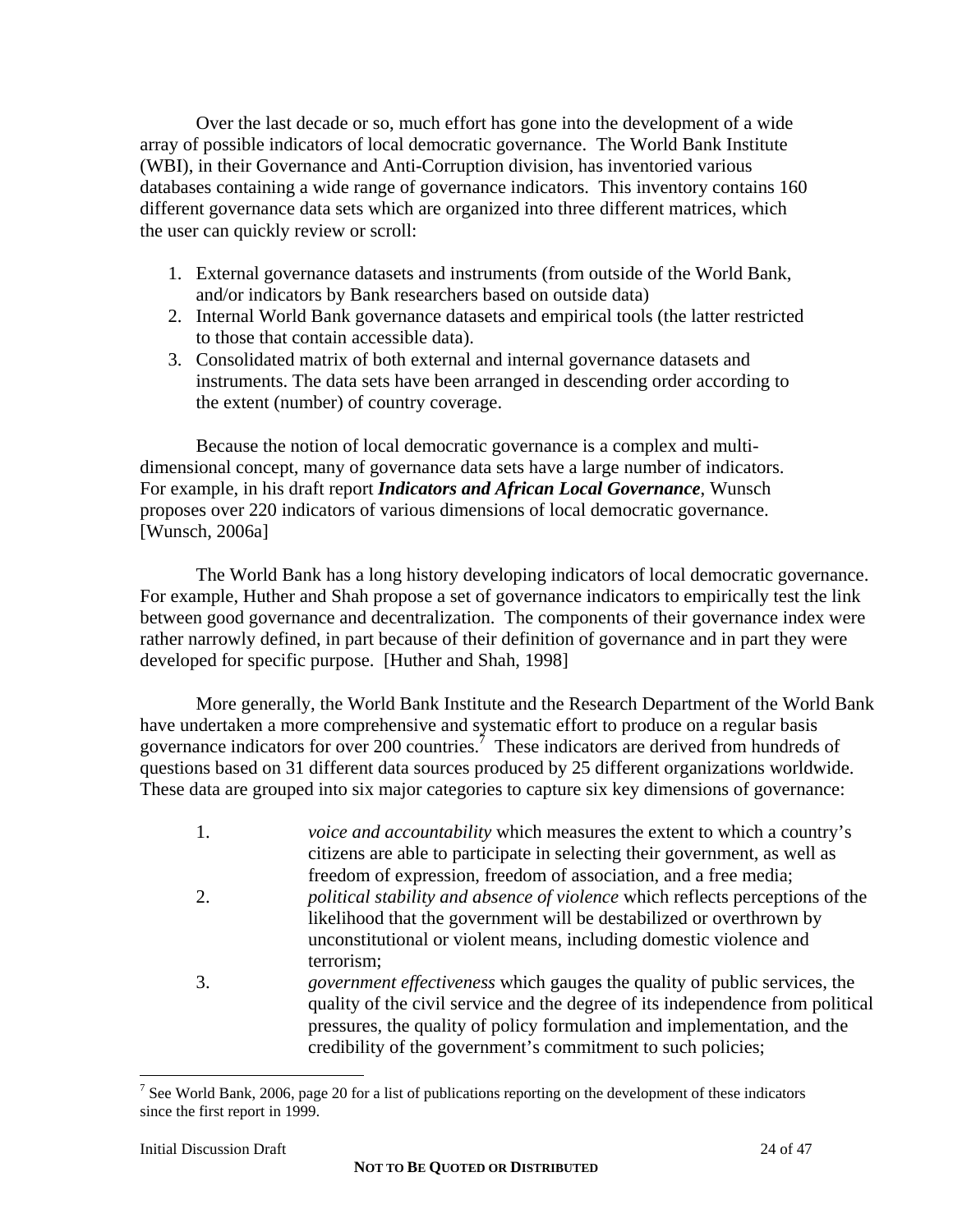| $\overline{4}$ . | <i>regulatory quality</i> which reflects the ability of the government to formulate |
|------------------|-------------------------------------------------------------------------------------|
|                  | and implement sound policies and regulations that permit and promote                |
|                  | private sector development;                                                         |
| 5.               | <i>rule of law</i> which gauges the extent to which agents have confidence in and   |
|                  | abide by the rules of society, and in particular the quality of contract            |
|                  | enforcement, the police, and the courts, as well as the likelihood of crime         |
|                  | and violence; and                                                                   |
| 6.               | <i>control of corruption</i> which measures the extent two which public power is    |
|                  | exercised for private gain, including both petty and grand forms of                 |
|                  | corruption, as well as "capture" of the state by elites and private interests.      |
|                  | [World Bank, 2006]                                                                  |
|                  |                                                                                     |

While these data sets are comprehensive, comparable across a large number of countries and computed on an annual basis, they tend to be a bit unwieldy because of the sheer number of indicators included in the database.

#### **Local governments**:

Local governments are arguably the most important institutions of local democratic governance. Therefore, it is particularly important that we include indicators that reflect the core elements of local governments as institutions of local democratic governance. For example, much attention is being focused on what is referred to as the New Public Management which focuses on what local governments should do and how they can do it better. [Shah, 2006] But that is not really the core element of local government in the context of local democratic governance as defined here. After all, Mussolini made the trains run on time.

Rather, in the context of local democratic governance as defined in this paper, in order to be effective institutions of local democratic governance, local governments must be **responsive**  and **accountable**. First, a government is said to be responsive if it adopts policies and programs that are preferred by its citizens. This requires an environment which facilitates government responsiveness and promotes active citizen input into the policy making and implementation processes. Second, a government is said to be accountable if citizens have sufficient information to differentiate between representative and unrepresentative governments and are then able to sanction them appropriately. In a way, then, responsiveness and accountability are related since they both rely on active citizen participation. The former refers to the motivation for a government's action or decision, while the latter refers to the outcomes of the action taken. [Ackerman, p. 6]

#### *Indicators of the Institutional Environment for Local Governments*

In proposing indicators of responsiveness we need to include indicators related directly to the institutions of local government, but first we need to include indicators that gauge the impact of the historical, political and cultural environment in which local government institutions operate on the ability to facilitate responsiveness of governmental institutions. It is important to get the institutions of local government right, but they do not operate in a vacuum. Rather, they operate within a specific setting or environment defined, in part, by the civic culture of the community.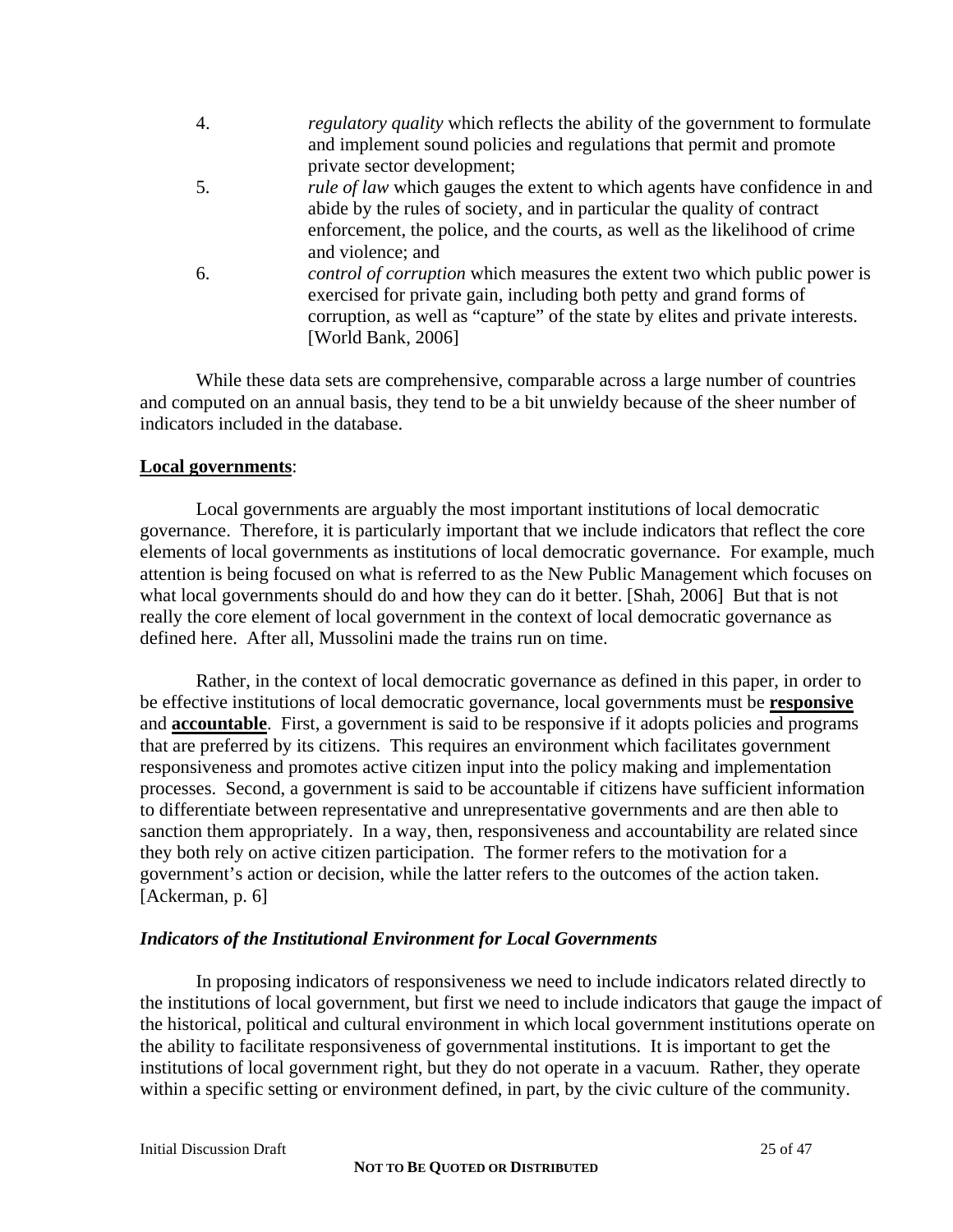Putnam made this point when he talked about *socio-cultural* factors that influence the performance of government institutions. That is, the performance of a system of local democratic governance depends on the disposition of the citizens in the community, their political attitudes and orientations grouped under the general rubric of *civic* culture. This civic culture can act to facilitate or impede satisfaction and trust within the community. [Putnam, 1993, pp. 8-11]

Thus, the existence of an enabling environment which facilitates the effective operation of institutions of local democratic governance involves, among other elements, the civic culture of a given society, e.g., existing participatory practices, experiences and values among citizens and their organizations in affecting the way civil society organizations and public institutions engage in policy dialogue, advance systems of social and public accountability, and cooperate in the provision of public services. [Reuben, p. 21] Therefore, the first set of key indicators measure the civic culture which defines the environment in which local government institutions operate.

In an effort to utilize indicators that are comparable across countries and across time, a starting place for developing indicators of the civic culture of a country in which local government institutions operate is the Civil Liberties Index created annually for 192 countries by Freedom House. The Civil Liberties index gauges the freedoms of expression and belief, associational and organizational rights, rule of law, and personal autonomy without interference from the state. Specifically, the index gathers information for each country on

- 1. Freedom of Expression and Belief
	- a. Are there free and independent media and other forms of cultural expression?
	- b. Are religious institutions and communities free to practice their faith and express themselves in pubic and private?
	- c. Is there academic freedom and is the educational system free of extensive political indoctrination?
	- d. Is there open and free private discussion?
- 2. Associational and Organizational Rights
	- a. Is there freedom of assembly, demonstration and open public discussion?
	- b. Is there freedom for nongovernmental organizations including civic organizations, interest groups, etc.?
	- c. Are there free trade unions and peasant organizations or equivalents, and is there effective collective bargaining? Are there free professional and other private organizations?
- 3. Rule of Law
	- a. Is there an independent judiciary?
	- b. Does the rule of law prevail in civil and criminal matters? Are police under direct civilian control?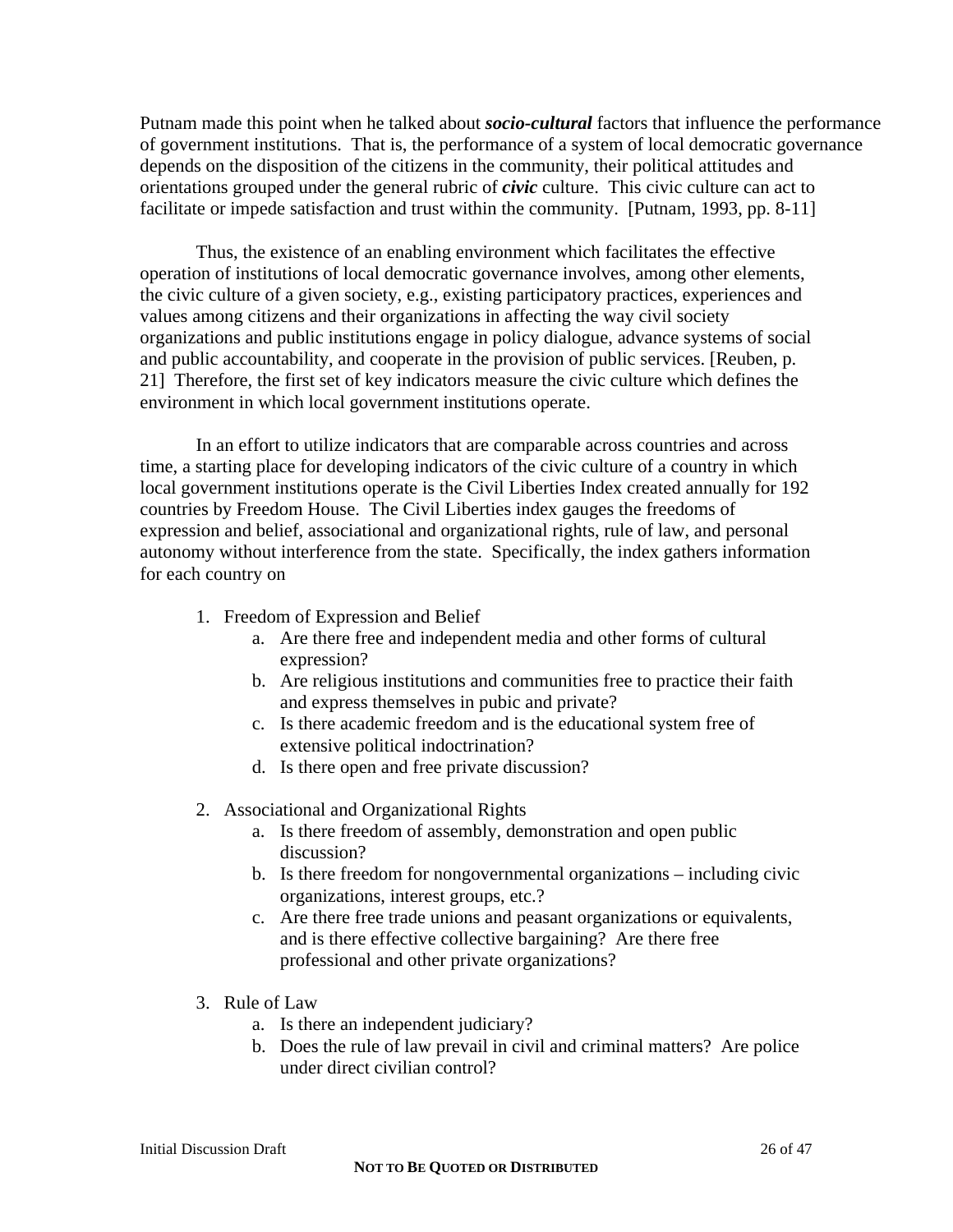- c. Is there protection from political terror, unjustified imprisonment, exile, or torture, whether by groups that support or oppose the system? Is there freedom from ware and insurgencies?
- d. Do laws, policies, and practices guarantee equal treatment of various segments of the population?
- 4. Personal Autonomy and Individual Rights
	- a. Does the state control travel or choice of residence, employment, or institutions of higher education?
	- b. Doe citizens have the right to own property and establish private businesses? Is private business activity unduly influenced by government officials, the security forces, political parties/organizations, or organized crime?
	- c. Are there personal social freedoms, including gender equality, choice of marriage partners, and size of family?
	- d. Is there equality of opportunity and the absence of economic exploitation?

Each of these dimensions of civil liberties is given a score from 1, the highest, to 7, the lowest degree of freedom. In order to insure comparability across countries, each of these questions is further elaborated by up to eight additional questions which guide the interviewer and help remove subjectivity in giving a specific numerical score.

## *Indicators of Local Government Responsiveness*

 Once the historical/cultural context in which local government institutions operate is described by the Civil Liberties Index created annual by Freedom House, we need to develop individual indicators that reflect how responsive local government institutions are to citizens. Such responsiveness has three core dimensions:

- $\div$  First, citizens must have available mechanisms through which they can make their priorities and preferences known to local officials.
- Second, local officials must have sufficient discretion to react to those priorities and preferences.
- Third, local government must not be captured by elites or subject to corruption.

## *Mechanisms and Practices of Citizen Participation*

 Our first indicator of local government responsiveness relates to the mechanisms that are available to facilitate citizen input into the policy making and implementation processes. Such mechanisms might include, but not be limited to, the following: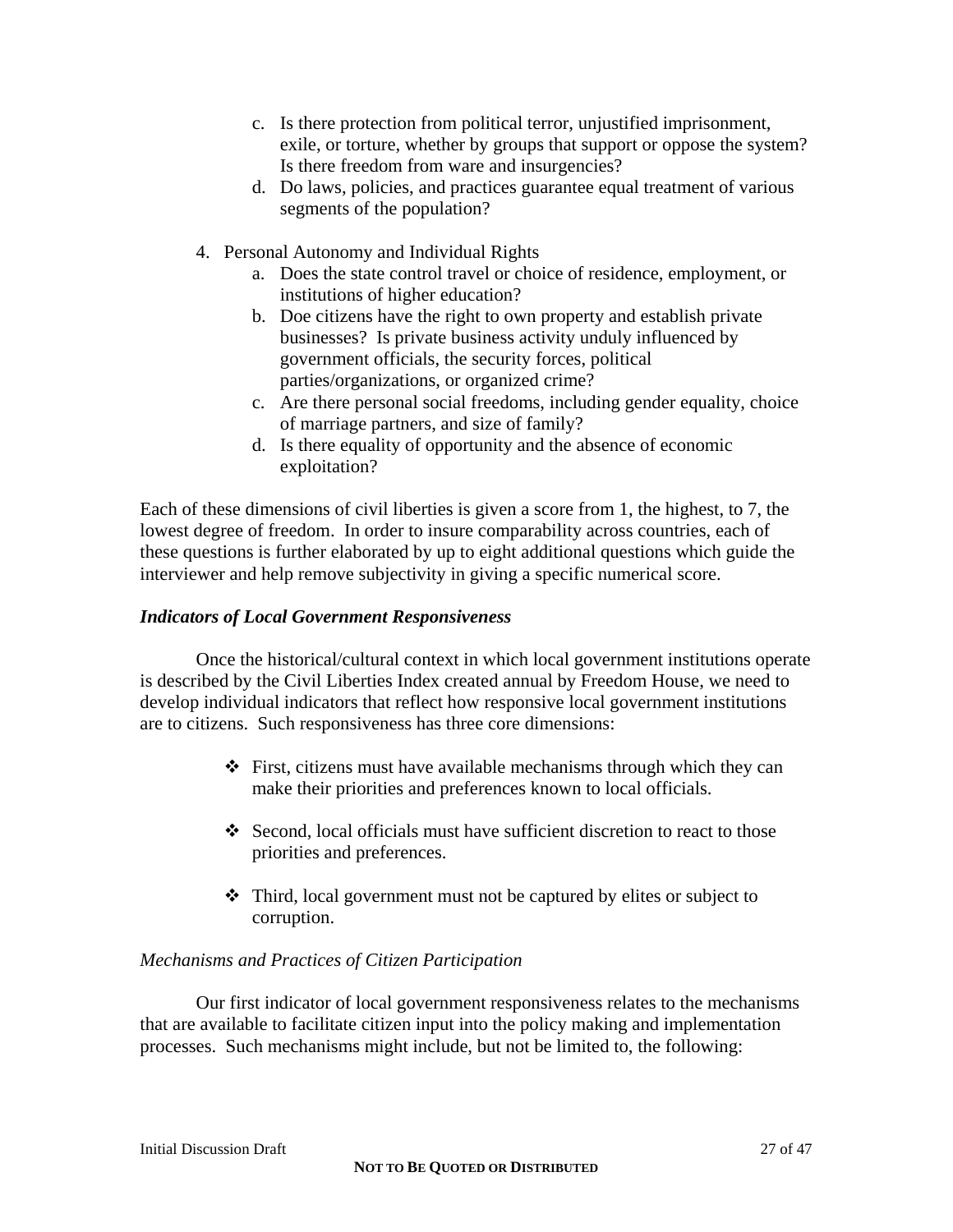- Participatory budgeting methods as pioneered in Proto Alegre, Brazil, and now in effect in over 70 Brazilian cities, which include provisions for election of regional delegates, development and presentation of community demands, a participatory reconciliation of needs and demands, and the preparation and submission of a budget proposal to the local congress [Helling, et. al., p. 18]
- Bolivia's Law on Popular Participation which made territorially structured community organizations legal and required to elaborate local development plans and empowering members of community organizations to become more actively involved in local budgetary matters [McLean et. al., p. 11];
- The creation of Community Investment Advisory Committees composed of community members and local councilors as part of the Romanian Rural Development Project to facilitate community consultation [McLean et al., p. 21]
- The creation of Community Implementation Committees as part of the Macedonian Community Development Project to create a venue for communication and deliberation linking municipalities and their citizens [Helling et. al., p. 19]
- $\triangle$  The creation of representative district consultative councils in Mozambique which are given responsibility for oversight over plans and budgets to formalize accountability of state-appointed administrators and deconcentrated sectoral agencies to community representatives [Helling et.al. p. 41].

This initial indicator of responsiveness will reflect the degree to which there are established mechanisms, both legal and informal, for citizens to make their priorities and preferences known to local officials. But, while such mechanisms are necessary for citizens to provide input into the decision making process of local government, they are not sufficient to accomplish that. Citizens must take advantage of these opportunities.

Therefore, a second dimension of this initial set of indicators of local government responsiveness gauges the extent to which citizens are pro-actively involved in local decision making. Such indicators might include, but not be limited to

- Citizen participation in meetings called to discuss neighborhood or community problems;
- Membership in organizations attempting to solve neighborhood or community problems – especially local community based or civil society organizations, not international non-governmental organizations; or
- Participation in petition drives or telephoning or writing elected officials/local agencies.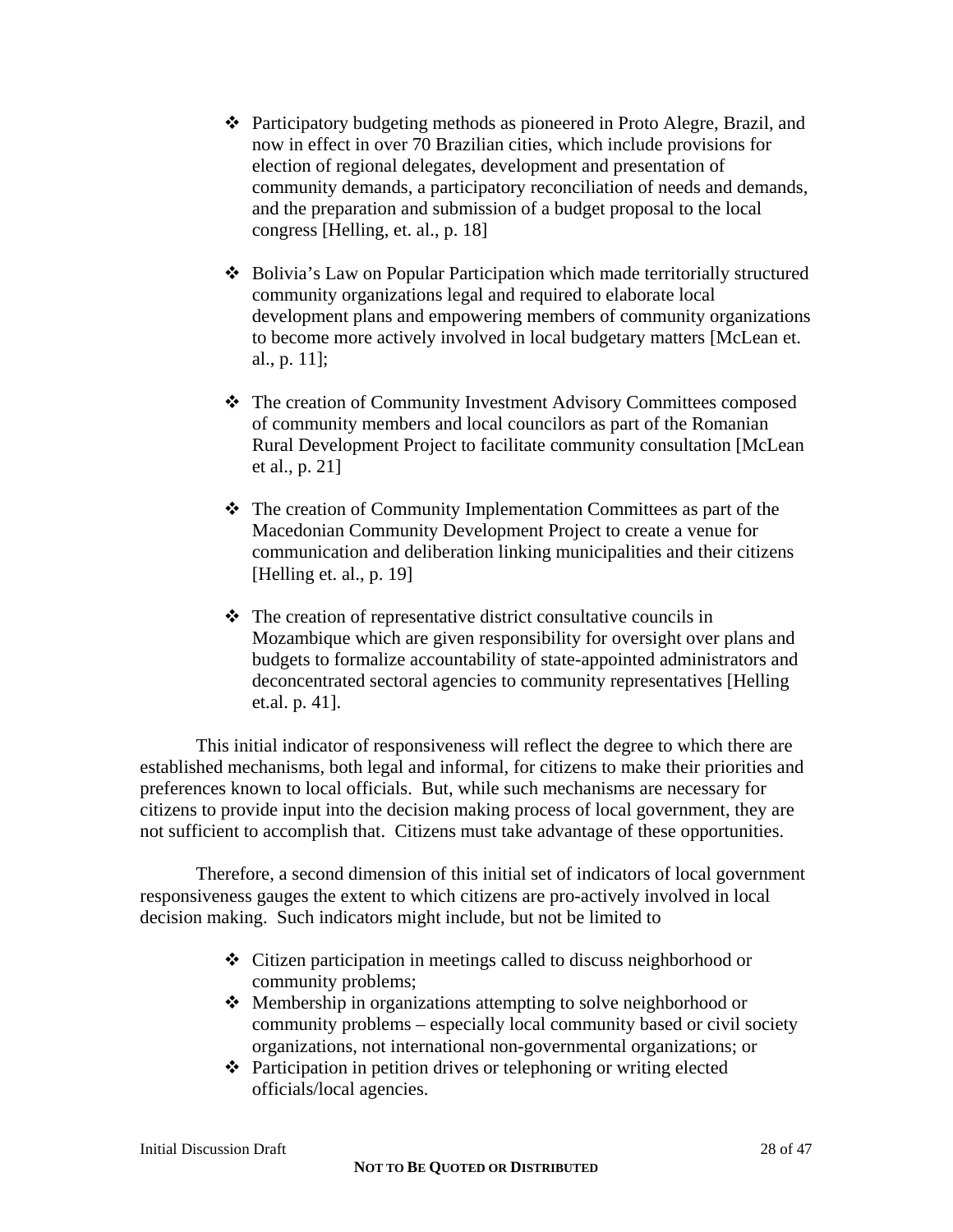Wunsch suggests a number of specific indicators to measure the ability of citizens to make their priorities and preferences known to local officials as a necessary core element in local governments being responsive. Specifically, he proposes gathering information on the following types of indicators:

- o Are public meetings of the local council publicly posted and announced and open to the public;
- o The number of mediating institutions available to citizens as a means of providing input into local decision making – specifically, community based and civil society organizations;
- o Public participation in program/project selection, design and evaluation processes is required;
- o Elected local councilors attend open meetings to consult with the public on a regular and frequent basis;
- o Elected local councilors regularly and frequently meet with representatives of non-governmental, community based and civil society organizations;
- o Number of residents that attend the various open meetings of the local government;
- o Number of representatives from non-governmental, community based, and civil society organizations that meet with elected officials, senior administrators and attend open meetings;
- o Number of residents who participate in sectoral program/project evaluation and planning meetings. [Wunsch, 2006a]

## *Institutional Framework for Local Governments*

Our second set of indicators of local government responsiveness recognize that in order for local governments to be responsive, they must not only solicit and facilitate acquiring information about citizens' priorities and preferences; they must have the discretion and autonomy to respond to those priorities and preferences. This core component of responsiveness has two specific elements of concern:

- o First, there is the framework for local governments created in legislation; and
- o Second, there is the actual autonomy that local decision makers have over revenue raising and spending decisions.

First, on the most basic level, this dimension of responsiveness can be described by looking at the laws creating local governments within a country. Issues relevant to defining the legal structure of local government institutions would include such things as

> o Local government structure is defined by law, including the size, powers and structure of legislative and executive bodies;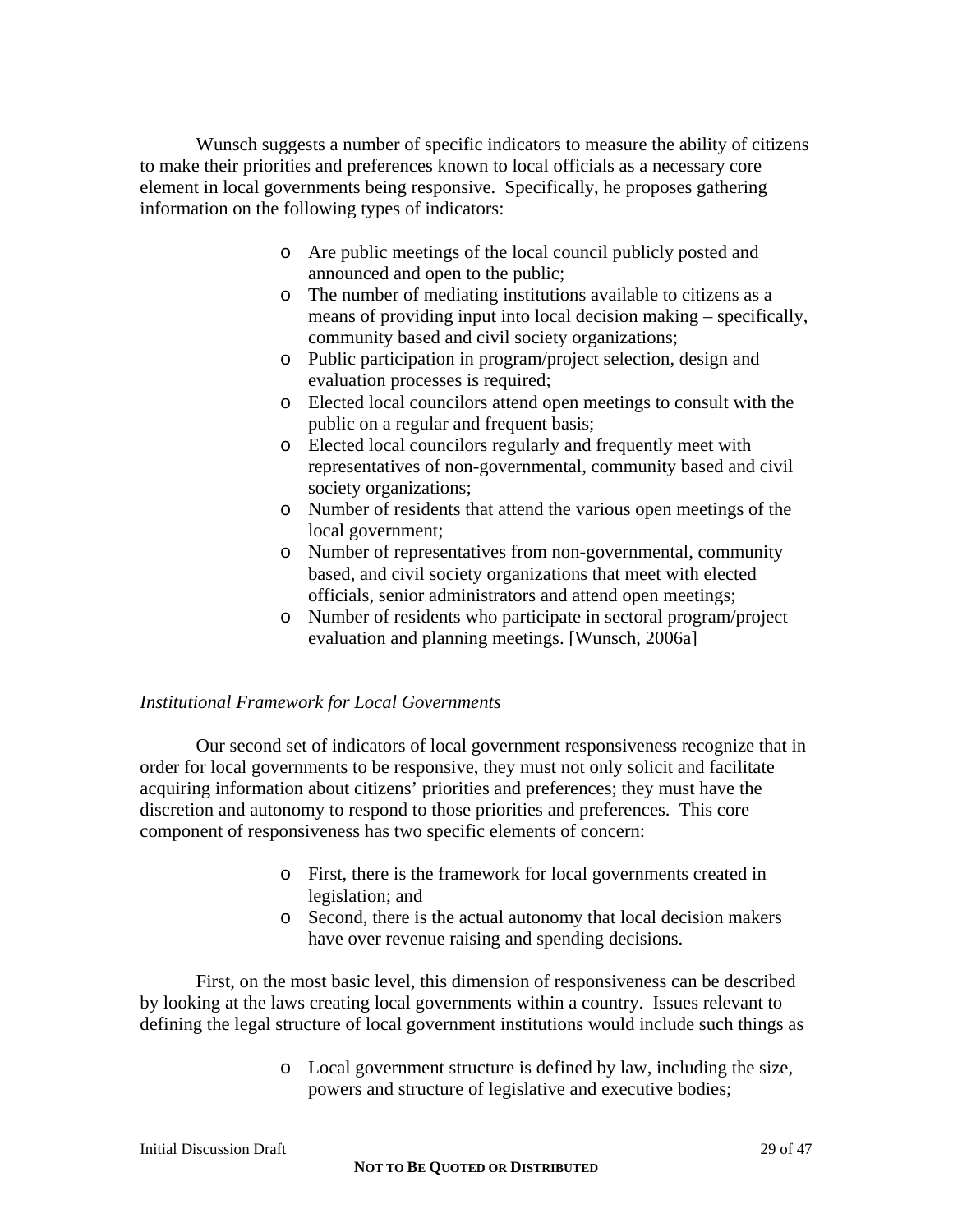- o Local councilors are elected entirely by residents of the local governmental unit;
- o Local councilors and executive personnel of the local government can only be removed for cause; and
- o Local governments have legal authority to collect and enforce taxes, make contracts, expend funds on explicitly articulated responsibilities, hire and fire local government personnel and plan and execute their own budget without prior approval by another level of government. [Wunsch, 2006a]

While the legal framework is a starting place to examine the ability of local governments to respond to the priorities and preferences of citizens, we can refine this measure to the extent local governments have a standard chart of accounts used to report data on local spending and revenue-raising. Specifically, a refinement of this measure of the capacity of local governments to respond to citizens needs is a measure of the degree or extent to which local governments actually have autonomy or discretion over spending and revenue raising decisions.

Recent work on revenue decentralization has sought to not just capture the extent of revenues (e.g., local revenues as share of total government revenues), but to measure the actual degree of autonomy localities have over revenues. Broadly this can be seen as a continuum along three types of revenues: (a) own source revenues, (b) shared revenues (based on derivation or formula basis, but for autonomous use), and (c) a variety of transfers, conditional as well as unconditional. These transfers can be associated with a high degree of *autonomy* and *predictability* for sub-national governments, or a very limited degree.

Based on work at the OECD, a number of more specific rules have been set down as guidelines for the attribution of tax collection among collecting and beneficiary governments. Specifically, the Working Party no. 2 of the Committee on Fiscal Affairs at the OECD has taken an initiative to develop a new system of classification regarding own taxes of subnational government (SNG). According to this system, taxes of subnational governments are subdivided into categories of decreasing tax autonomy and then ranked by decreasing order of control that the SNGs can exercise over this revenue source. [OECD, 2001a and 2006]

This framework for measuring the degree of autonomy that subnational governments have over revenue raising and the use of intergovernmental transfers was successfully applied to Tanzania and Uganda as part of a recent World Bank project. [Bell and Ebel, 2006] This was the first time the methodology developed by OECD was applied to countries outside of the OECD. To be successfully applied to other countries, they must have data on subnational revenue-raising.<sup>8</sup>

 $\overline{a}$ 

 $8$  The work of the OECD and the pilot projects in Tanzania and Uganda looked at subnational autonomy over revenue raising and expenditures of grant funds. Both the OECD and the World Bank are currently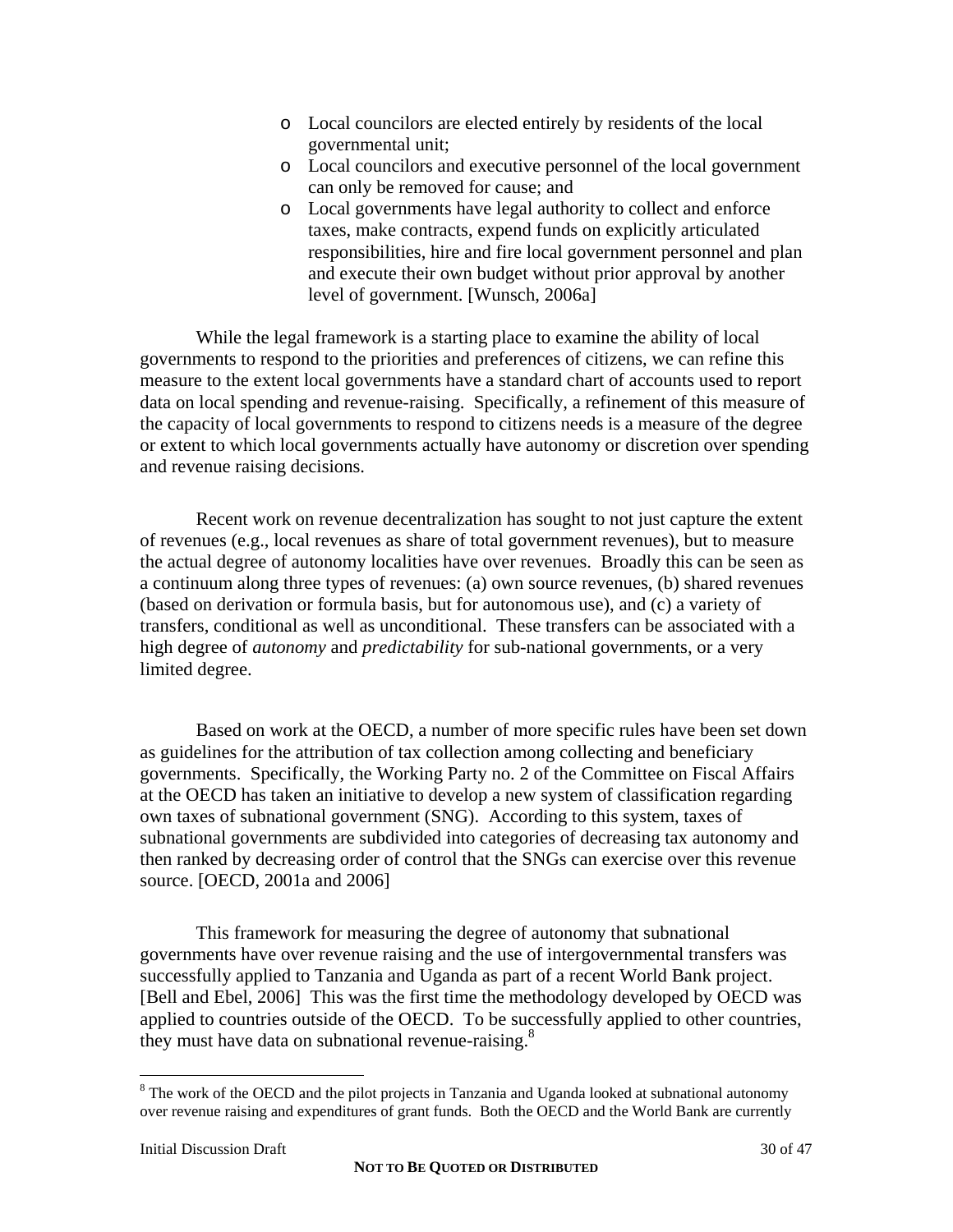## *Capture by Elites and Corruption*

Our third set of indicators of local government responsiveness to the priorities and preferences of local citizens are related to the extent that local government is captured by elites or otherwise subject to corruption. If elected officials and/or professional bureaucrats are motivated by self-interest rather than public interest, the outcomes from local government decision making will not necessarily be consistent with the priorities and preferences of local citizens.

Corruption is an important element of the responsiveness of local governments, albeit such indicators are usually included under the heading of accountability. The view taken here is that accountability relates to looking at what government does *ex post* and determining the extent to which it responds to the priorities and preferences of citizens. Corruption, on the other hand, impacts how government operates and influences the outcome of government, thereby influencing the ability of governmental institutions to respond to the priorities and preferences of citizens.

Specifically, corruption

- o Takes place at the clerical level where employees use their discretion to slow down the release of papers, to deny licenses, and to impose arbitrary fees on transactions;
- o Can be institutionalized among local officials;
- o Can be linked to pork barrel politics where local officials reward areas that support them politically with infrastructure projects; and
- o Contributes to the misallocation of public resources, arbitrary application of regulations governing the private sector, delays in project implementation, rapid staff turnover, and perverse incentives for civil servants. [Arroyo and Sirker, p.4-5]

There are a number of organizations that develop and present indicators of corruption. For example, the World Bank Governance Indicators include measures of corruption as one of the six core elements of governance indicators. This set of indicators control for corruption by looking at the extent to which public power is exercised for private gain, including both petty and grand forms of corruption, as well as "capture" of the state by elites and private interests. [World Bank, 2006] The limitation of these indicators for the purposes here is that they are calculated for central governments, not subnational governments.

The UNDP put together a list of democratic governance indicators from a variety of different sources. It provides researchers with a user-friendly overview of internetaccessible governance indicators. The index includes 52 one page descriptions of governance indicators by source. Only one page relates to indicators of corruption. That

involved in efforts to develop a parallel approach to measuring the degree of autonomy subnational governments have over spending decisions.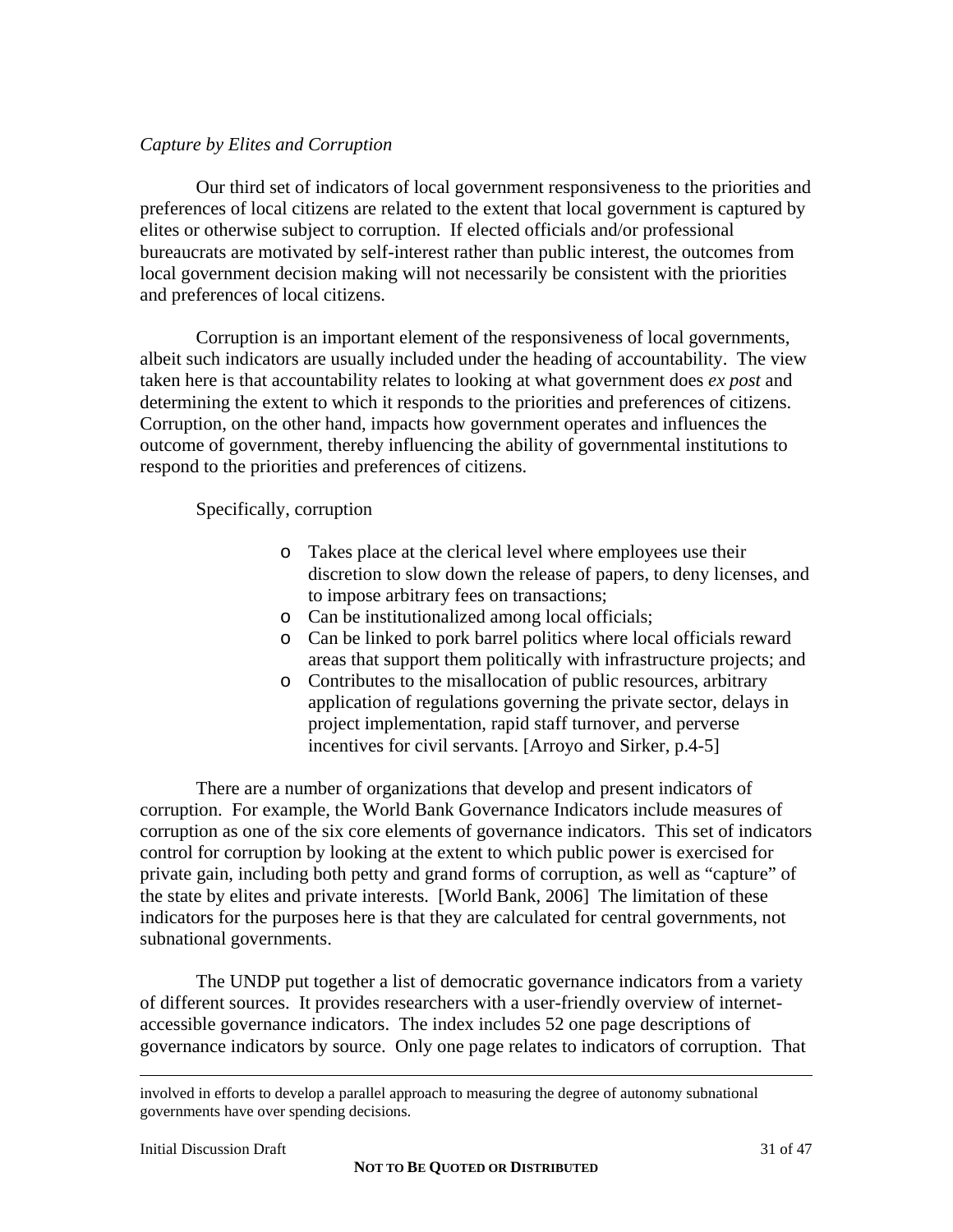page relates to indicators of corruption calculated by Transparency International. The questions mostly related to corruption at the central government level, or in the private sector.

The UNDP also produces a set of indictors of democratic governance. Again, they are mostly calculated for central governments. In addition, they are focused on indicators that reflect the concerns of low-income, women and other typically disenfranchised populations. However, under their anti-corruption indicators, they do include an indicator which measures the number of public agencies for which public expenditure tracking surveys are regularly conducted. This could be applied at the local level as well. [UNDP, 2006, Chapter 13]

The UN Habitat produces a set of urban governance indicators as part of their global campaign on urban governance. The focus of these indicators is on urban governance. They calculate 25 indicators that are grouped under four different headings – Effectiveness, Equity, Participation and Accountability. One of the indicators under accountability relates to corruption at the local level. Specifically, the indicator is simply an indication of whether or not a local agency has been created, staffed and funded to investigate and report cases of corruption.

In addition to these two measures of corruption at the local level, Transparency International has done a more systematic review of corruption and governance measurement tools in Latin America. The measurement tools reviewed go beyond the national instruments to consider local measurement tools. [Transparency International, 2006] While too numerous to summarize here, and while they too focus primarily on central governments, there are examples that might be useful in developing actionable indicators of corruption at the subnational level.

## *Indictors of Local Government Accountability*

 In addition to being responsive to the priorities and preferences of citizens, governmental institutions must also be accountable for their actions. Ackerman defines accountability as "a pro-active process by which public officials inform about and justify their plans of action, their behavior and results and are sanctioned accordingly." [p. 6] More broadly, Malena et al define accountability as "… the obligation of power-holders to account for or take responsibility for their actions." [p. 3] Power holders in this definition not only include government officials, but anyone who holds power including those in the private sector, international financial institutions and civil society organizations.

 These two definitions of accountability highlight an important contested element of the concept. Ackerman's definition is consistent with the view that accountability should include activities before and during public decision making. That is, accountability is an *ex ante* and *ex post* concept. Malena's definition is more consistent with the view that accountability is fundamentally an *ex post* concept. That is the view taken here, that accountability is an *ex post* concept that looks at the outcomes of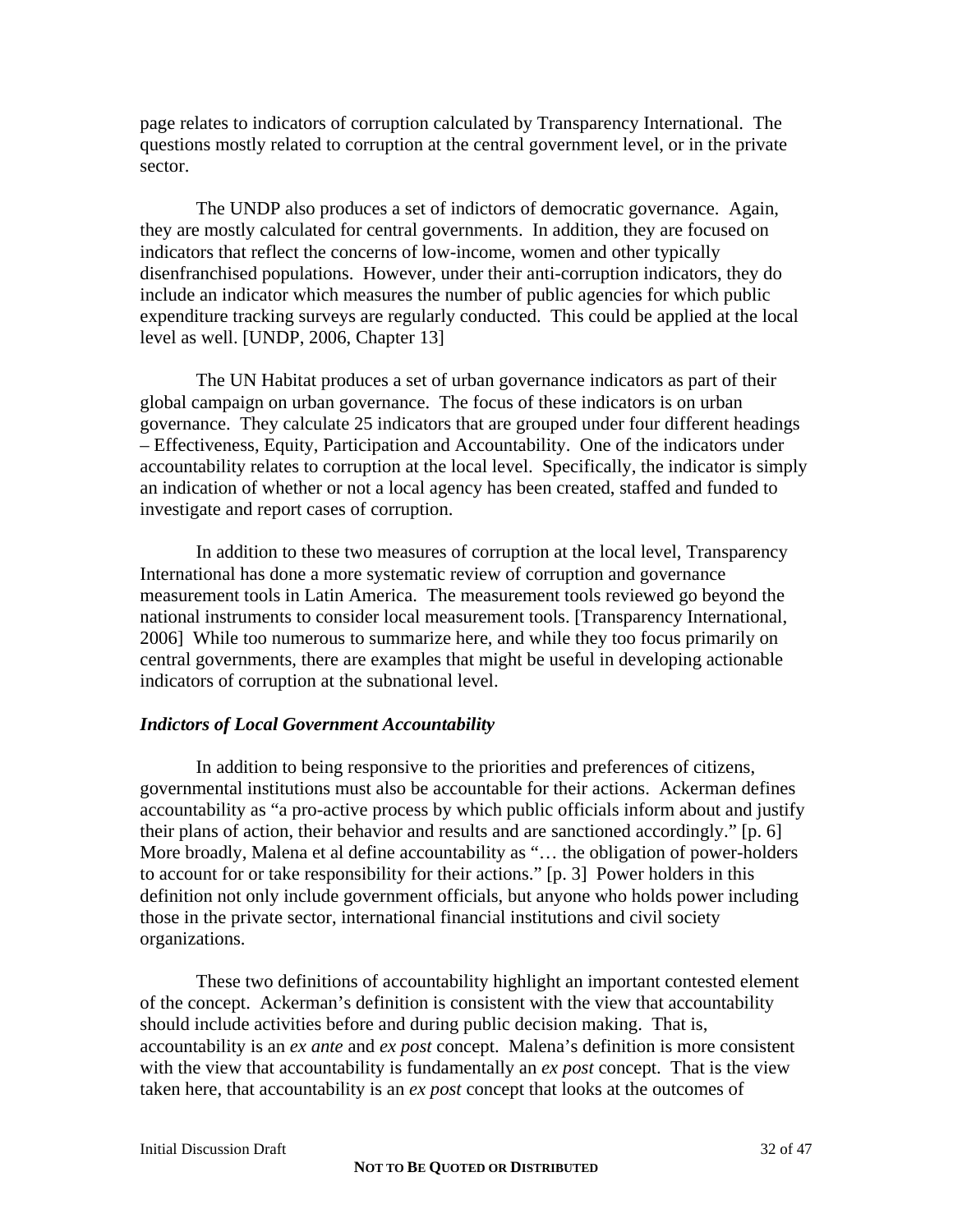governmental decision making and implementation and asks to what extent those outcomes are consistent with the priorities and preferences expressed by citizens. As a result, indicators that include the availability of participatory budgeting and efforts to limit corruption appear here with indicators of local government responsiveness because they influence inputs into local decision making and implementation.

Social accountability relies on civic engagement, in which ordinary citizens and/or civil society organizations participate directly or indirectly to exact accountability." [Ackerman, p. 1; Malena et al, p. 4] Such mechanisms are generally demand-driven and operate from the bottom-up because they rely on the participation of citizens. That is the focus of this discussion of indicators of social accountability.

Too often, however, social accountability is linked with local elections. The idea is that if elected officials do not generate outcomes that are consistent with the priorities and preferences of citizens, then they can be voted out of office at the next election. A number of indicators have been developed to represent whether elections are open and fair, what level of voter turnout is experienced, whether elections are contested by multiple parties and whether the elections are proportional or not.

While democratic local elections are certainly necessary, they may not be sufficient to provide the quality and level of social accountability desired. In short, elections are not adequate to guarantee good governance and accountability because

- 1. there is an important problem of information asymmetry both between elected officials and the electorate and between bureaucrats and elected officials.
- 2. elections only operate ex-post
- 3. elections only allow citizens to exercise accountability externally, from outside of government
- 4. there is not always more than one viable candidate running for a particular position. [Ackerman, p. 7]

A more comprehensive approach to social accountability is needed to attain the level of accountability needed. For example, while citizens certainly influence policy through voting, they also impact what government does through direct participation in policymaking, and influencing public officials. This type of participation is referred to as voice and is considered the long route to achieving accountability because it involves citizens trying to influence service delivery by influencing the state and its social policy. Another way citizens participate beyond elections is as clients of public services implementing policy and participating directly in service delivery, management and monitoring. This is referred to as a client power and is considered a short route to achieving accountability because it involves beneficiaries having direct influence and power over services, affecting service delivery without going through the state. Both types of participation are important and are part of the practice of social accountability. [World Bank, 2003]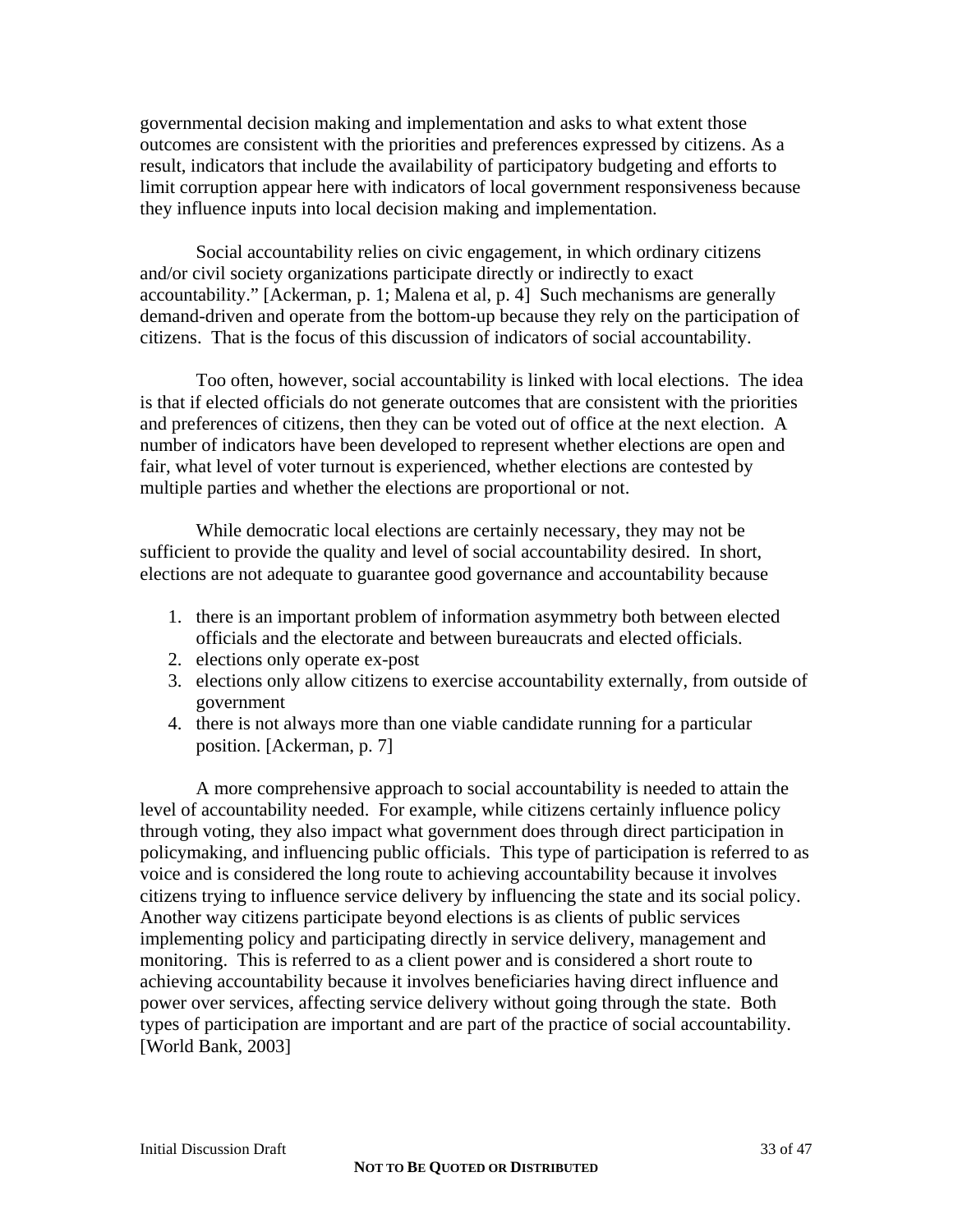#### *First Order Indicators of Social Accountability*

Society is a powerful potential force for strengthening government accountability. Nevertheless, this force does not come alive automatically or always in the most productive forms. Pro-accountability entrepreneurs need to design mechanism that both help translate this potentiality into action and privilege social actors that work for the public interest. [Ackerman, p. 11]

Such initiatives might include an array of Independent Pro-Accountability Agencies (IPAs) which include things like corruption control bodies, independent electoral institutes, auditing agencies, human rights Ombudsmen etc. The performance of IPAs varies widely between countries. Research shows that there is a direct relationship between the effectiveness of IPAs and the level and intensity of their interaction with society. Thus, both *social* and *accountability* are critical for holding governments accountable for their decisions and policies. [Ackerman, p. 9-10]

Among a wide range of mechanisms that can be used to build social accountability, those that seek to directly involve ordinary citizens in processes of allocating, disbursing, monitoring and evaluating the use of public resources have proved very effective since it is these resource follows that put policy into action. [Malena et al., p. 12]

In identifying indicators of social accountability, therefore, we face two levels of analysis. A first order set of indicators will simply identify the various mechanisms available in a community to promote or achieve social accountability. This approach would concentrate on listing various initiatives to provide citizen oversight and monitoring of what government does, including, but not limited to, the following:

- o citizen report cards like those in Mumbai, Bangalore and Calcutta India;
- o citizen score cards as they have in the Philippines;
- o expenditure tracking as they have in Uganda; and
- o budget review and analysis like they have in Gujarat, India. [World Bank Institute, 2005]

This indicator would simply reflect the prevalence of these types of initiatives which provide citizens with information about government activities and outcomes, and provides them an opportunity to provide feedback regarding their satisfaction with the overall level and quality of service being provided.

#### *Second Order Indicators of Social Accountability*

An alternative approach to develop indicators of social accountability would identify critical factors that need to be in place to have successful social accountability and propose indicators which gauge progress in strengthening those factors. Factors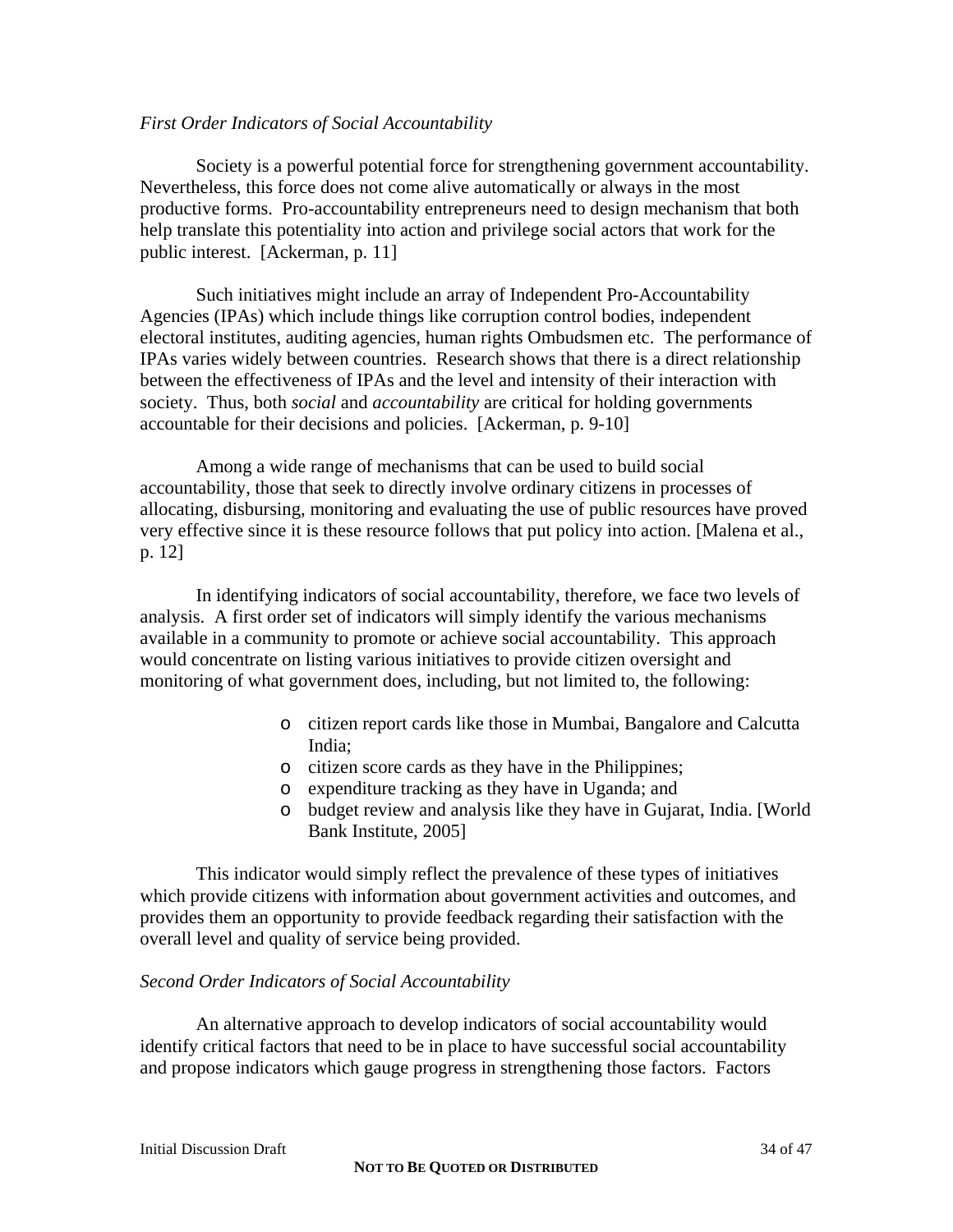which influence the overall success of social accountability efforts include, but are not limited to, the following:

- o The political and cultural context in which social accountability is being pursued – e.g., the ultimate success of social accountability efforts will depend on whether the political regime is democratic, a multi-party system is in place, basic political and civil rights are guaranteed and whether there is a culture of political transparency;
- o The availability, accessibility and reliability of public documents and data which is essential informing social accountability efforts;
- o An independent media, with pluralistic ownership, which plays a critical role in informing/educating citizens, monitoring government performance and exposing corruption; and
- o The capacity of civil society actors to undertake successful initiatives to promote social accountability including the level of organization of civil society organizations, the breadth of their membership, their technical and advocacy skills, their capacity to mobilize and effectively use media, their legitimacy and representativity and their level of responsiveness and accountability to their member. [Malena et al, pp. 15-16]

Indicators for the political and cultural context in which local government operates were set out above. Similarly, indicators of the capacity of civil society actors are discussed below. This section focuses on the second and third bullets listed here.

A well-informed citizenry is a critical component of local democratic governance. Access to information is key to promoting and strengthening democratic principles of openness, transparency and accountability. Thus, a core element of a system of social accountability rests on the availability of and access to information and the role of the media.

Information is the most important factor enabling citizen participation in monitoring public policy and service delivery. The timeliness, reliability, and accessibility of existing information systems need to be improved in transition and developing countries. [Yilmaz, Hegedus and Bell, 2003; Baltaci and Yilmaz, 2006]

Indicators of the availability and accessibility of information would focus on whether or not there is a law requiring local governments to make information public, whether or not local governments have internal financial management systems that would produce accurate information, and the ease with which citizens may acquire such information. For example, Wunsch suggests collecting information on the following types of issues: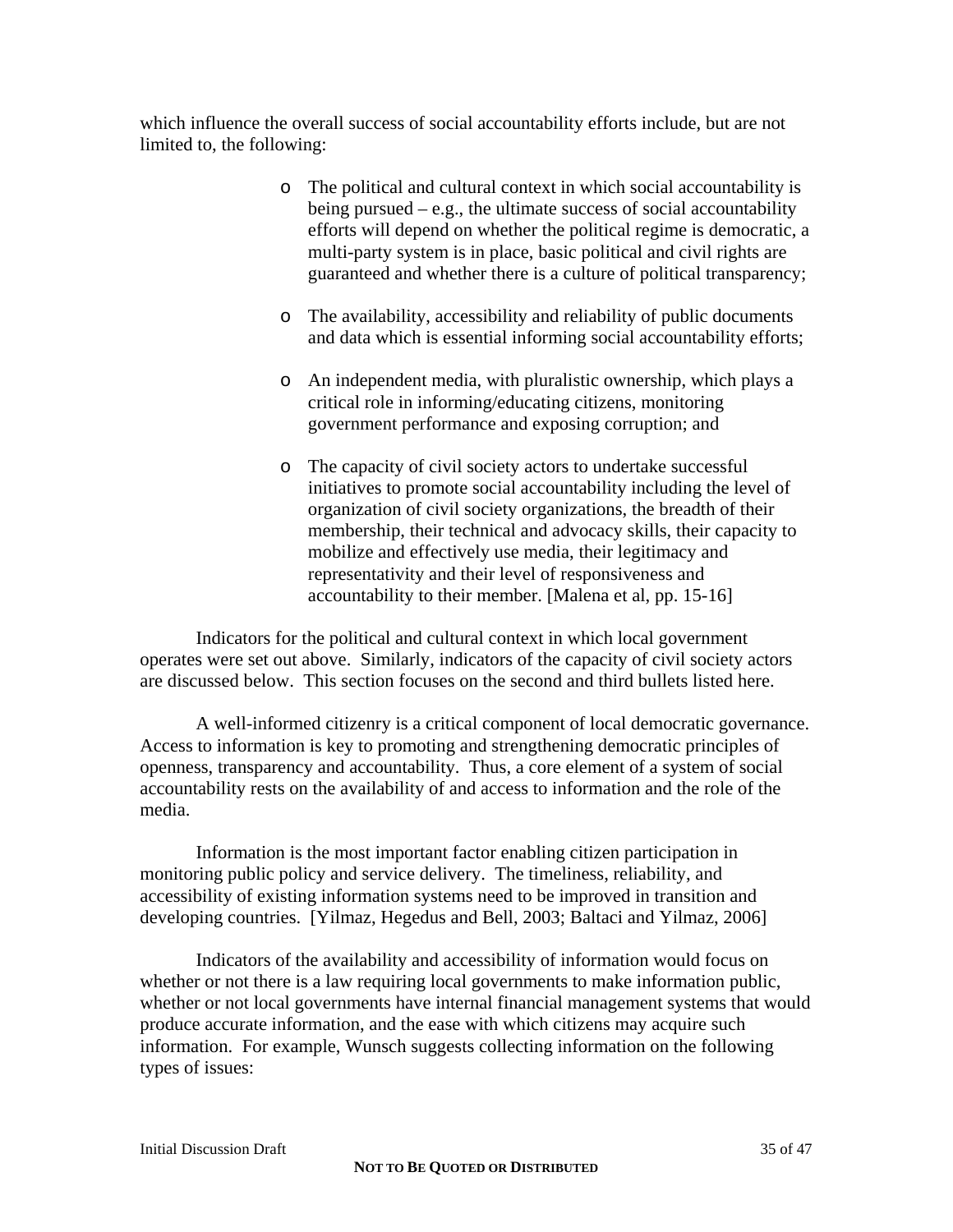- o Audits are performed, published and posted on a regular basis as required by law; and
- o Local governments provide regular reports regarding local conditions, compliance with national plans and service standards, local operations and activities and local plans, budgets, revenues, and expenditures.

Thus, a key element to creating an enabling environment for social accountability is the institutionalization of citizens' rights to access public information and the establishment of public systems that generate timely and reliable information on local government activities.



Collecting, analyzing and reporting information on local government activities is a critical component of holding local officials accountable for their actions. In this context, a free press plays a key role in sustaining and monitoring a healthy democracy, as well as in contributing to greater accountability and good governance.

Freedom House has been at the forefront in monitoring threats to media independence since 1980. They conduct an annual survey which tracks trends in global press freedom and draws attention to countries or regions where such freedom is under threat. Freedom House's survey data, spanning a time frame from 1980

to the present, is the most comprehensive data on global media freedom available and is a key resource for scholars, policymakers, and international institutions. Now covering 194 countries and territories, Freedom House's freedom of the press annual survey provides numerical rankings and rates each country's media as "Free," "Partly Free," or "Not Free." Country narratives examine the legal environment for the media, political pressures that influence reporting, and economic factors that affect access to information.

## **Other Formal Governance Institutions:**

 In the first section of the paper we argued that while local governments are probably the most important governance institutions, there are other formal institutions of governance that must be considered given our broader definition of governance. Such institutions include non-governmental organizations which have received much attention over the last decade or so. In addition, other formal institutions of governance include civil society organizations which are grassroots organizations that emerge from the bottom up in a society and include things like farmers' organizations, trade unions, community groups, professional guilds, political parties, informal networks, faith-based associations, student and youth organizations, academic bodies and business chambers.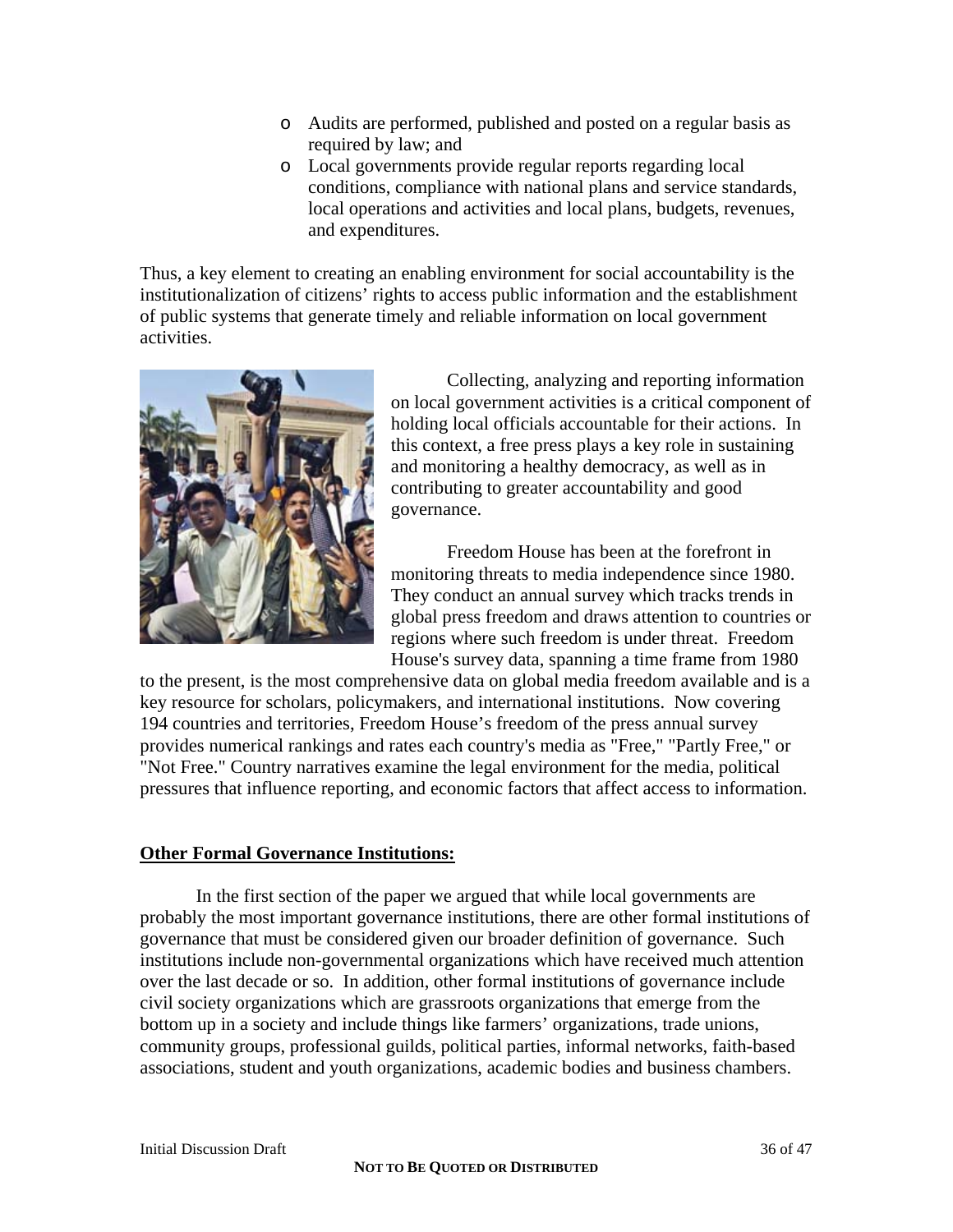Such organizations sometimes represent the interests and values of their own members; on other occasions they express the interests of others, based on ethical, cultural, political, scientific, religious or philanthropic considerations. Such organizations can be membership organizations, advocacy or service delivery organizations working on a local, national, international or global level of intervention. [Reuben, p. 6]

Our focus here, as with local government institutions, is the extent to which these other formal governance institutions are responsive and accountable to local citizens. As discussed above, many international, or even national, non-governmental organizations, whether engaged in service delivery or advocacy, may often respond to needs of local citizens, but may not be responsive to the priorities and preference of local citizens and may not be accountable to those citizens.

Specifically, non-membership organizations do not represent groups, or specific segments of society. Rather, they represent values, beliefs and lifestyles. When they engage in development advocacy they should be accountable to the constituencies from which they derive power and legitimacy. Thus, they face the challenge of building mechanisms of horizontal and downward accountability – accountability to the poor and excluded, not just to their donors and owners. [Reuben, p. 9]

Therefore, the relevant indicators of the prevalence of other formal governance institutions might focus on the number of civil society organizations that emerge from the bottom up. This might include traditional class based civil society organizations which are membership organizations – e.g., labor unions, craftsmen's guilds, peasant unions and employer associations. Such organizations would be characterized by formal internal elections and clear lines of accountability which would legitimize those who represent these groups. In such membership organizations, accountability is derived from representation, and their authorities ought to be accountable to those who elect them. Elections are the most important mechanism in holding authorities accountable in these types of organizations. [Reuben, p. 8]

 Indicators here would reflect the extent to which such organizations exist at the local level.

## **Social Capital and the Enabling Environment for Local Democratic Governance:**

The theory of social capital is about relationships. By making relationships with other people, and maintaining them over time, people are able to work together and accomplish things they either would not be able to achieve alone, or could only achieve with great difficulty. [Field, p. 1] According to Putnam,

> "Social capital . . . bolsters the performance of the polity and the economy . . . Strong society, strong economy; strong society, strong state." [Putnam, 1993, p. 176]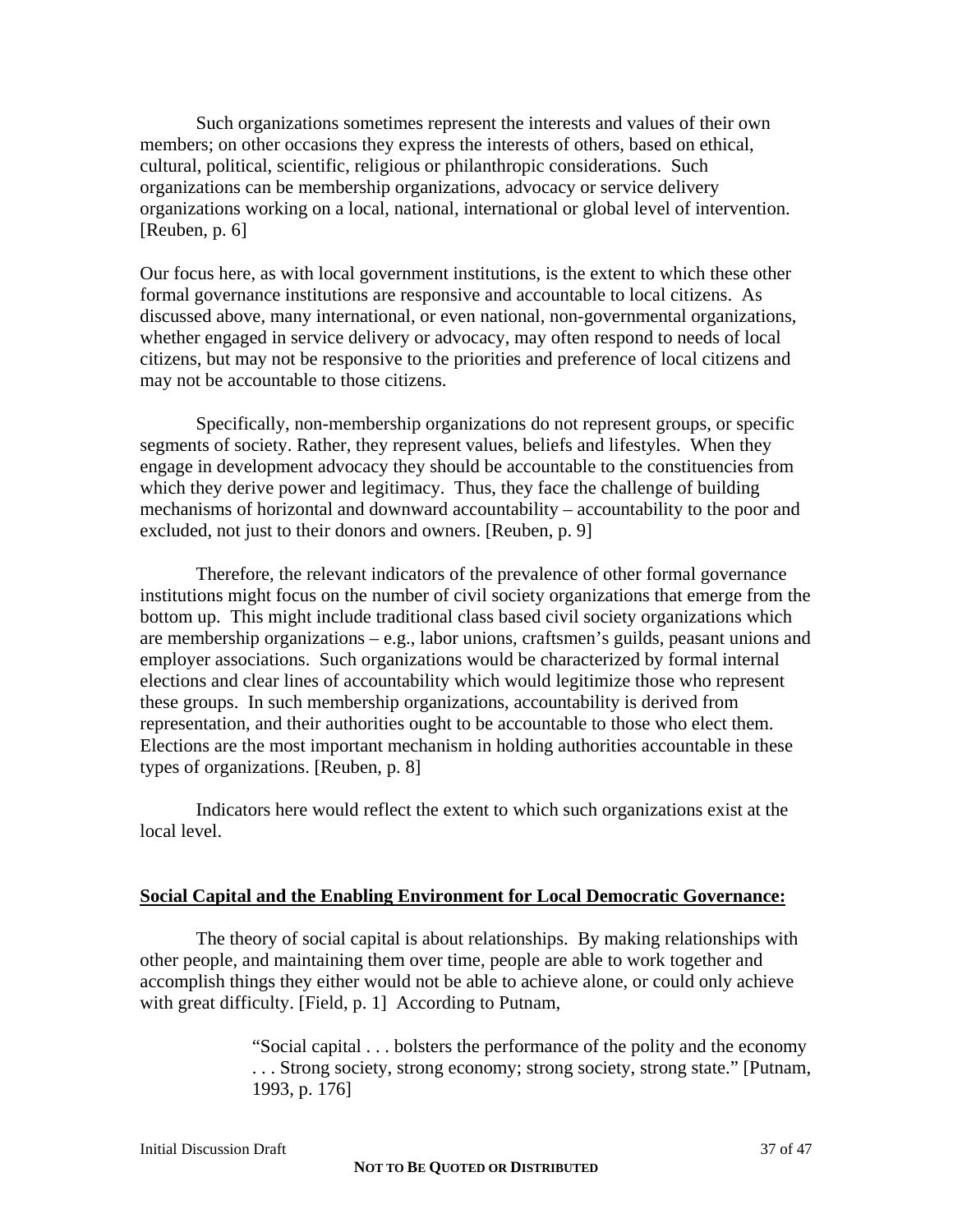Therefore, to enhance the performance of governance institutions discussed above, a local community needs to have social capital. Thus, our final set of indicates need to capture the variation in social capital across communities and across time.

 Developing indicators of social capital may be more challenging than any of the indicators above. For example, a number of analysts use the density of membership in formal associates as a proxy measure of social capital. However, what matters more for social capital are attitudes and behaviors that could be exhibited even without formal organization. For example, a person might trust their neighbor and thus be willing to engage with them in collective action to clean and improve their neighborhood, even without the benefit of any formal organization. Thus, relying on membership in formal organizations will give a misleading impression of the development of social capital in a community. [Krishna, p. 5]

 Putnam defines social capital as "features of social organization such as networks, norms and social trust that facilitate coordination and cooperation for mutual benefit." [Putnam, 1995, p. 67] So, in a sense, social capital exists within individuals. In fact, networks, roles, rules, procedures, precedents, norms, values, attitudes, and beliefs are different among people who have different patterns of life. As such, measures of social capital relevant for one set of cultures will not be equally relevant for others. [Krishna, p. 56] Thus, at best, one can only hope to identify a proxy for social capital, not a direct measure of it.

 Krishna looks at 13 different studies which measure social capital in a number of ways. Some of the studies look at social capital at the individual or household level, some look at it at the neighborhood or community level, some regional level and some at the national level. Most of these measures of social capital rely on some variation of networks based analysis. [Krishna, Table 4.1, pp. 57-62]

 Based on his seminal work on the performance of regional governments in Italy, Putnam presents a measure of social capital – what he calls the Civic Community Index. The index is constructed out of fourteen separate measures of formal and informal associational activities and levels of trust. However, there is no consensus on what sorts of networks should be included in such measures. The concept of what constitutes appropriate networks has evolved over time as the concept of social capital is refined and becomes operational in a variety of different settings. [Krishna, p. 56]

 An alternative approach to measuring social capital is called the Social Capital Assessment Tool (SOCAT) and has been put forward by the World Bank. This approach to measuring social capital combines quantitative and qualitative measurement instruments and is applied at both the community and household level. Data are collected from both structured questionnaires and open-ended participatory methods. But literally hundreds of questions go into developing this measure of social capital. [Grootaert and van Bastelaer, 2002]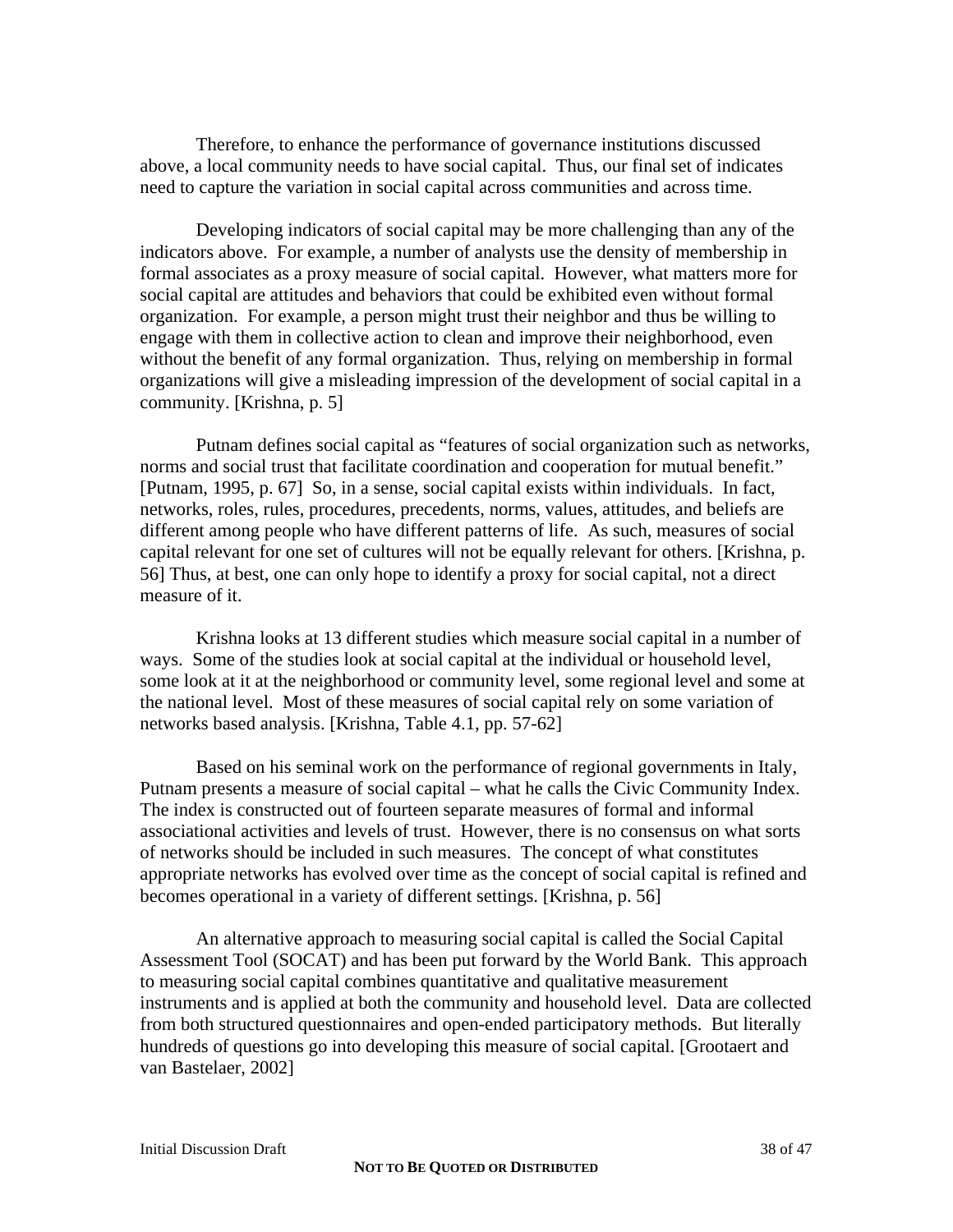Krishna argues that measures of social capital need to reflect what he refers to as the structural dimension of social capital – networks roles, rules, etc. But he also argues that measures of social capital must also reflect what he refers to as the cognitive dimension – relating to norms, values, attitudes and beliefs.

 Krishna constructs what he refers to as his Social Capital Index. The index is composed of six questions – three on the structural dimension of social capital and three on the cognitive dimensions. On the structural dimension of social capital individual questions are developed that relate to the things that are perceived to be a collective responsibility in the community. Such questions would be specific to the cultural setting in which social capital is being measured. Alternatively, questions on the cognitive dimension of are designed to measure concepts more consistent across communities and culture – trust, public spiritness and solidarity. [Krishna, pp. 65-72]

 The bottom line, however, is that communities with high levels of social capital will demonstrate multiple acts of cooperation and mutual goodwill, while communities with low levels of social capital will be associated with less cooperation and lower expectations. While measures which rely on membership estimates in formal organizations is lacking as a measure of social capital as discussed above, one potential proxy for the presence of social capital might be the number and size of informal civil society organizations which have emerged spontaneously from the bottom-up.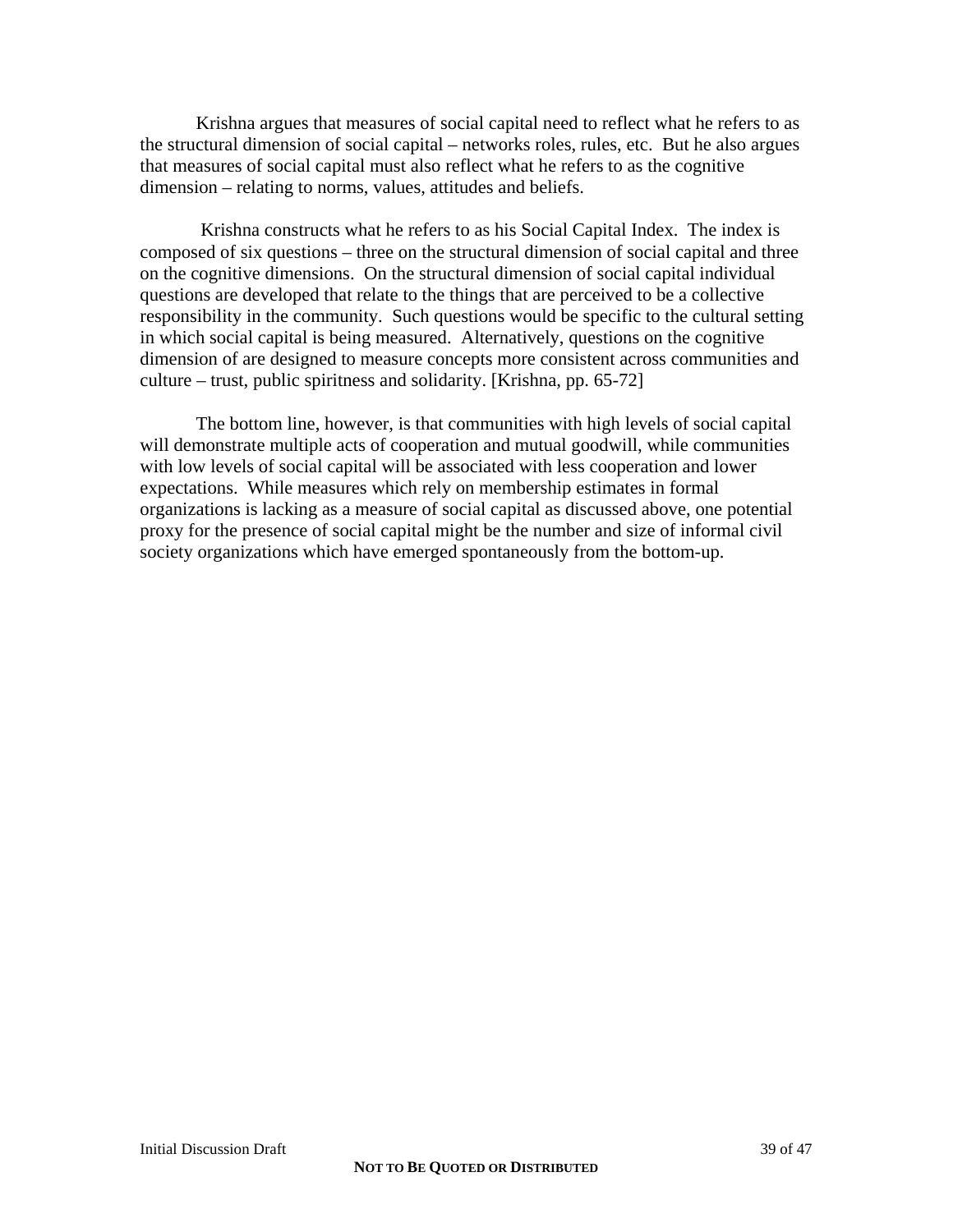#### **BIBLIOGRAPHY**

Ackerman, John M. 2005. *Social Accountability in the Public Sector: A Conceptual Discussion*, Social Development Papers, Participation and Civic Engagement, Paper No. 82, The World Bank, Washington D.C.

Adams, Charles F., Michael E. Bell and Trevor Brown. 2002. "Building Civic Infrastructure: Implementing Community Partnership Grant Programs in South Africa," *Public Administration and Development*, Volume 22, pp. 293-302.

Adams, Charles F., Michael E. Bell and Trevor Brown. 2003. "Strengthening Civic Society in South Africa: The Community Partnership Grant Program," *Proceedings of the 95th Annual Conference of the National Tax Association,* Orlando, Florida, pp. 124- 30.

Arroyo, Dennis and Karen Sirker, 2005. *Stocktaking on Social Accountability Initiatives in the Asia and Pacific Region*, The World Bank Institute, Community Empowerment and Social Inclusion Learning Program.

Axelrod, Robert. 1984. *The Evolution of Cooperation*, Basic Books.

Bahl, Roy and Jorge Martinez-Vazquez. 2006. *Sequencing Fiscal Decentralization*, World Bank Policy Research Working Paper 3914, May.

Baltaci, Mustafa and Serdar Yilmaz. 2006. *Keeping an Eye on Subnational Governments: Internal Control and Audit at Local Levels*, WBI Working Papers, Stock Number 37257, The World Bank Institute, Washington D.C.

Beall, Jo. 2005. *Funding Local Governance: Small Grants for Democracy and Development*, ITDG Publishing, The Schumacher Centre for Technology and Development, Bourton Hall, Bourton-on-Dunsmore, Bugby, United Kingdon.

Bell, Michael E. and John H. Bowman. 1999/2000. "Reinventing Local Government in South Africa: The Implications of Metropolitan Structures," *Regionalist*, Volume 3, Number 3, pp.63-72.

Bell, Michael E. and Robert D. Ebel, 2006*.* **Statistical Capacity Building in Tanzania and Uganda: Identifying and Measuring Own-Source Subnational Revenue Autonomy -- A Project for Statistical Capacity Building in IDA Countries Funded by the Bank-Netherlands Partnership Program (BNPP),** The World Bank, Public Sector Governance, mimeograph.

Bell, Michael E. and Katalin Zsamboki. 1997. "Local Self-Government in Central and Eastern Europe: Decentralization or Deconcentration?" Environment and Planning C: Government and Policy, Vol. 15, Issue 2, pp. 177-86.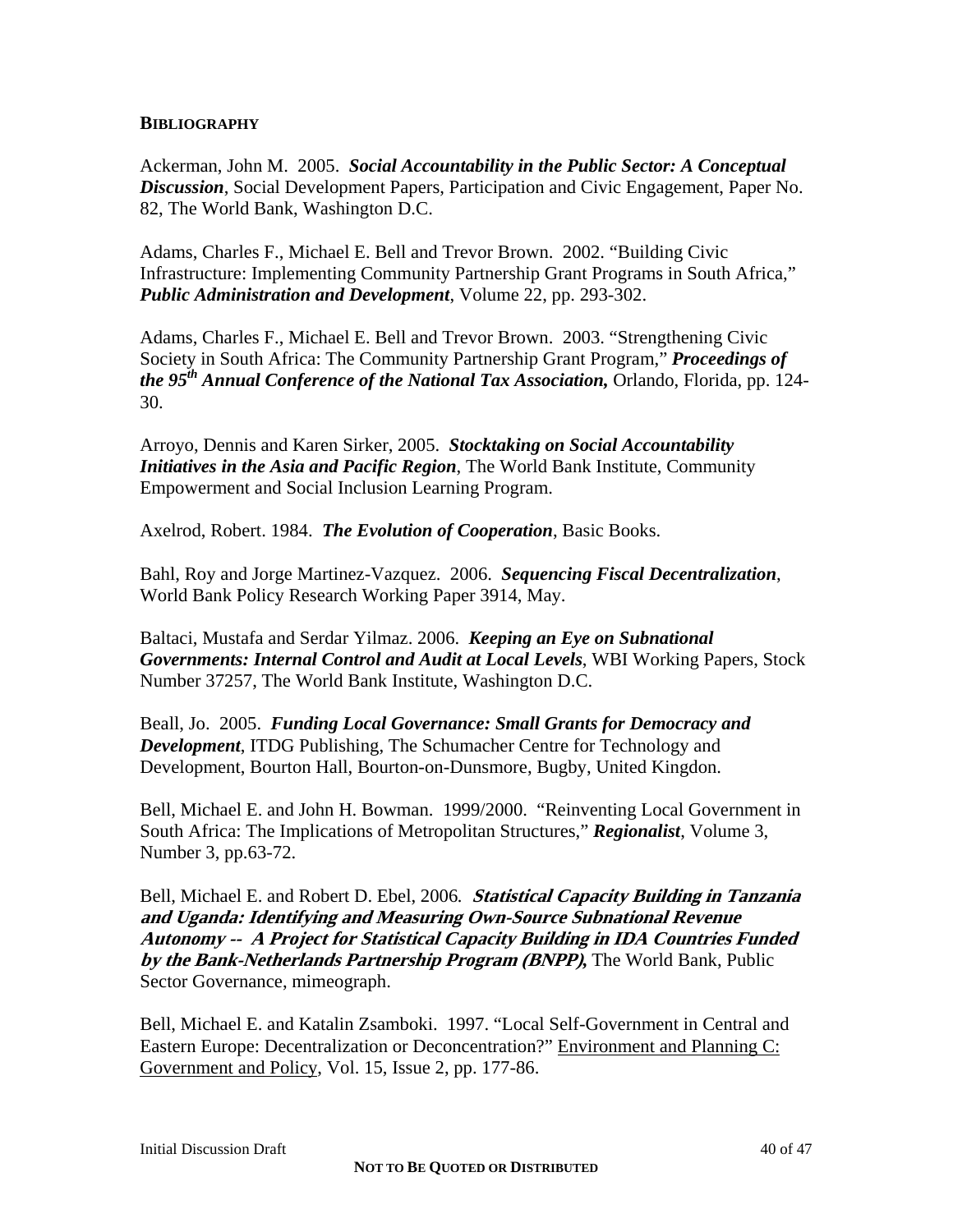Berger, Peter L. and Richard John Newhaus. 1977. *To Empower People: The Role of Mediating Structures in Public Policy*, Washington D.C.: AEI Press.

Berkes, F and D. Feeny, B.J. McCay and J.M. Acheson, 1989. "The Benefits of the Commons," *Nature*, Vol. 340 (July), pp. 91-93.

Bird, Richard M. and Francois Vaillancourt. 2006. *Perspectives on Fiscal Federalism*, WBI Learning Resources Series, The World Bank, Washington D.C.

Bird, Richard M. Christine I. Wallich and Gabor Peteri, 1995. "Financing Local Government in Hungary," in Richard M. Bird, Robert D. Ebel and Christine I. Wallich (editors), 1995, *Decentralization of the Socialist State: Intergovernmental Finance in Transition Economies*, Regional and Sectoral Studies, The World Bank, Washington D.C.

Bromley, Daniel W. (editor) with David Feeny, Margaret A. McKean, Pauline Peters, Jere L. Gilles, Ronald J. Oakerson, C. Ford Runge and James T. Thomson (Coeditors), 1992. *Making the Commons Work: Theory, Practice and Policy*, Institute for Contemporary Studies Press, San Francisco, California.

Brown, Gardner M. 2000. "Renewable Natural Resource Management and Use without Markets," *Journal of Economic Literature*, Volume 38, Number 4, December, pp. 875- 914.

Carothers, Thomas. 1999. *Aiding Democracy Abroad: The Learning Curve*, Carnegie Endowment for International Peace, Washington D.C.

Coase, Ronald. 1960. "The Problem of Social Cost," *Journal of Law and Economics*, Volume 3, Number 1, pp. 1-44.

Coleman, James S. 1988. "Social Capital in the Creation of Human Capital," *American Journal of Sociology*, Volume 94, pp. S95-S120.

Crenson, Matthew A. and Benjamin Ginsberg. 2002. *Downsizing Democracy: How America Sidelined Its Citizens and Privatized Its Public*, Johns Hopkins University Press, Baltimore, Maryland.

Denhardt Robert B. and Janet Vinzant Denhardt. 2000. "The new public service: serving rather than steering," *Public Administration Review,* 60 (6): 549-59.

Dufils, Jean-Michel, Nirinjaka Ramasinjatovo, Jason Kjaer, Fabienne Randrianarisoa and Siyabonga Memela. No Date. *The Impact Alliance Local Governance Barometer: A Tool for Strengthening MDG's Foundation*, memograph.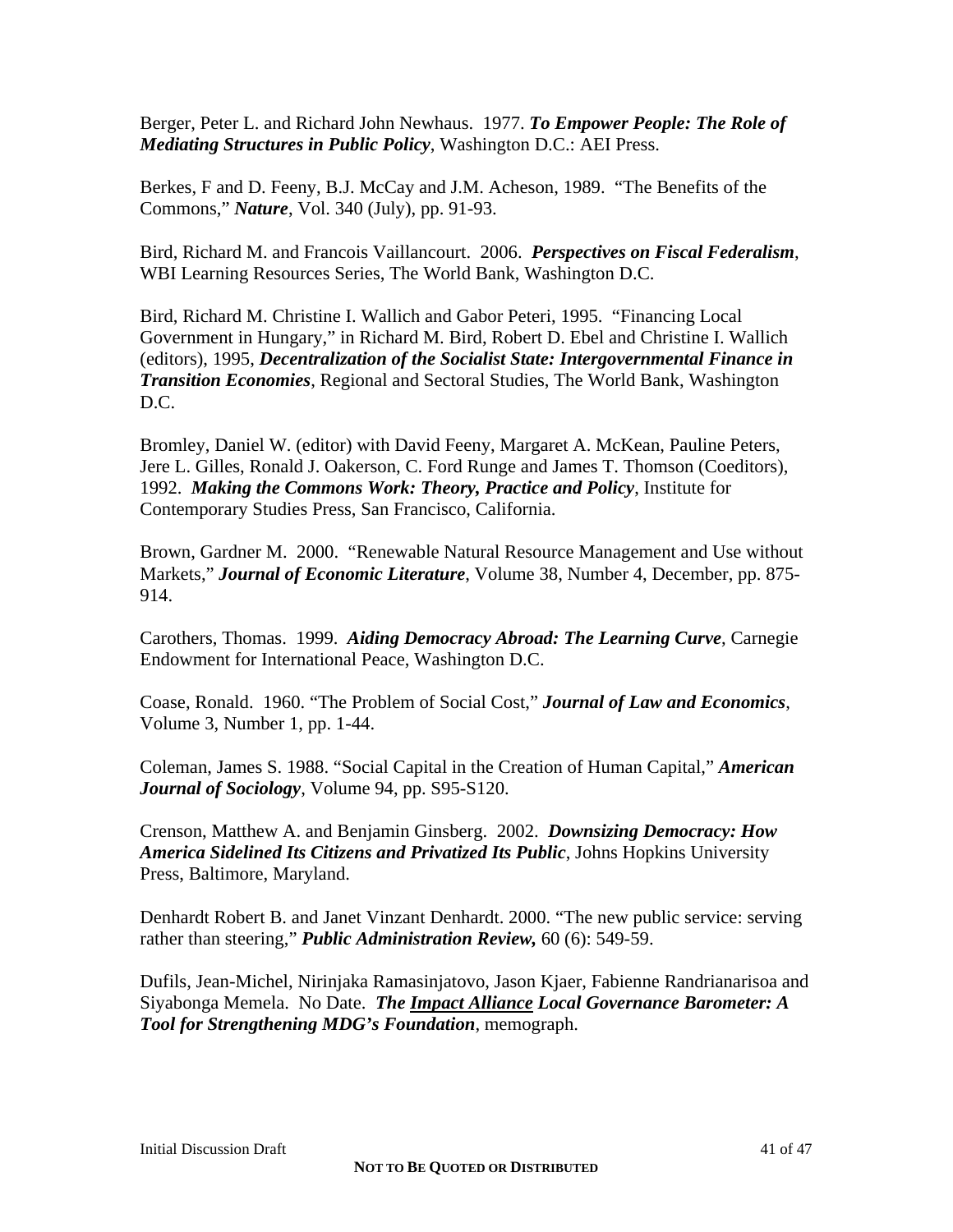Eberly, Don E. 1994. (editor) *Building a Community of Citizens: Civil Society in the*  21<sup>st</sup> Century, The Commonwealth Foundation, Lanham, Maryland: University Press of America.

Field, John. 2003. *Social Capital*, New York: Routledge.

Fukuyama, Francis. 1999. *The Great Disruption: Human Nature and the Reconstruction of Social Order*, The Free Press, A Division of Simon and Schuster, New York.

Fukuyama, Francis. 1995. *Trust: The Social Virtues and the Creation of Prosperity*, Free Press Paperbacks, A Division of Simon and Schuster, New York.

Gibson, Clark C. and Margaret A. McKean and Elinor Ostrom (editors), 2000. *People and Forests: Communities, Institutions and Governance*, MIT Press, Cambridge, Massachusetts.

Glaser M, Denhardt J. and Hamilton L., 2002, "Community v. self-interest: citizen perceptions of schools as civic investments," *Journal of Public Administration Research and Theory,* 12 (1): 103-27.

Brootaert, Christiaan and Thierry van Bastelaer, 2002. *Understanding and Measuring Social Capital: A Multidisciplinary Tool for Practitioners*, The World Bank, Washington D.C.

Grugel, Jean. 2002. *Democratization: A Critical Introduction***,** New York: Palgrave.

Hardin, G., 1968. "The Tragedy of the Commons," *Science*, Vol. 162, (December), pp. 1343-48.

Hawkins, Robert B. Jr. 1992. Forward to Daniel W. Bromley, Editor *Making the Commons Work – Theory, Practice, and Policy* Institute for Contemporary Studies Press, San Francisco California.

Helling, Louis and Rodrigo Serrano and David Warren. 2005. *Linking Community Empowerment, Decentralized Governance, and Public Service Provision Through a Local Development Framework*, Social Protection Discussion Paper, No. 0535, The World Bank, September.

Huther, Jeff and Anwar Shah. 1998. *Applying a Simple Measure of Good Governance to the Debate on Fiscal Decentralization*, Policy Research Working Paper 1894, The World Bank, Operations Evaluation Department, Country Evaluation and Regional Relations Division, March.

Joyce, Michael S. 1994. "Citizenship in the 21<sup>st</sup> Century: Individual Self-Government," in Don E. Eberly, (editor) *Building a Community of Citizens: Civil Society in the 21st*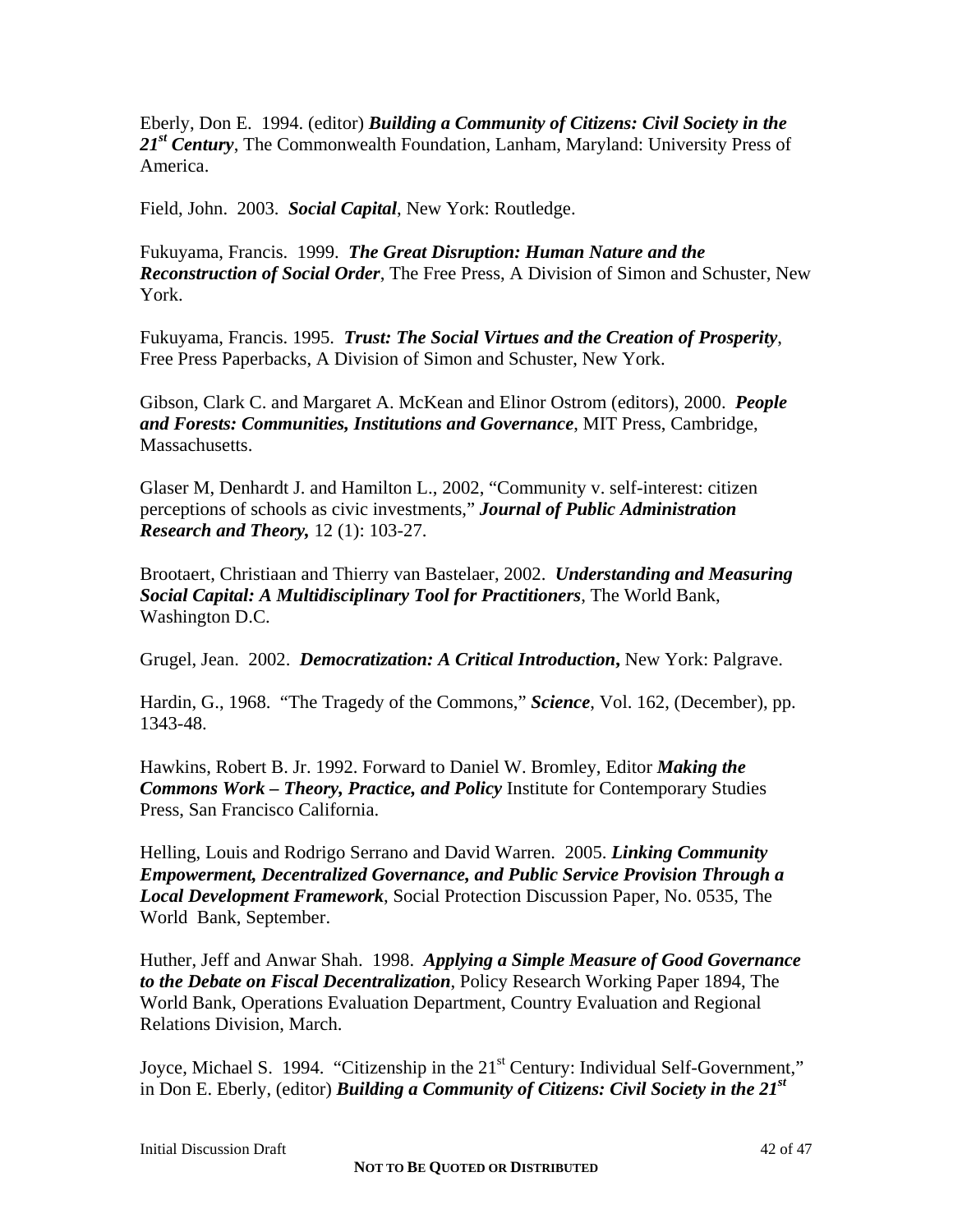*Century*, The Commonwealth Foundation, Lanham, Maryland: University Press of America

Krishna, Anirudh. 2002. *Active Social Capital: Tracing the Roots of Development and Democracy*, New York: Columbia University Press.

Ledeen, Michael A. 2000. *Tocqueville on American Character*, Truman Talley Books, St. Martin's Press, New York.

Levine C. 1984. Citizenship and service delivery: the promise of co-production. *Public Administration Review* 44 (1): 178-186.

Litvack, Jennie, Junaid Ahmad, and Richard Bird, 1998 *Rethinking Decentralization in Developing Countries,* Poverty Reduction and Economic Management Network, The World Bank, Washington DC.

McLean, Keith, Louis Helling, Jana Orac and Rodrigo Serrano, 2006. *Exploring Partnerships between Communities and Local Governments in Community Driven Development: A Framework*, Social Development Papers; Community Driven Development, Paper No. 96, June.

Oates, Wallace, 1972, *Fiscal Federalism*, Harcourt, Brace, and Jovanovick, Inc., New York.

O'Neill, Onora. 2002. *A Question of Trust: The BBC Reith Lectures of 2002*, Cambridge University Press, Cambridge, The United Kingdom.

Organization for Economic Co-operation and Development, 2006. *Fiscal Autonomy of Sub-Central Governments*, OECD Network on Fiscal Relations Across Levels of Government, Working Paper No. 2, COM/CTPA/ECO/GOV/WP(2006)2.

Organization for Economic Co-operation and Development, 2001a, *Fiscal Design Across Levels of Government*: *Central and Eastern European Countries, Questionnaire and Final Report,* 21 November and Update for OECD Member Countries, January 2006.

Organization for Economic Co-operation and Development, 2001b. *Cities for Citizens: Improving Metropolitan Governance*, Paris.

Ostrom, Elinor, 1996, "Crossing the Great Divide: Coproduction, Synergy, and Development," *World Development*, Vol. 24, No. 6, pp. 1073-1086.

Ostrom, Elinor. 1990. *Governing the Commons: The Evolution of Institutions for Collective Action*, Cambridge University Press, New York.

Owens J. and G. Panella (editors), 1991, *Local Government: An International Perspective***,** North Holland.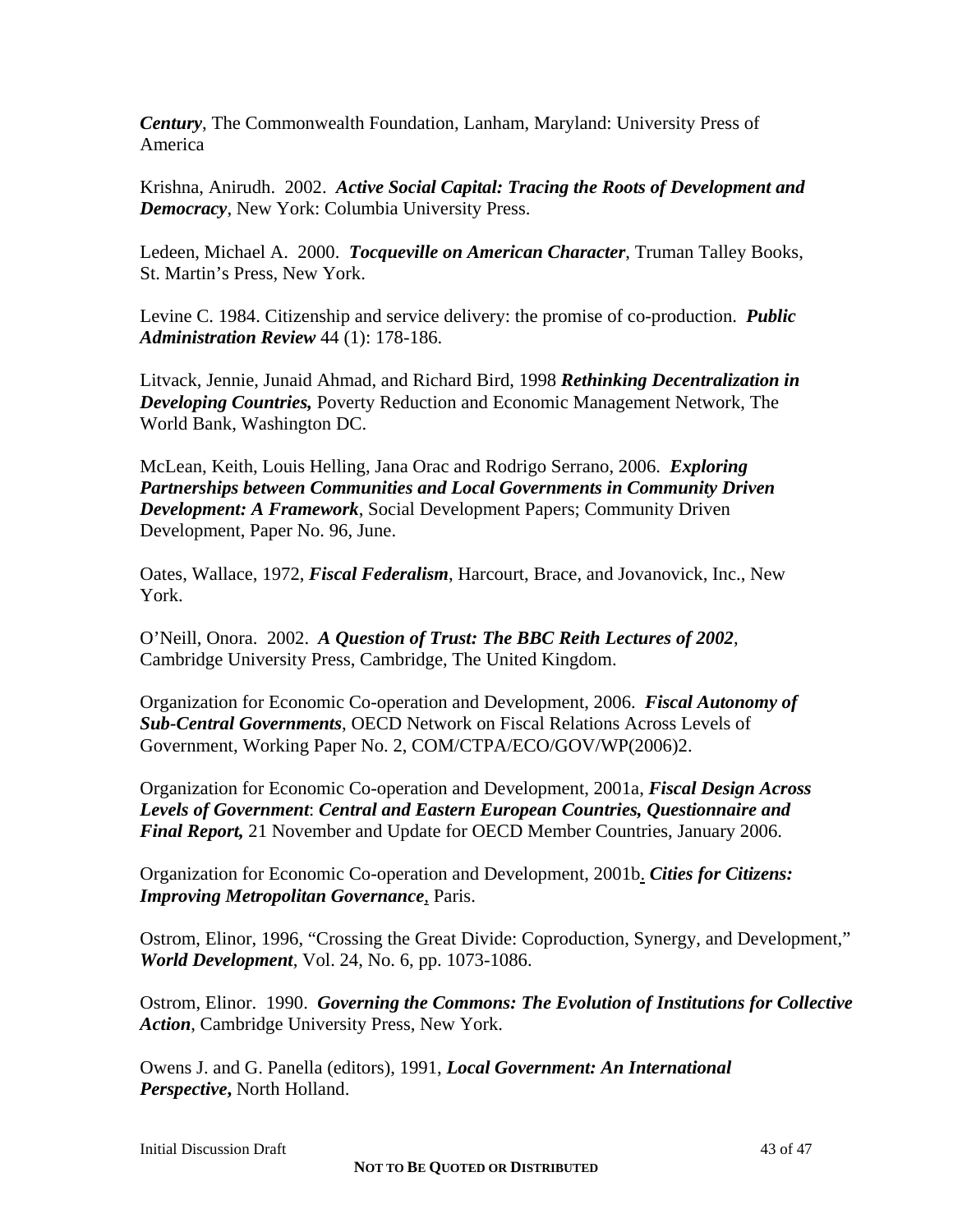Pierre, Jon and B. Guy Peters. 2000. *Governance, Politics and the State*, St. Martin's Press, New York.

Prud'homme, Remy. 1994. *On the Dangers of Decentralization*, Policy Research Working Paper 1252, World Bank, Washington D.C., February.

Putnam, Robert D., 2000. *Bowling Alone*.

Putnam, Robert D. with Robert Leonardi and Raffaella Y. Nanetti. 1993. *Making Democracy Work: Civic Traditions in Modern Italy*, Princeton University Press, Princeton New Jersey.

Reuben, William, No Date. *Civic Engagement, Social Accountability, and Governance Crisis,* mimeograph.

Ribot, Jesse C. 2004. *Waiting for Democracy: The Politics of Choice in Natural Resource Decentralization*, Washington D.C.: World Resources Institute.

Shah, Anwar. 2006. *Local Governance in Developing Countries*, Public Sector Governance and Accountability Series, The World Bank, Washington D.C.

Sen, Amartya. 2000. *Development as Freedom*, Anchor Books Edition.

Smoke, Paul, 2001, "Strategic Implementation of Fiscal Decentralization in Developing Countries," *National Tax Association, Proceedings of the 94th Annual Conference*, Baltimore, MD, pp.  $48 - 56$ .

Sobel, Joel. 2002. "Can We Trust Social Capital?" *Journal of Economic Literature*, Volume 40, Number 1, pp. 139-154, March.

Transparency International, 2006. *Corruption and Governance Measurement Tools in Latin American Countries*, prepared for the UNDP, April.

United Nations Capital Development Fund. 2006. *Delivering the Goods: Building Local Government Capacity to Achieve the Millennium Development Goals – A Practitioner's Guide from UNCDF Experience in Least Developed Countries*, United Nations Capital Development Fund, New York, January.

United Nations Development Program, 2006. *Measuring Democratic Governance: A Framework for Selecting Pro-poor and Gender Sensitive Indicators*, The Governance Indicators Project, UNDP Oslo Governance Centre, www.undp.org/governance, May.

United Nations Development Program, No Date. *Governance for the Future: Democracy and Development in Least Developed Countries*, Office of the High Representative for the Least Developed Countries.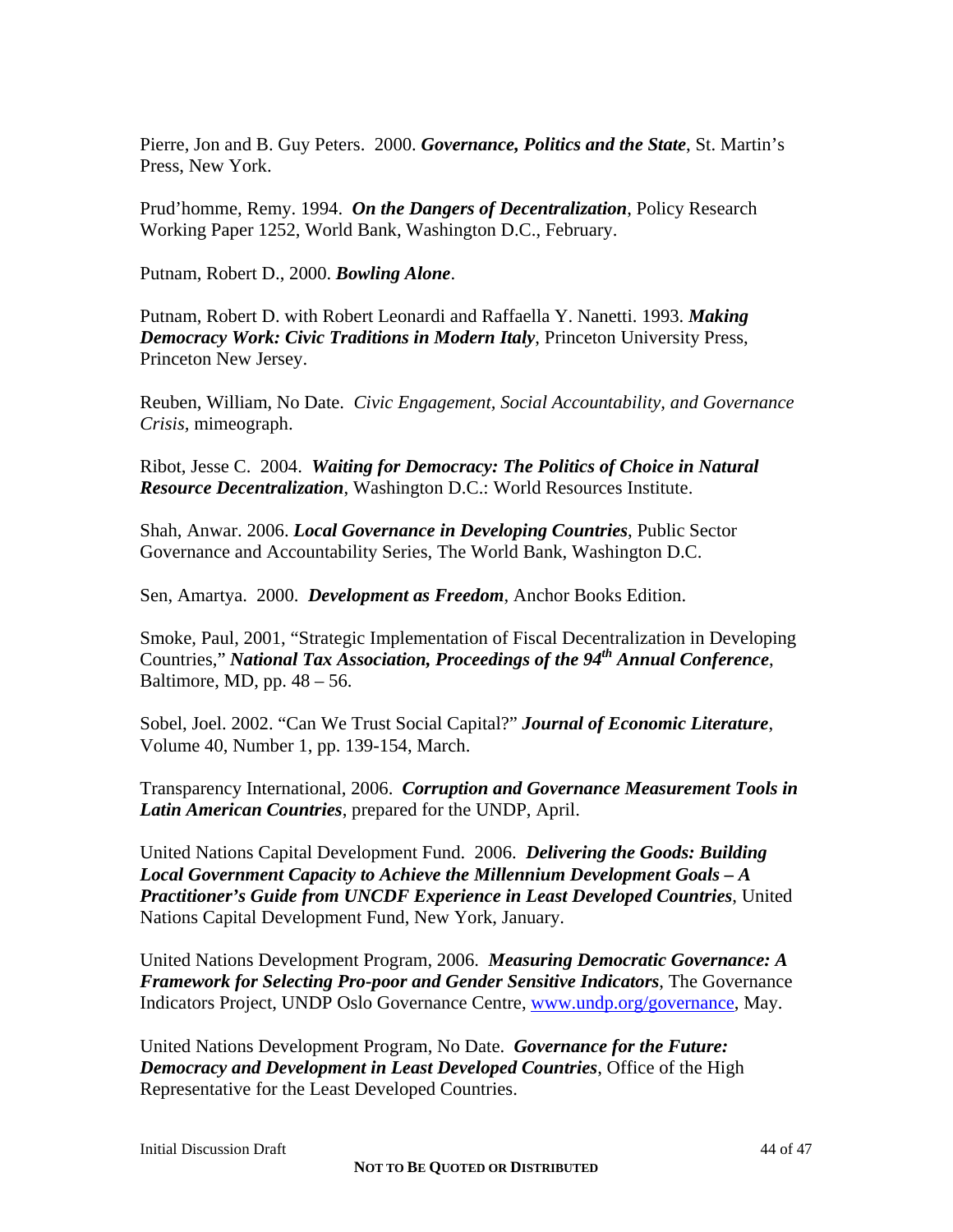Wade, Robert, 1987. "The Management of Common Property Resources: Finding a Cooperative Solution," *The World Bank Research Observer*, Vol. 2, No. 2 (July), pp. 219-234.

Wittenberg, Martin, 2003. *Decentralization in South Africa*, October, mimeograph.

Wolman, Harold, 1990, "Decentralization: What Is It and Why We Should Care," in Robert J. Bennett, *Decentralization, Local Governments, and Markets*, Clarendon Press, Oxford.

World Bank, 2006. *A Decade of Measuring the Quality of Governance: Governance Matters 2006 – Worldwide Governance Indicators*, Washington D.C.: The World Bank.

World Bank, 2003, *2004 World Development Report: Making Services Work For Poor People*, World Bank, Washington D.C.

World Bank, 2002. *World Development Report 2002: Building Institutions for Markets*, World Bank, Washington D.C.

World Bank. 2000. *World Development Report 1999/2000: Entering the 21st Century*, World Bank, Washington D.C.

World Bank, 1997. *World Development Report 1997: The State in a Changing World*, World Bank, Washington D.C.

World Bank, 1994. *Governance: The World Bank's Experience*, World Bank, Washington D.C.

World Bank, 1992. *Governance and Development Report*, World Bank, Washington D.C.

World Bank Institute, 2005. *Social Accountability in the Public Sector: A Conceptual Discussion and Learning Module*, WBI Working Paper, The World Bank.

Wunsch, James S. 2006a. *Indicators and African Local Governance*, A Draft Discussion Paper Prepared for the Meeting of the Partners/Experts in Bonn, Germany, Commissioned by the Joint African Institute, May.

Wunsch, James S. 2006b. *Monitoring the Development and Effectiveness of Local Governance Institutions in Africa*, A PowerPoint presentation before the Senior Policy Workshop on Local Governance and Pro-Poor Outcomes in Africa, Kigali, Rwanda, October 31- November 2.

Yilmaz, Serdar, JOzsef Hegedus and Michael E. Bell, 2003. *Subnational Data Requirements for Fiscal Decentralization: Case Studies from Central and Eastern*